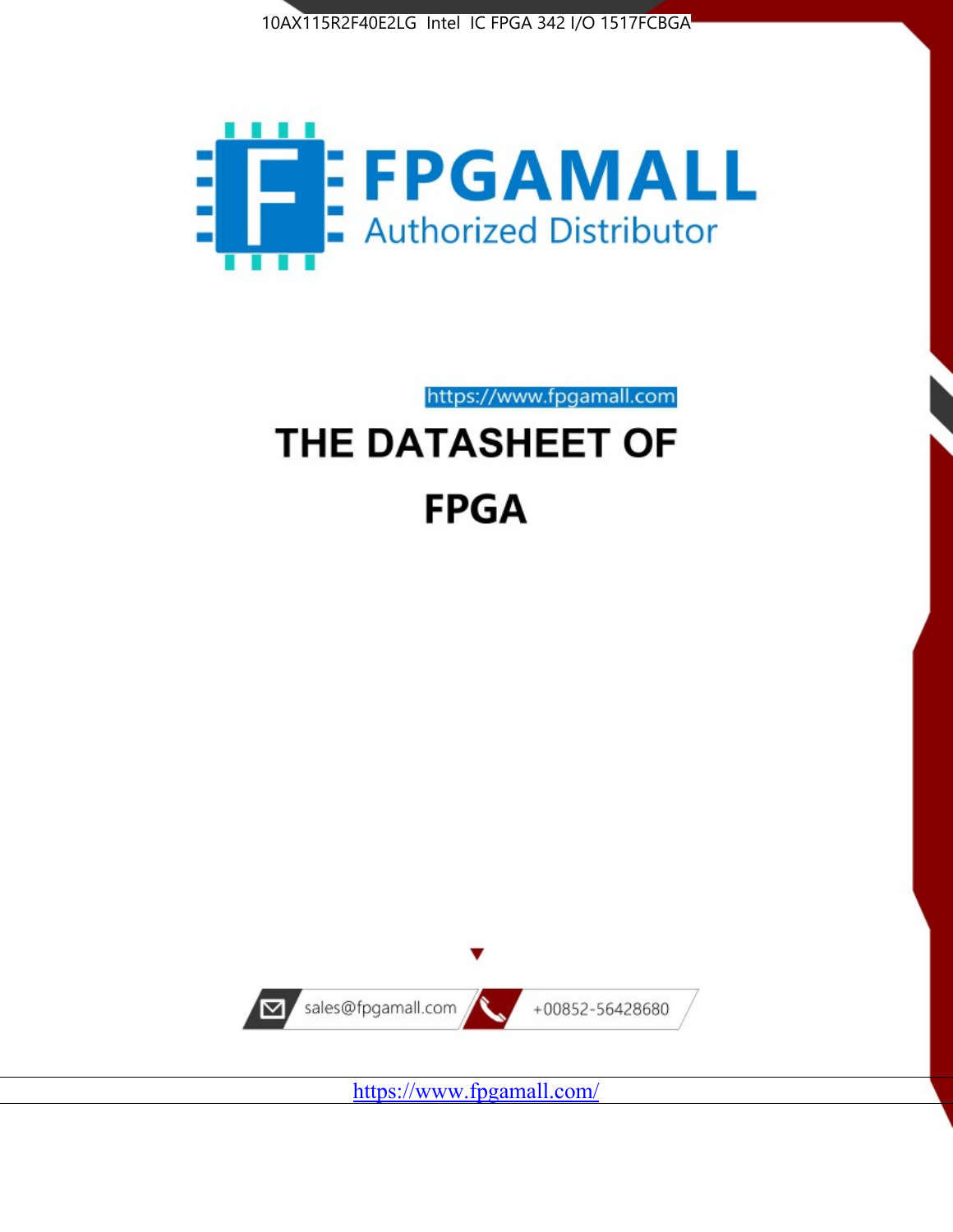10AX115R2F40E2LG Intel IC FPGA 342 I/O 1517FCBGA



# **Intel® Arria® 10 Device Overview**



**A10-OVERVIEW | 2018.12.06** Latest document on the web: **[PDF](https://www.intel.com/content/dam/www/programmable/us/en/pdfs/literature/hb/arria-10/a10_overview.pdf)** | **[HTML](https://www.intel.com/content/www/us/en/programmable/documentation/sam1403480274650.html)**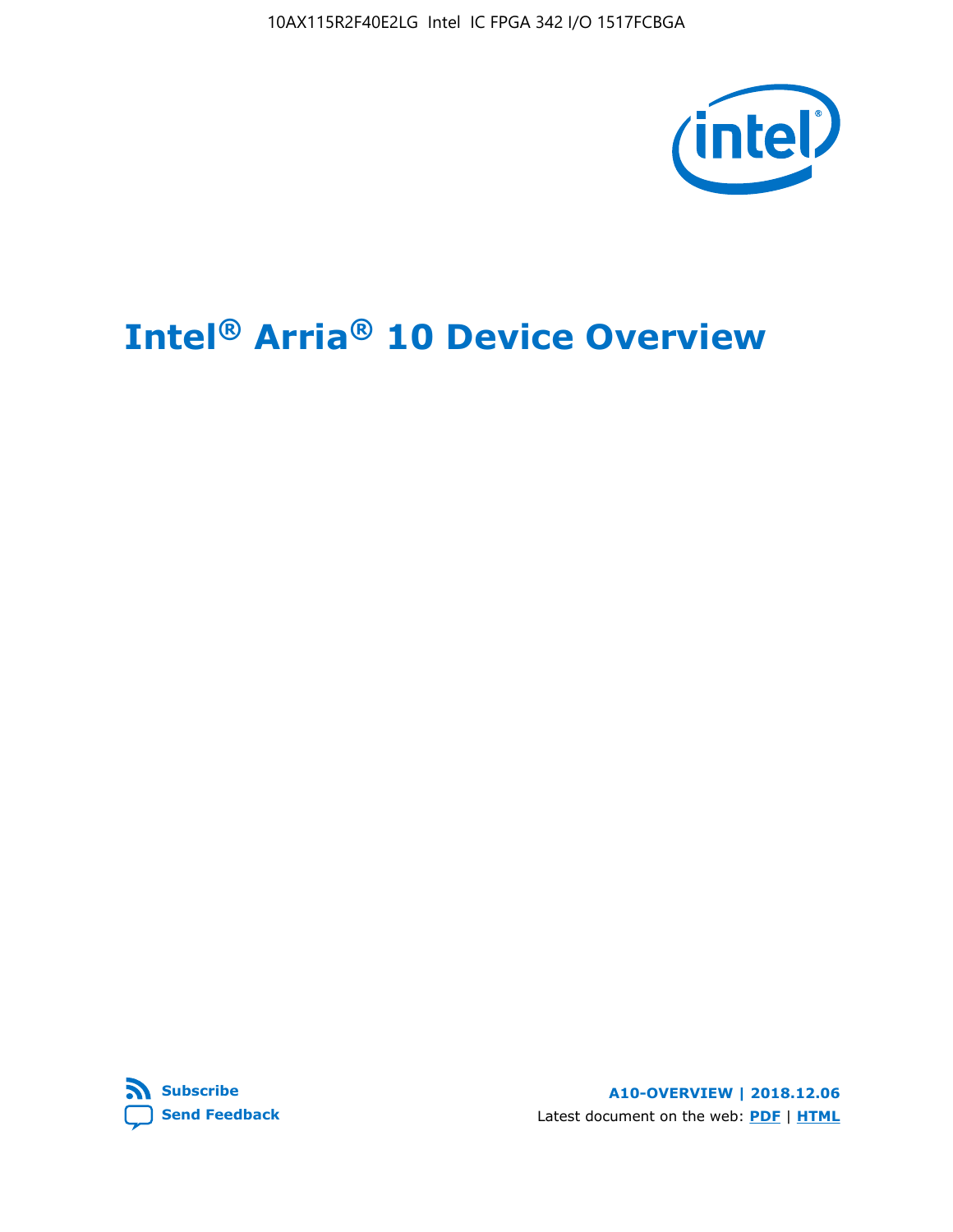

**Contents** 

# **Contents**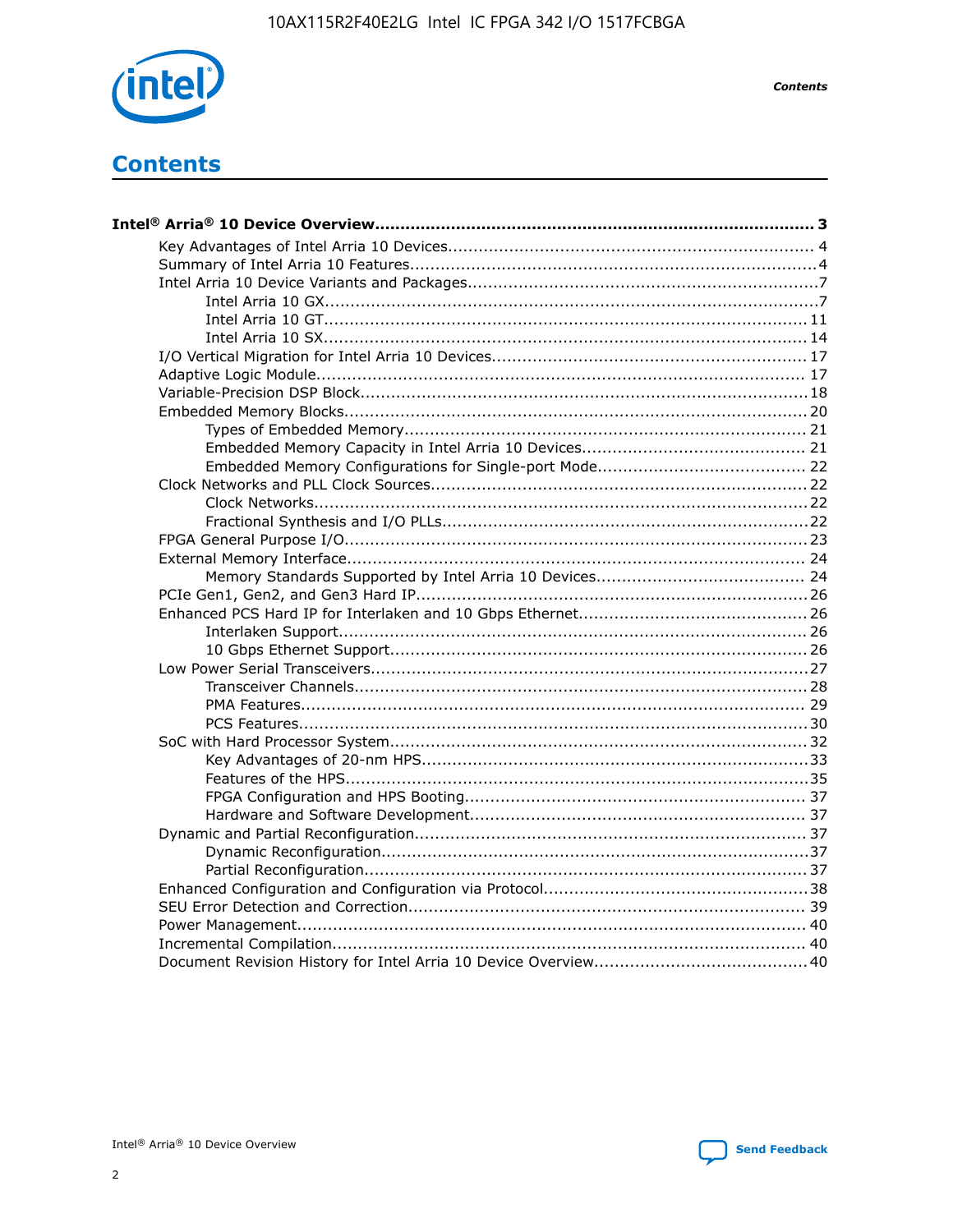**A10-OVERVIEW | 2018.12.06**

**[Send Feedback](mailto:FPGAtechdocfeedback@intel.com?subject=Feedback%20on%20Intel%20Arria%2010%20Device%20Overview%20(A10-OVERVIEW%202018.12.06)&body=We%20appreciate%20your%20feedback.%20In%20your%20comments,%20also%20specify%20the%20page%20number%20or%20paragraph.%20Thank%20you.)**



# **Intel® Arria® 10 Device Overview**

The Intel<sup>®</sup> Arria<sup>®</sup> 10 device family consists of high-performance and power-efficient 20 nm mid-range FPGAs and SoCs.

Intel Arria 10 device family delivers:

- Higher performance than the previous generation of mid-range and high-end FPGAs.
- Power efficiency attained through a comprehensive set of power-saving technologies.

The Intel Arria 10 devices are ideal for high performance, power-sensitive, midrange applications in diverse markets.

| <b>Market</b>         | <b>Applications</b>                                                                                               |
|-----------------------|-------------------------------------------------------------------------------------------------------------------|
| Wireless              | Channel and switch cards in remote radio heads<br>٠<br>Mobile backhaul<br>٠                                       |
| Wireline              | 40G/100G muxponders and transponders<br>٠<br>100G line cards<br>٠<br><b>Bridging</b><br>٠<br>Aggregation<br>٠     |
| <b>Broadcast</b>      | Studio switches<br>٠<br>Servers and transport<br>٠<br>Videoconferencing<br>٠<br>Professional audio and video<br>٠ |
| Computing and Storage | Flash cache<br>٠<br>Cloud computing servers<br>٠<br>Server acceleration<br>٠                                      |
| Medical               | Diagnostic scanners<br>٠<br>Diagnostic imaging<br>٠                                                               |
| Military              | Missile guidance and control<br>٠<br>Radar<br>٠<br>Electronic warfare<br>٠<br>Secure communications<br>٠          |

#### **Table 1. Sample Markets and Ideal Applications for Intel Arria 10 Devices**

#### **Related Information**

- [Intel Arria 10 Device Handbook: Known Issues](http://www.altera.com/support/kdb/solutions/rd07302013_646.html) Lists the planned updates to the *Intel Arria 10 Device Handbook* chapters.
- [Intel Arria 10 GX/GT Device Errata and Design Recommendations](https://www.intel.com/content/www/us/en/programmable/documentation/agz1493851706374.html#yqz1494433888646)
- [Intel Arria 10 SX Device Errata and Design Recommendations](https://www.intel.com/content/www/us/en/programmable/documentation/cru1462832385668.html#cru1462832558642)

Intel Corporation. All rights reserved. Intel, the Intel logo, Altera, Arria, Cyclone, Enpirion, MAX, Nios, Quartus and Stratix words and logos are trademarks of Intel Corporation or its subsidiaries in the U.S. and/or other countries. Intel warrants performance of its FPGA and semiconductor products to current specifications in accordance with Intel's standard warranty, but reserves the right to make changes to any products and services at any time without notice. Intel assumes no responsibility or liability arising out of the application or use of any information, product, or service described herein except as expressly agreed to in writing by Intel. Intel customers are advised to obtain the latest version of device specifications before relying on any published information and before placing orders for products or services. \*Other names and brands may be claimed as the property of others.

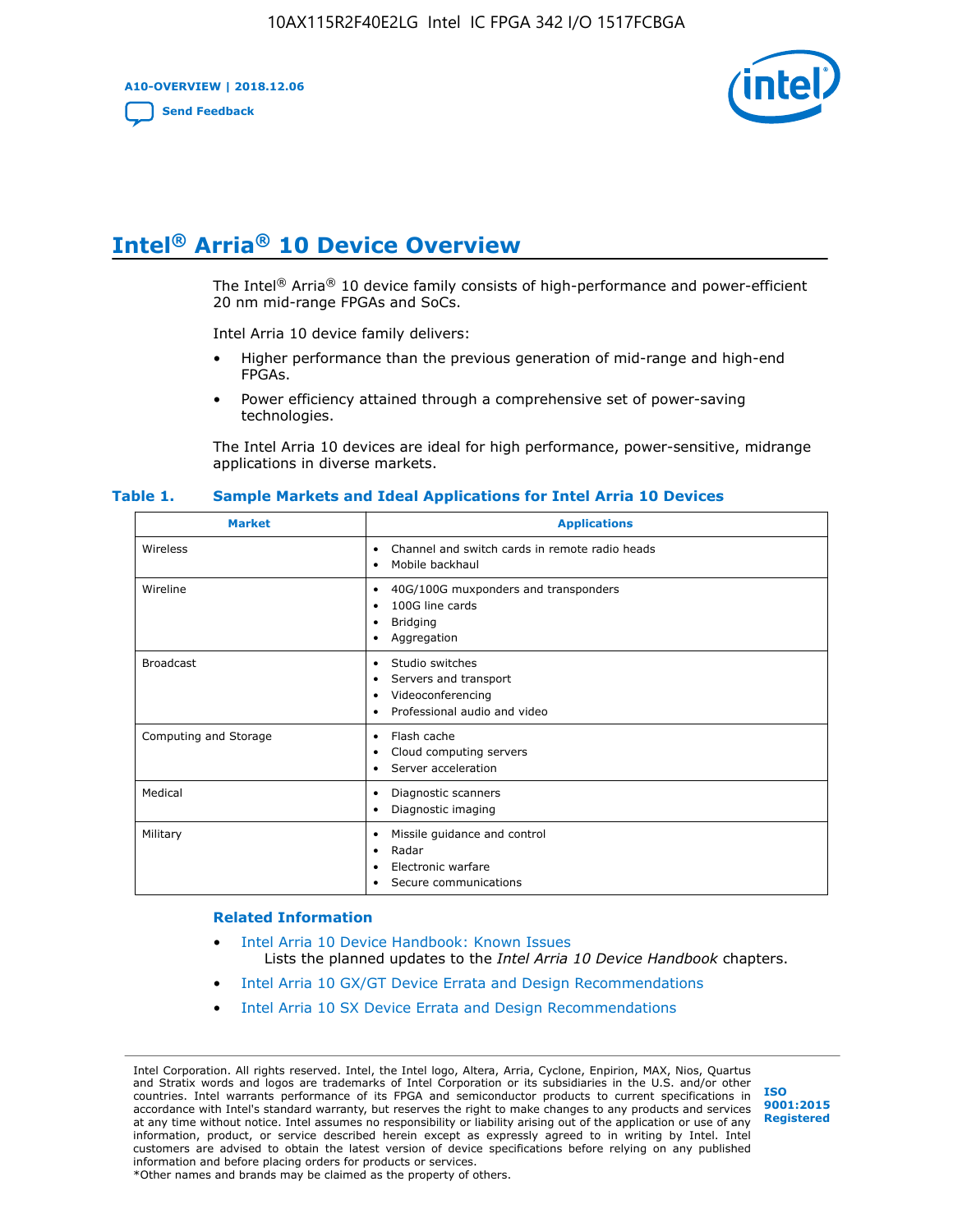

# **Key Advantages of Intel Arria 10 Devices**

## **Table 2. Key Advantages of the Intel Arria 10 Device Family**

| <b>Advantage</b>                                                                                          | <b>Supporting Feature</b>                                                                                                                                                                                                                                                                                                |
|-----------------------------------------------------------------------------------------------------------|--------------------------------------------------------------------------------------------------------------------------------------------------------------------------------------------------------------------------------------------------------------------------------------------------------------------------|
| Enhanced core architecture                                                                                | Built on TSMC's 20 nm process technology<br>٠<br>60% higher performance than the previous generation of mid-range FPGAs<br>٠<br>15% higher performance than the fastest previous-generation FPGA<br>٠                                                                                                                    |
| High-bandwidth integrated<br>transceivers                                                                 | Short-reach rates up to 25.8 Gigabits per second (Gbps)<br>٠<br>Backplane capability up to 12.5 Gbps<br>٠<br>Integrated 10GBASE-KR and 40GBASE-KR4 Forward Error Correction (FEC)<br>٠                                                                                                                                   |
| Improved logic integration and<br>hard IP blocks                                                          | 8-input adaptive logic module (ALM)<br>٠<br>Up to 65.6 megabits (Mb) of embedded memory<br>٠<br>Variable-precision digital signal processing (DSP) blocks<br>Fractional synthesis phase-locked loops (PLLs)<br>Hard PCI Express Gen3 IP blocks<br>Hard memory controllers and PHY up to 2,400 Megabits per second (Mbps) |
| Second generation hard<br>processor system (HPS) with<br>integrated ARM* Cortex*-A9*<br>MPCore* processor | Tight integration of a dual-core ARM Cortex-A9 MPCore processor, hard IP, and an<br>٠<br>FPGA in a single Intel Arria 10 system-on-a-chip (SoC)<br>Supports over 128 Gbps peak bandwidth with integrated data coherency between<br>$\bullet$<br>the processor and the FPGA fabric                                        |
| Advanced power savings                                                                                    | Comprehensive set of advanced power saving features<br>٠<br>Power-optimized MultiTrack routing and core architecture<br>٠<br>Up to 40% lower power compared to previous generation of mid-range FPGAs<br>Up to 60% lower power compared to previous generation of high-end FPGAs                                         |

# **Summary of Intel Arria 10 Features**

## **Table 3. Summary of Features for Intel Arria 10 Devices**

| <b>Feature</b>                  | <b>Description</b>                                                                                                                                                                                                                                                                                                                                                                                           |
|---------------------------------|--------------------------------------------------------------------------------------------------------------------------------------------------------------------------------------------------------------------------------------------------------------------------------------------------------------------------------------------------------------------------------------------------------------|
| Technology                      | TSMC's 20-nm SoC process technology<br>Allows operation at a lower $V_{\text{CC}}$ level of 0.82 V instead of the 0.9 V standard $V_{\text{CC}}$ core voltage                                                                                                                                                                                                                                                |
| Packaging                       | 1.0 mm ball-pitch Fineline BGA packaging<br>٠<br>0.8 mm ball-pitch Ultra Fineline BGA packaging<br>Multiple devices with identical package footprints for seamless migration between different<br><b>FPGA</b> densities<br>Devices with compatible package footprints allow migration to next generation high-end<br>Stratix <sup>®</sup> 10 devices<br>RoHS, leaded $(1)$ , and lead-free (Pb-free) options |
| High-performance<br>FPGA fabric | Enhanced 8-input ALM with four registers<br>Improved multi-track routing architecture to reduce congestion and improve compilation time<br>Hierarchical core clocking architecture<br>Fine-grained partial reconfiguration                                                                                                                                                                                   |
| Internal memory<br>blocks       | M20K-20-Kb memory blocks with hard error correction code (ECC)<br>Memory logic array block (MLAB)-640-bit memory                                                                                                                                                                                                                                                                                             |
|                                 | continued                                                                                                                                                                                                                                                                                                                                                                                                    |



<sup>(1)</sup> Contact Intel for availability.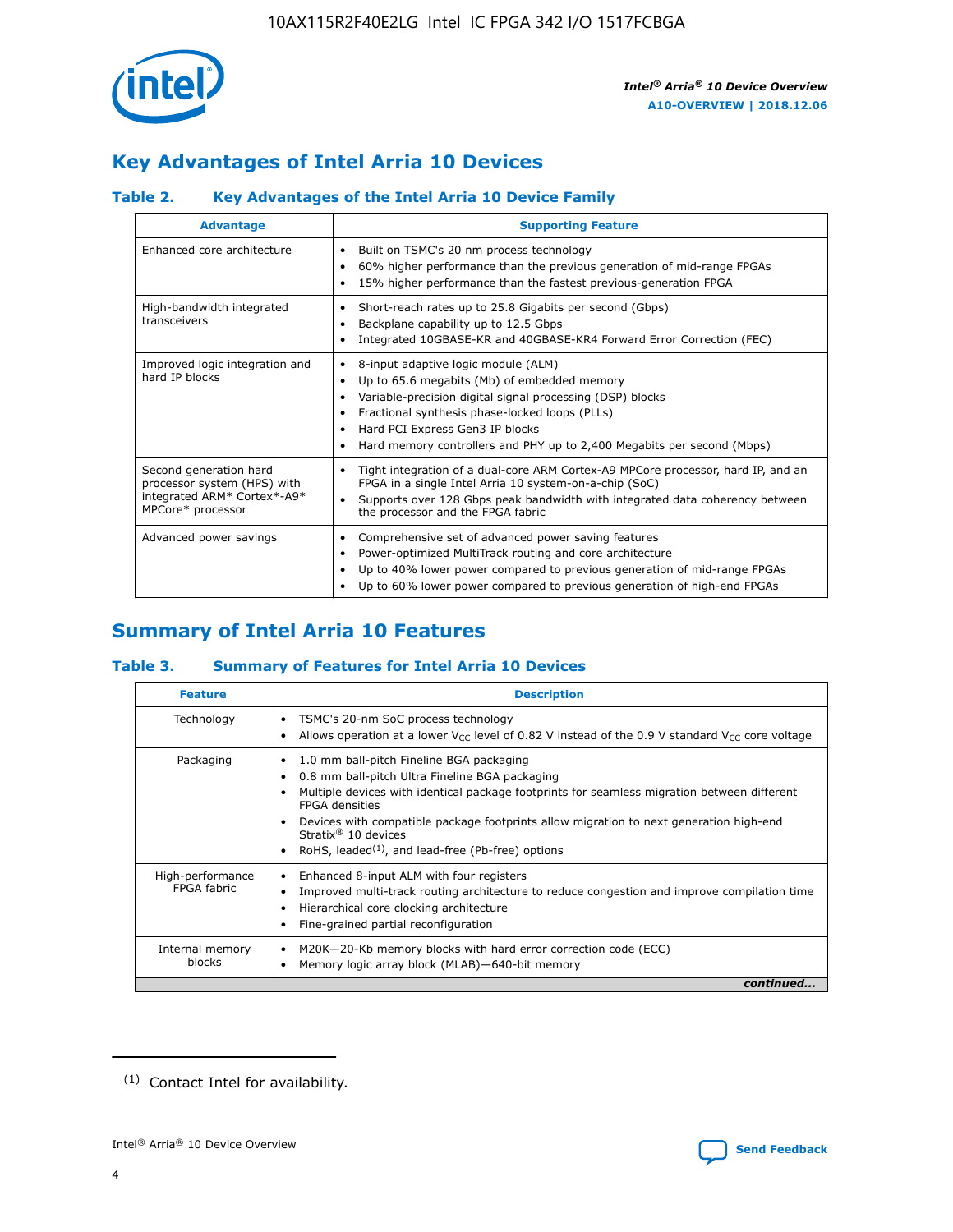$\mathbf{r}$ 



| <b>Feature</b>                         | <b>Description</b>                                                                                             |                                                                                                                                                                                                                                                                                                                                                                                                                                                                                                                                                                                                                                                                                                                                                                                                                                                                  |  |  |  |  |  |  |
|----------------------------------------|----------------------------------------------------------------------------------------------------------------|------------------------------------------------------------------------------------------------------------------------------------------------------------------------------------------------------------------------------------------------------------------------------------------------------------------------------------------------------------------------------------------------------------------------------------------------------------------------------------------------------------------------------------------------------------------------------------------------------------------------------------------------------------------------------------------------------------------------------------------------------------------------------------------------------------------------------------------------------------------|--|--|--|--|--|--|
| Embedded Hard IP<br>blocks             | Variable-precision DSP                                                                                         | Native support for signal processing precision levels from $18 \times 19$ to<br>$\bullet$<br>54 x 54<br>Native support for 27 x 27 multiplier mode<br>$\bullet$<br>64-bit accumulator and cascade for systolic finite impulse responses<br>(FIRs)<br>Internal coefficient memory banks<br>$\bullet$<br>Preadder/subtractor for improved efficiency<br>Additional pipeline register to increase performance and reduce<br>power<br>Supports floating point arithmetic:<br>- Perform multiplication, addition, subtraction, multiply-add,<br>multiply-subtract, and complex multiplication.<br>- Supports multiplication with accumulation capability, cascade<br>summation, and cascade subtraction capability.<br>- Dynamic accumulator reset control.<br>- Support direct vector dot and complex multiplication chaining<br>multiply floating point DSP blocks. |  |  |  |  |  |  |
|                                        | Memory controller                                                                                              | DDR4, DDR3, and DDR3L                                                                                                                                                                                                                                                                                                                                                                                                                                                                                                                                                                                                                                                                                                                                                                                                                                            |  |  |  |  |  |  |
|                                        | PCI Express*                                                                                                   | PCI Express (PCIe*) Gen3 (x1, x2, x4, or x8), Gen2 (x1, x2, x4, or x8)<br>and Gen1 (x1, x2, x4, or x8) hard IP with complete protocol stack,<br>endpoint, and root port                                                                                                                                                                                                                                                                                                                                                                                                                                                                                                                                                                                                                                                                                          |  |  |  |  |  |  |
|                                        | Transceiver I/O                                                                                                | 10GBASE-KR/40GBASE-KR4 Forward Error Correction (FEC)<br>PCS hard IPs that support:<br>- 10-Gbps Ethernet (10GbE)<br>- PCIe PIPE interface<br>- Interlaken<br>- Gbps Ethernet (GbE)<br>- Common Public Radio Interface (CPRI) with deterministic latency<br>support<br>- Gigabit-capable passive optical network (GPON) with fast lock-<br>time support<br>13.5G JESD204b<br>$\bullet$<br>8B/10B, 64B/66B, 64B/67B encoders and decoders<br>Custom mode support for proprietary protocols                                                                                                                                                                                                                                                                                                                                                                        |  |  |  |  |  |  |
| Core clock networks                    | $\bullet$                                                                                                      | Up to 800 MHz fabric clocking, depending on the application:<br>- 667 MHz external memory interface clocking with 2,400 Mbps DDR4 interface<br>- 800 MHz LVDS interface clocking with 1,600 Mbps LVDS interface<br>Global, regional, and peripheral clock networks<br>Clock networks that are not used can be gated to reduce dynamic power                                                                                                                                                                                                                                                                                                                                                                                                                                                                                                                      |  |  |  |  |  |  |
| Phase-locked loops<br>(PLLs)           | High-resolution fractional synthesis PLLs:<br>$\bullet$<br>Integer PLLs:<br>- Adjacent to general purpose I/Os | - Precision clock synthesis, clock delay compensation, and zero delay buffering (ZDB)<br>- Support integer mode and fractional mode<br>- Fractional mode support with third-order delta-sigma modulation<br>- Support external memory and LVDS interfaces                                                                                                                                                                                                                                                                                                                                                                                                                                                                                                                                                                                                        |  |  |  |  |  |  |
| FPGA General-purpose<br>$I/Os$ (GPIOs) | On-chip termination (OCT)<br>$\bullet$                                                                         | 1.6 Gbps LVDS-every pair can be configured as receiver or transmitter                                                                                                                                                                                                                                                                                                                                                                                                                                                                                                                                                                                                                                                                                                                                                                                            |  |  |  |  |  |  |
| <b>External Memory</b><br>Interface    | $\bullet$                                                                                                      | 1.2 V to 3.0 V single-ended LVTTL/LVCMOS interfacing<br>Hard memory controller- DDR4, DDR3, and DDR3L support<br>$-$ DDR4-speeds up to 1,200 MHz/2,400 Mbps<br>- DDR3-speeds up to 1,067 MHz/2,133 Mbps<br>Soft memory controller—provides support for RLDRAM $3^{(2)}$ , QDR IV $^{(2)}$ , and QDR II+<br>continued                                                                                                                                                                                                                                                                                                                                                                                                                                                                                                                                             |  |  |  |  |  |  |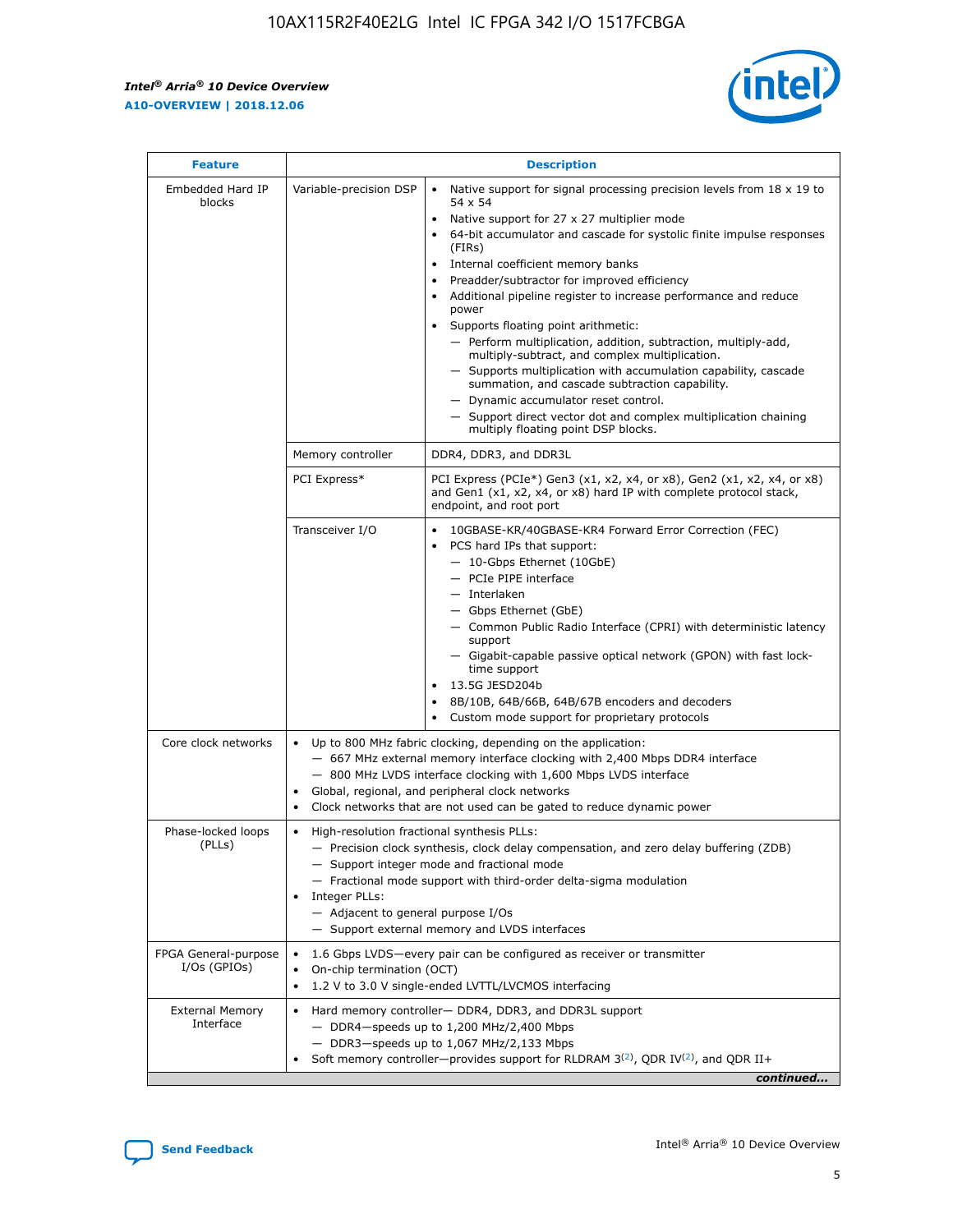

| <b>Feature</b>                                    | <b>Description</b>                                                                                                                                                                                                                                                                                                                                                                                                                                                                                                                                                                                                                             |  |  |  |  |  |  |  |  |
|---------------------------------------------------|------------------------------------------------------------------------------------------------------------------------------------------------------------------------------------------------------------------------------------------------------------------------------------------------------------------------------------------------------------------------------------------------------------------------------------------------------------------------------------------------------------------------------------------------------------------------------------------------------------------------------------------------|--|--|--|--|--|--|--|--|
| Low-power serial<br>transceivers                  | • Continuous operating range:<br>- Intel Arria 10 GX-1 Gbps to 17.4 Gbps<br>- Intel Arria 10 GT-1 Gbps to 25.8 Gbps<br>Backplane support:<br>$-$ Intel Arria 10 GX-up to 12.5<br>$-$ Intel Arria 10 GT-up to 12.5<br>Extended range down to 125 Mbps with oversampling<br>ATX transmit PLLs with user-configurable fractional synthesis capability<br>• Electronic Dispersion Compensation (EDC) support for XFP, SFP+, QSFP, and CFP optical<br>module<br>• Adaptive linear and decision feedback equalization<br>Transmitter pre-emphasis and de-emphasis<br>$\bullet$<br>Dynamic partial reconfiguration of individual transceiver channels |  |  |  |  |  |  |  |  |
| <b>HPS</b><br>(Intel Arria 10 SX<br>devices only) | Processor and system<br>Dual-core ARM Cortex-A9 MPCore processor-1.2 GHz CPU with<br>$\bullet$<br>1.5 GHz overdrive capability<br>256 KB on-chip RAM and 64 KB on-chip ROM<br>$\bullet$<br>System peripherals-general-purpose timers, watchdog timers, direct<br>memory access (DMA) controller, FPGA configuration manager, and<br>clock and reset managers<br>• Security features—anti-tamper, secure boot, Advanced Encryption<br>Standard (AES) and authentication (SHA)<br>ARM CoreSight* JTAG debug access port, trace port, and on-chip<br>trace storage                                                                                |  |  |  |  |  |  |  |  |
|                                                   | <b>External interfaces</b><br>Hard memory interface—Hard memory controller (2,400 Mbps DDR4,<br>$\bullet$<br>and 2,133 Mbps DDR3), Quad serial peripheral interface (QSPI) flash<br>controller, NAND flash controller, direct memory access (DMA)<br>controller, Secure Digital/MultiMediaCard (SD/MMC) controller<br>Communication interface-10/100/1000 Ethernet media access<br>control (MAC), USB On-The-GO (OTG) controllers, I <sup>2</sup> C controllers,<br>UART 16550, serial peripheral interface (SPI), and up to 62<br>HPS GPIO interfaces (48 direct-share I/Os)                                                                  |  |  |  |  |  |  |  |  |
|                                                   | High-performance ARM AMBA* AXI bus bridges that support<br>Interconnects to core<br>$\bullet$<br>simultaneous read and write<br>HPS-FPGA bridges—include the FPGA-to-HPS, HPS-to-FPGA, and<br>$\bullet$<br>lightweight HPS-to-FPGA bridges that allow the FPGA fabric to issue<br>transactions to slaves in the HPS, and vice versa<br>Configuration bridge that allows HPS configuration manager to<br>configure the core logic via dedicated 32-bit configuration port<br>FPGA-to-HPS SDRAM controller bridge-provides configuration<br>interfaces for the multiport front end (MPFE) of the HPS SDRAM<br>controller                         |  |  |  |  |  |  |  |  |
| Configuration                                     | Tamper protection—comprehensive design protection to protect your valuable IP investments<br>Enhanced 256-bit advanced encryption standard (AES) design security with authentication<br>$\bullet$<br>Configuration via protocol (CvP) using PCIe Gen1, Gen2, or Gen3<br>continued                                                                                                                                                                                                                                                                                                                                                              |  |  |  |  |  |  |  |  |

<sup>(2)</sup> Intel Arria 10 devices support this external memory interface using hard PHY with soft memory controller.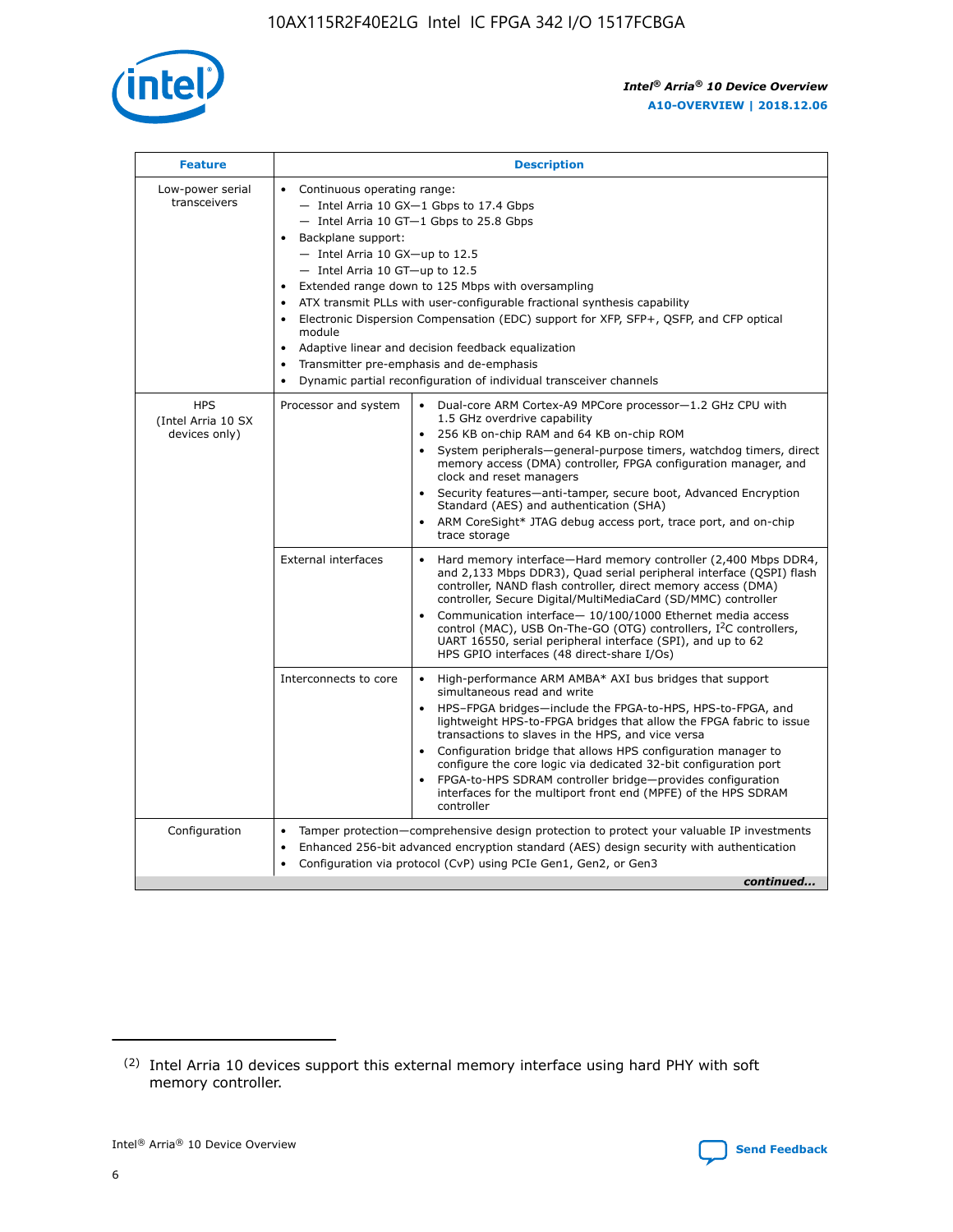

| <b>Feature</b>     | <b>Description</b>                                                                                                                                                                                               |
|--------------------|------------------------------------------------------------------------------------------------------------------------------------------------------------------------------------------------------------------|
|                    | Dynamic reconfiguration of the transceivers and PLLs<br>Fine-grained partial reconfiguration of the core fabric<br>Active Serial x4 Interface<br>$\bullet$                                                       |
| Power management   | SmartVID<br>Low static power device options<br>Programmable Power Technology<br>Intel Quartus <sup>®</sup> Prime integrated power analysis                                                                       |
| Software and tools | Intel Quartus Prime design suite<br>Transceiver toolkit<br>Platform Designer system integration tool<br>DSP Builder for Intel FPGAs<br>OpenCL <sup>™</sup> support<br>Intel SoC FPGA Embedded Design Suite (EDS) |

## **Related Information**

[Intel Arria 10 Transceiver PHY Overview](https://www.intel.com/content/www/us/en/programmable/documentation/nik1398707230472.html#nik1398706768037) Provides details on Intel Arria 10 transceivers.

# **Intel Arria 10 Device Variants and Packages**

#### **Table 4. Device Variants for the Intel Arria 10 Device Family**

| <b>Variant</b>    | <b>Description</b>                                                                                                                                                                                                     |
|-------------------|------------------------------------------------------------------------------------------------------------------------------------------------------------------------------------------------------------------------|
| Intel Arria 10 GX | FPGA featuring 17.4 Gbps transceivers for short reach applications with 12.5 backplane driving<br>capability.                                                                                                          |
| Intel Arria 10 GT | FPGA featuring:<br>17.4 Gbps transceivers for short reach applications with 12.5 backplane driving capability.<br>25.8 Gbps transceivers for supporting CAUI-4 and CEI-25G applications with CFP2 and CFP4<br>modules. |
| Intel Arria 10 SX | SoC integrating ARM-based HPS and FPGA featuring 17.4 Gbps transceivers for short reach<br>applications with 12.5 backplane driving capability.                                                                        |

# **Intel Arria 10 GX**

This section provides the available options, maximum resource counts, and package plan for the Intel Arria 10 GX devices.

The information in this section is correct at the time of publication. For the latest information and to get more details, refer to the Intel FPGA Product Selector.

#### **Related Information**

#### [Intel FPGA Product Selector](http://www.altera.com/products/selector/psg-selector.html) Provides the latest information on Intel products.

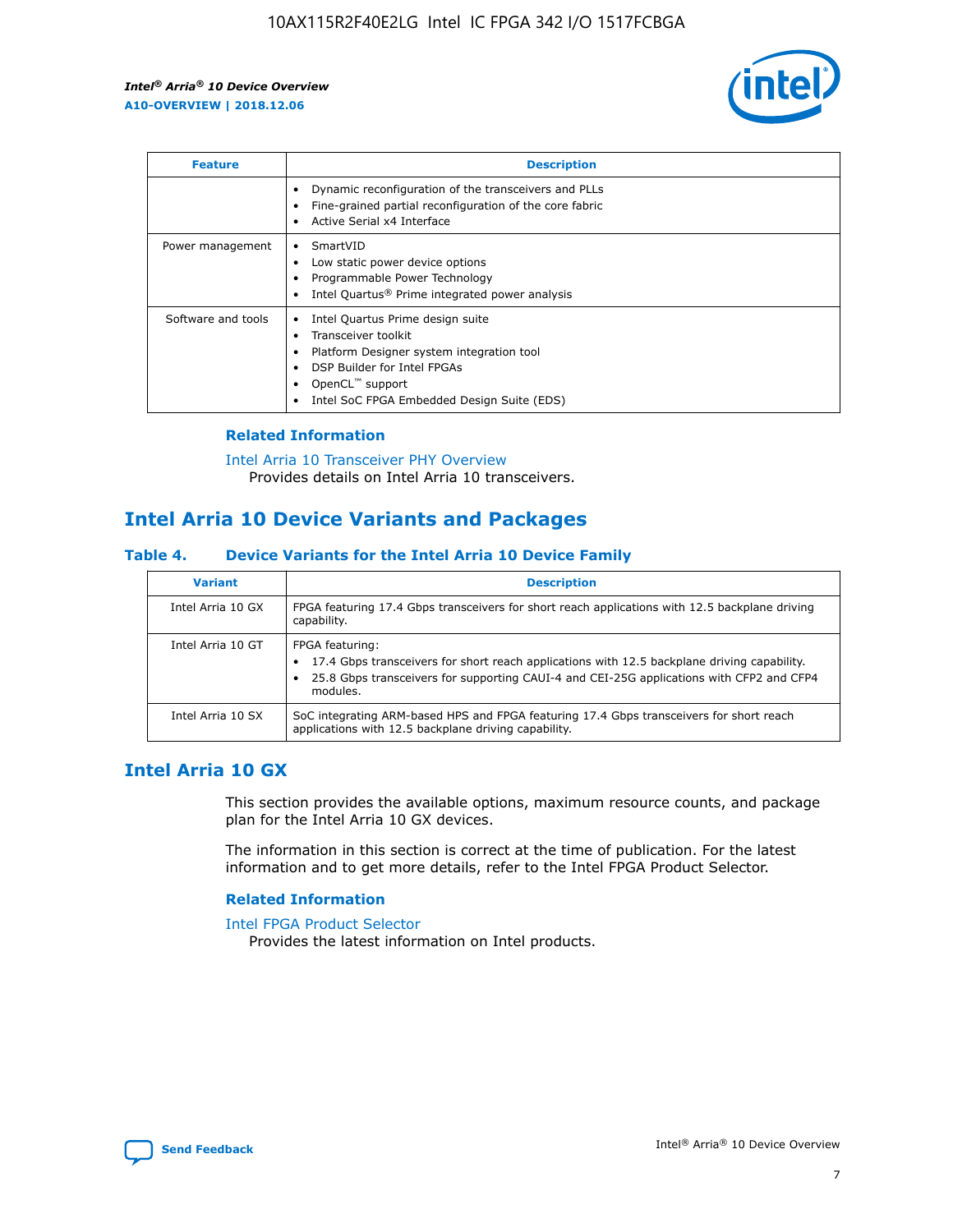

# **Available Options**





#### **Related Information**

[Transceiver Performance for Intel Arria 10 GX/SX Devices](https://www.intel.com/content/www/us/en/programmable/documentation/mcn1413182292568.html#mcn1413213965502) Provides more information about the transceiver speed grade.

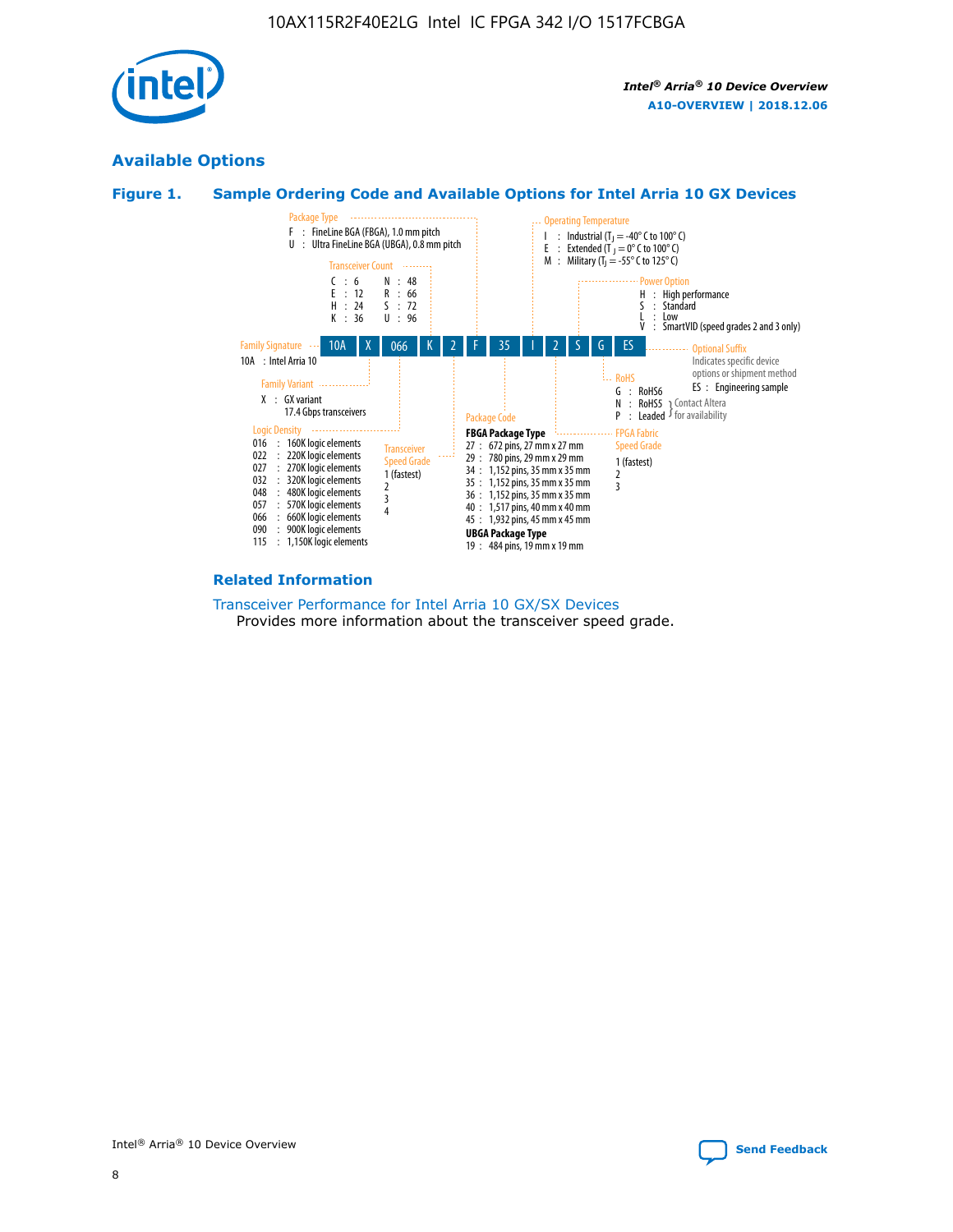

## **Maximum Resources**

#### **Table 5. Maximum Resource Counts for Intel Arria 10 GX Devices (GX 160, GX 220, GX 270, GX 320, and GX 480)**

| <b>Resource</b>              |                         | <b>Product Line</b> |                                |                |                |                |  |  |  |
|------------------------------|-------------------------|---------------------|--------------------------------|----------------|----------------|----------------|--|--|--|
|                              |                         | <b>GX 160</b>       | <b>GX 220</b><br><b>GX 270</b> |                | <b>GX 320</b>  | <b>GX 480</b>  |  |  |  |
| Logic Elements (LE) (K)      |                         | 160                 | 220                            | 270            | 320            | 480            |  |  |  |
| <b>ALM</b>                   |                         | 61,510              | 80,330                         | 101,620        | 119,900        | 183,590        |  |  |  |
| Register                     |                         | 246,040             | 406,480<br>321,320             |                | 479,600        | 734,360        |  |  |  |
| Memory (Kb)                  | M <sub>20</sub> K       | 8,800               | 11,740                         | 15,000         | 17,820         | 28,620         |  |  |  |
|                              | <b>MLAB</b>             | 1,050               | 1,690<br>2,452                 |                | 2,727          | 4,164          |  |  |  |
| Variable-precision DSP Block |                         | 156                 | 192                            | 830            | 985            | 1,368          |  |  |  |
| 18 x 19 Multiplier           |                         | 312                 | 384                            | 1,970<br>1,660 |                | 2,736          |  |  |  |
| PLL                          | Fractional<br>Synthesis | 6                   | 6                              | 8              | 8              | 12             |  |  |  |
|                              | I/O                     | 6                   | 6                              | 8              | 8              | 12             |  |  |  |
| 17.4 Gbps Transceiver        |                         | 12                  | 12                             | 24             | 24             | 36             |  |  |  |
| GPIO <sup>(3)</sup>          |                         | 288                 | 288                            | 384            | 384            |                |  |  |  |
| LVDS Pair $(4)$              |                         | 120                 | 120                            | 168            | 168            | 222            |  |  |  |
| PCIe Hard IP Block           |                         | 1                   | 1                              | 2              | $\overline{2}$ | $\overline{2}$ |  |  |  |
| Hard Memory Controller       |                         | 6                   | 6                              | 8              | 8              |                |  |  |  |

<sup>(4)</sup> Each LVDS I/O pair can be used as differential input or output.



<sup>(3)</sup> The number of GPIOs does not include transceiver I/Os. In the Intel Quartus Prime software, the number of user I/Os includes transceiver I/Os.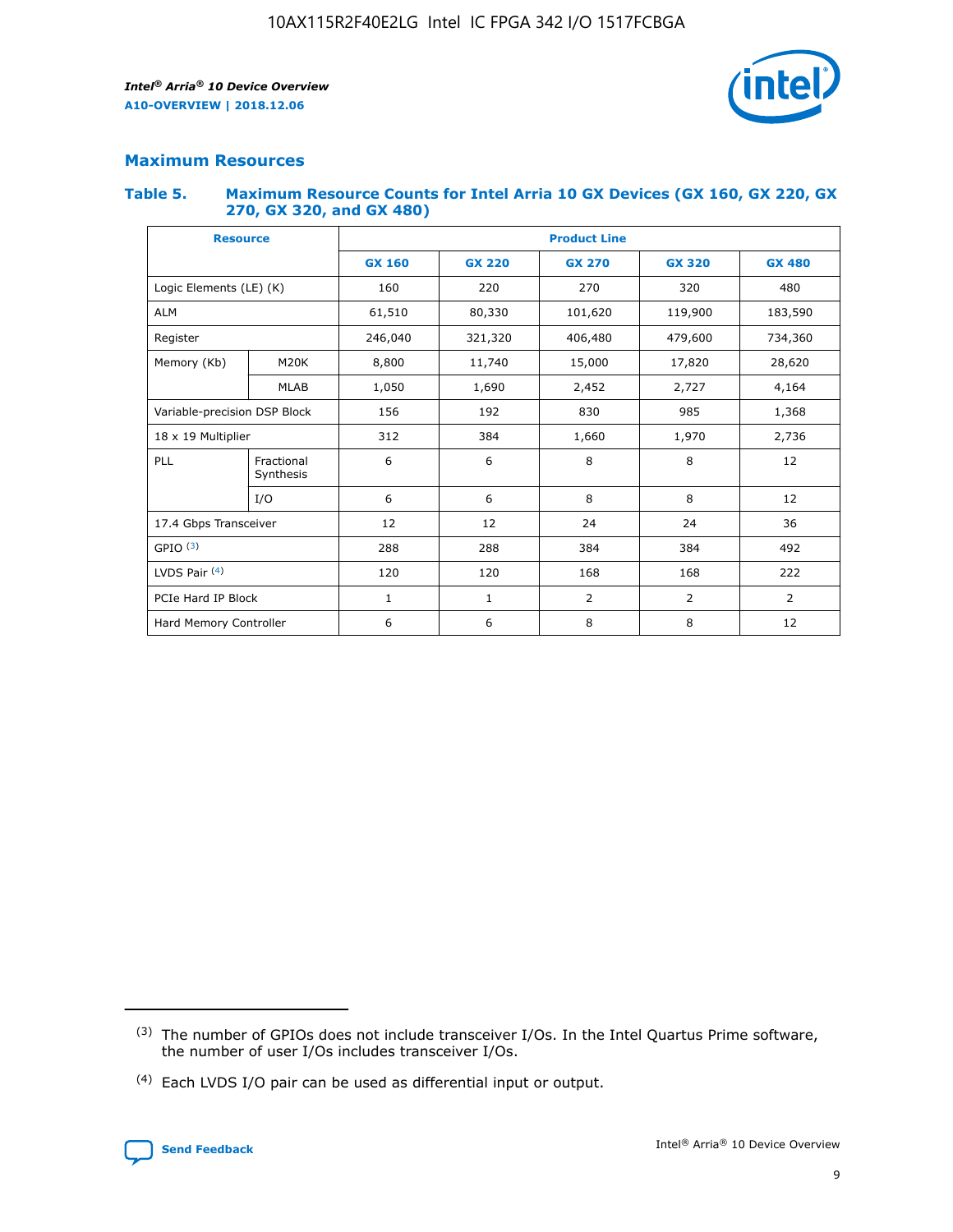

## **Table 6. Maximum Resource Counts for Intel Arria 10 GX Devices (GX 570, GX 660, GX 900, and GX 1150)**

|                              | <b>Resource</b>         | <b>Product Line</b> |                |                |                |  |  |  |
|------------------------------|-------------------------|---------------------|----------------|----------------|----------------|--|--|--|
|                              |                         | <b>GX 570</b>       | <b>GX 660</b>  | <b>GX 900</b>  | <b>GX 1150</b> |  |  |  |
| Logic Elements (LE) (K)      |                         | 570                 | 660            | 900            | 1,150          |  |  |  |
| <b>ALM</b>                   |                         | 217,080             | 251,680        | 339,620        | 427,200        |  |  |  |
| Register                     |                         | 868,320             | 1,006,720      |                | 1,708,800      |  |  |  |
| Memory (Kb)                  | <b>M20K</b>             | 36,000              | 42,620         | 48,460         | 54,260         |  |  |  |
|                              | <b>MLAB</b>             | 5,096               | 5,788          | 9,386          | 12,984         |  |  |  |
| Variable-precision DSP Block |                         | 1,523               | 1,687          | 1,518          | 1,518          |  |  |  |
| $18 \times 19$ Multiplier    |                         | 3,046               | 3,374          | 3,036          | 3,036          |  |  |  |
| PLL                          | Fractional<br>Synthesis | 16                  | 16             | 32             | 32             |  |  |  |
|                              | I/O                     | 16                  | 16             | 16             | 16             |  |  |  |
| 17.4 Gbps Transceiver        |                         | 48                  | 48<br>96       |                | 96             |  |  |  |
| GPIO <sup>(3)</sup>          |                         | 696                 | 696            | 768            | 768            |  |  |  |
| LVDS Pair $(4)$              |                         | 324                 | 324            | 384            | 384            |  |  |  |
| PCIe Hard IP Block           |                         | 2                   | $\overline{2}$ | $\overline{4}$ | $\overline{4}$ |  |  |  |
| Hard Memory Controller       |                         | 16                  | 16             | 16             | 16             |  |  |  |

# **Package Plan**

## **Table 7. Package Plan for Intel Arria 10 GX Devices (U19, F27, and F29)**

Refer to I/O and High Speed I/O in Intel Arria 10 Devices chapter for the number of 3 V I/O, LVDS I/O, and LVDS channels in each device package.

| <b>Product Line</b> | <b>U19</b><br>$(19 \text{ mm} \times 19 \text{ mm})$<br>484-pin UBGA) |          |             |         | <b>F27</b><br>(27 mm × 27 mm,<br>672-pin FBGA) |             | <b>F29</b><br>(29 mm × 29 mm,<br>780-pin FBGA) |          |             |  |
|---------------------|-----------------------------------------------------------------------|----------|-------------|---------|------------------------------------------------|-------------|------------------------------------------------|----------|-------------|--|
|                     | 3 V I/O                                                               | LVDS I/O | <b>XCVR</b> | 3 V I/O | <b>LVDS I/O</b>                                | <b>XCVR</b> | 3 V I/O                                        | LVDS I/O | <b>XCVR</b> |  |
| GX 160              | 48                                                                    | 192      | 6           | 48      | 192                                            | 12          | 48                                             | 240      | 12          |  |
| GX 220              | 48                                                                    | 192      | 6           | 48      | 192                                            | 12          | 48                                             | 240      | 12          |  |
| GX 270              |                                                                       |          |             | 48      | 192                                            | 12          | 48                                             | 312      | 12          |  |
| GX 320              |                                                                       |          |             | 48      | 192                                            | 12          | 48                                             | 312      | 12          |  |
| GX 480              |                                                                       |          |             |         |                                                |             | 48                                             | 312      | 12          |  |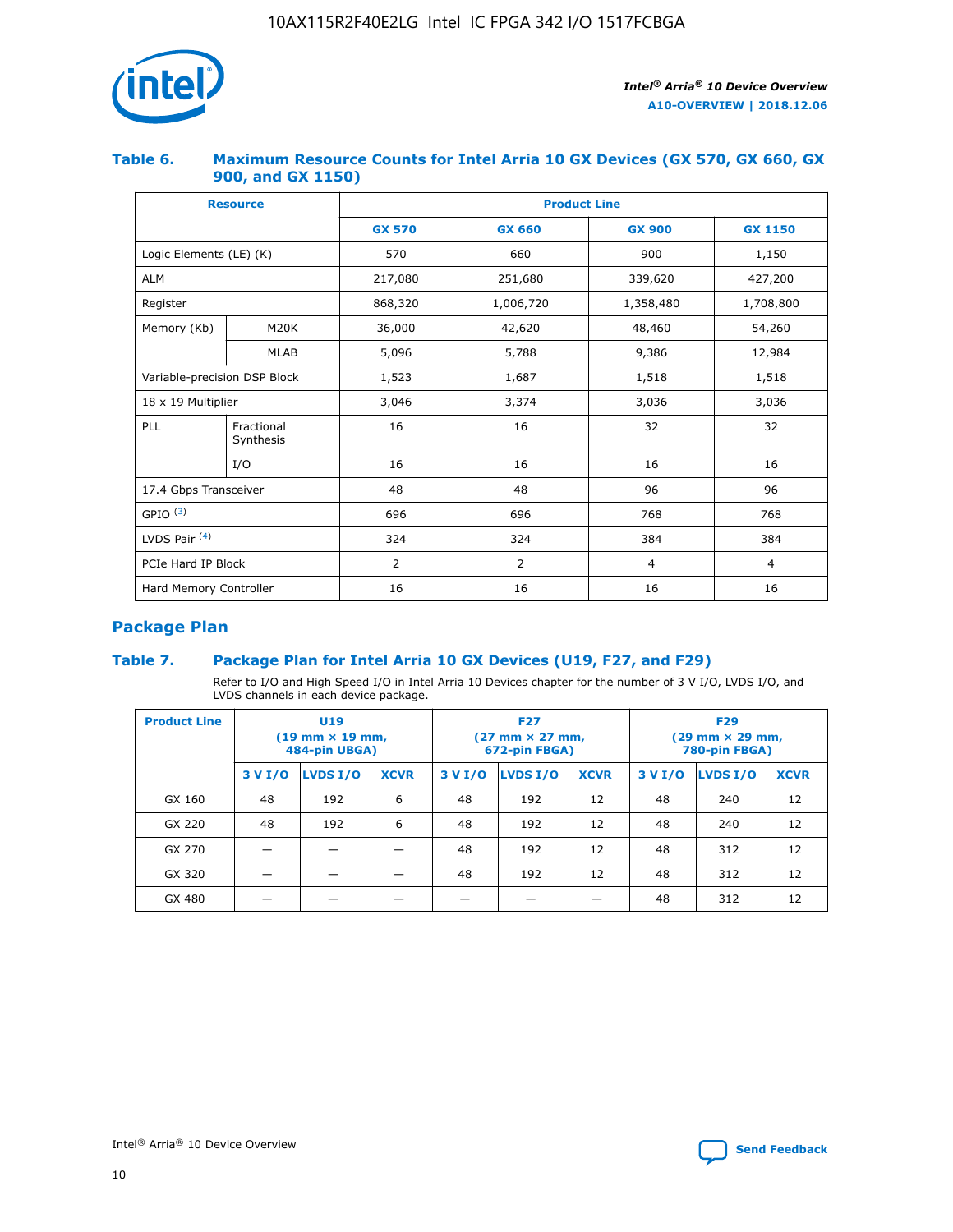

#### **Table 8. Package Plan for Intel Arria 10 GX Devices (F34, F35, NF40, and KF40)**

Refer to I/O and High Speed I/O in Intel Arria 10 Devices chapter for the number of 3 V I/O, LVDS I/O, and LVDS channels in each device package.

| <b>Product Line</b> | <b>F34</b><br>$(35 \text{ mm} \times 35 \text{ mm})$<br>1152-pin FBGA) |                    | <b>F35</b><br>$(35 \text{ mm} \times 35 \text{ mm})$<br><b>1152-pin FBGA)</b> |           | <b>KF40</b><br>$(40$ mm $\times$ 40 mm,<br>1517-pin FBGA) |             |           | <b>NF40</b><br>$(40$ mm $\times$ 40 mm,<br><b>1517-pin FBGA)</b> |             |            |                    |             |
|---------------------|------------------------------------------------------------------------|--------------------|-------------------------------------------------------------------------------|-----------|-----------------------------------------------------------|-------------|-----------|------------------------------------------------------------------|-------------|------------|--------------------|-------------|
|                     | 3V<br>I/O                                                              | <b>LVDS</b><br>I/O | <b>XCVR</b>                                                                   | 3V<br>I/O | <b>LVDS</b><br>I/O                                        | <b>XCVR</b> | 3V<br>I/O | <b>LVDS</b><br>I/O                                               | <b>XCVR</b> | 3 V<br>I/O | <b>LVDS</b><br>I/O | <b>XCVR</b> |
| GX 270              | 48                                                                     | 336                | 24                                                                            | 48        | 336                                                       | 24          |           |                                                                  |             |            |                    |             |
| GX 320              | 48                                                                     | 336                | 24                                                                            | 48        | 336                                                       | 24          |           |                                                                  |             |            |                    |             |
| GX 480              | 48                                                                     | 444                | 24                                                                            | 48        | 348                                                       | 36          |           |                                                                  |             |            |                    |             |
| GX 570              | 48                                                                     | 444                | 24                                                                            | 48        | 348                                                       | 36          | 96        | 600                                                              | 36          | 48         | 540                | 48          |
| GX 660              | 48                                                                     | 444                | 24                                                                            | 48        | 348                                                       | 36          | 96        | 600                                                              | 36          | 48         | 540                | 48          |
| GX 900              |                                                                        | 504                | 24                                                                            | -         |                                                           |             |           |                                                                  |             |            | 600                | 48          |
| GX 1150             |                                                                        | 504                | 24                                                                            |           |                                                           |             |           |                                                                  |             |            | 600                | 48          |

#### **Table 9. Package Plan for Intel Arria 10 GX Devices (RF40, NF45, SF45, and UF45)**

Refer to I/O and High Speed I/O in Intel Arria 10 Devices chapter for the number of 3 V I/O, LVDS I/O, and LVDS channels in each device package.

| <b>Product Line</b> | <b>RF40</b><br>$(40$ mm $\times$ 40 mm,<br>1517-pin FBGA) |                    |             | <b>NF45</b><br>$(45 \text{ mm} \times 45 \text{ mm})$<br><b>1932-pin FBGA)</b> |                    |             | <b>SF45</b><br>$(45 \text{ mm} \times 45 \text{ mm})$<br><b>1932-pin FBGA)</b> |                    |             | <b>UF45</b><br>$(45 \text{ mm} \times 45 \text{ mm})$<br><b>1932-pin FBGA)</b> |                    |             |
|---------------------|-----------------------------------------------------------|--------------------|-------------|--------------------------------------------------------------------------------|--------------------|-------------|--------------------------------------------------------------------------------|--------------------|-------------|--------------------------------------------------------------------------------|--------------------|-------------|
|                     | 3V<br>I/O                                                 | <b>LVDS</b><br>I/O | <b>XCVR</b> | 3 V<br>I/O                                                                     | <b>LVDS</b><br>I/O | <b>XCVR</b> | 3 V<br>I/O                                                                     | <b>LVDS</b><br>I/O | <b>XCVR</b> | 3V<br>I/O                                                                      | <b>LVDS</b><br>I/O | <b>XCVR</b> |
| GX 900              |                                                           | 342                | 66          | _                                                                              | 768                | 48          |                                                                                | 624                | 72          |                                                                                | 480                | 96          |
| GX 1150             |                                                           | 342                | 66          | _                                                                              | 768                | 48          |                                                                                | 624                | 72          |                                                                                | 480                | 96          |

#### **Related Information**

[I/O and High-Speed Differential I/O Interfaces in Intel Arria 10 Devices chapter, Intel](https://www.intel.com/content/www/us/en/programmable/documentation/sam1403482614086.html#sam1403482030321) [Arria 10 Device Handbook](https://www.intel.com/content/www/us/en/programmable/documentation/sam1403482614086.html#sam1403482030321)

Provides the number of 3 V and LVDS I/Os, and LVDS channels for each Intel Arria 10 device package.

# **Intel Arria 10 GT**

This section provides the available options, maximum resource counts, and package plan for the Intel Arria 10 GT devices.

The information in this section is correct at the time of publication. For the latest information and to get more details, refer to the Intel FPGA Product Selector.

#### **Related Information**

#### [Intel FPGA Product Selector](http://www.altera.com/products/selector/psg-selector.html)

Provides the latest information on Intel products.

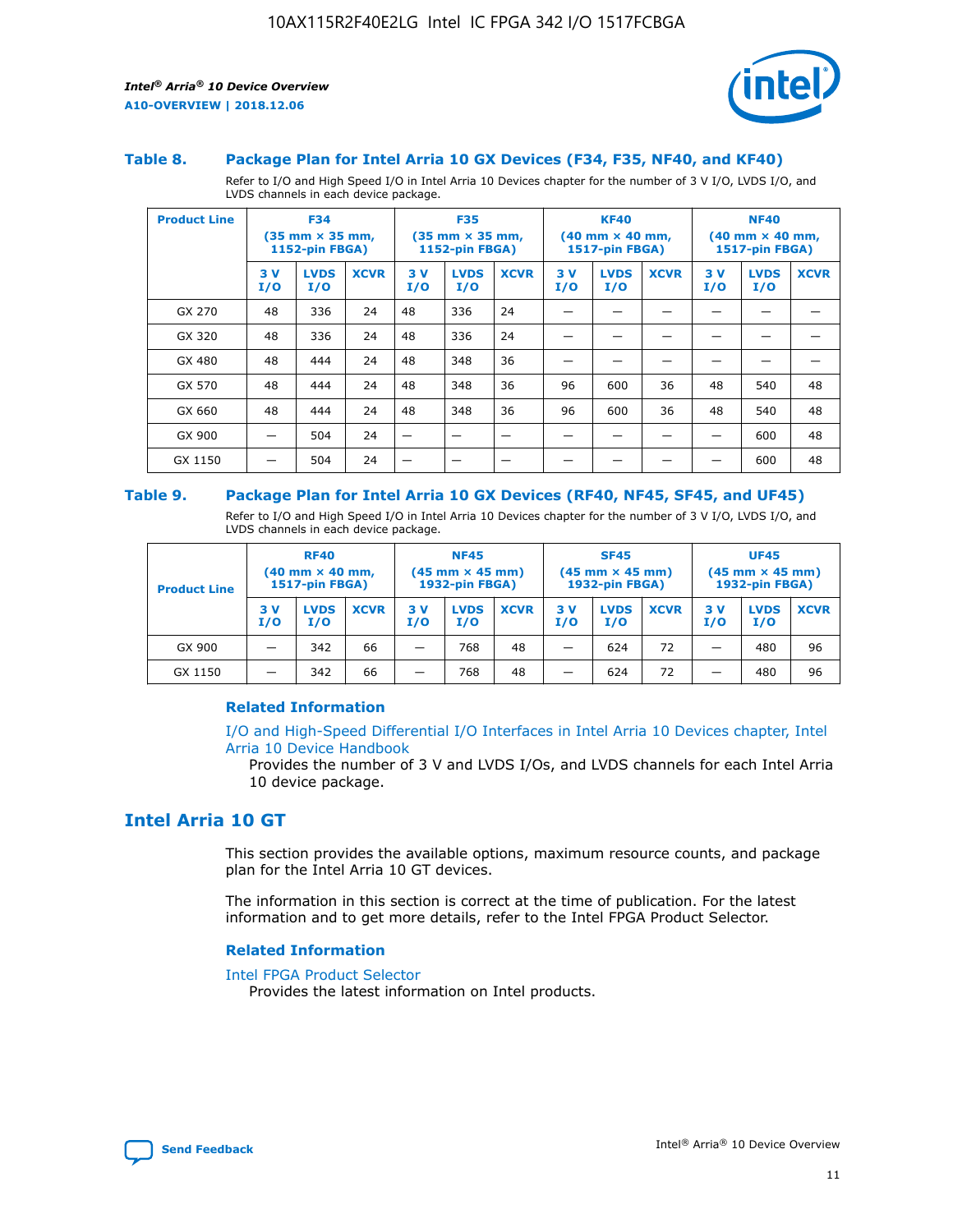

# **Available Options**

# **Figure 2. Sample Ordering Code and Available Options for Intel Arria 10 GT Devices**

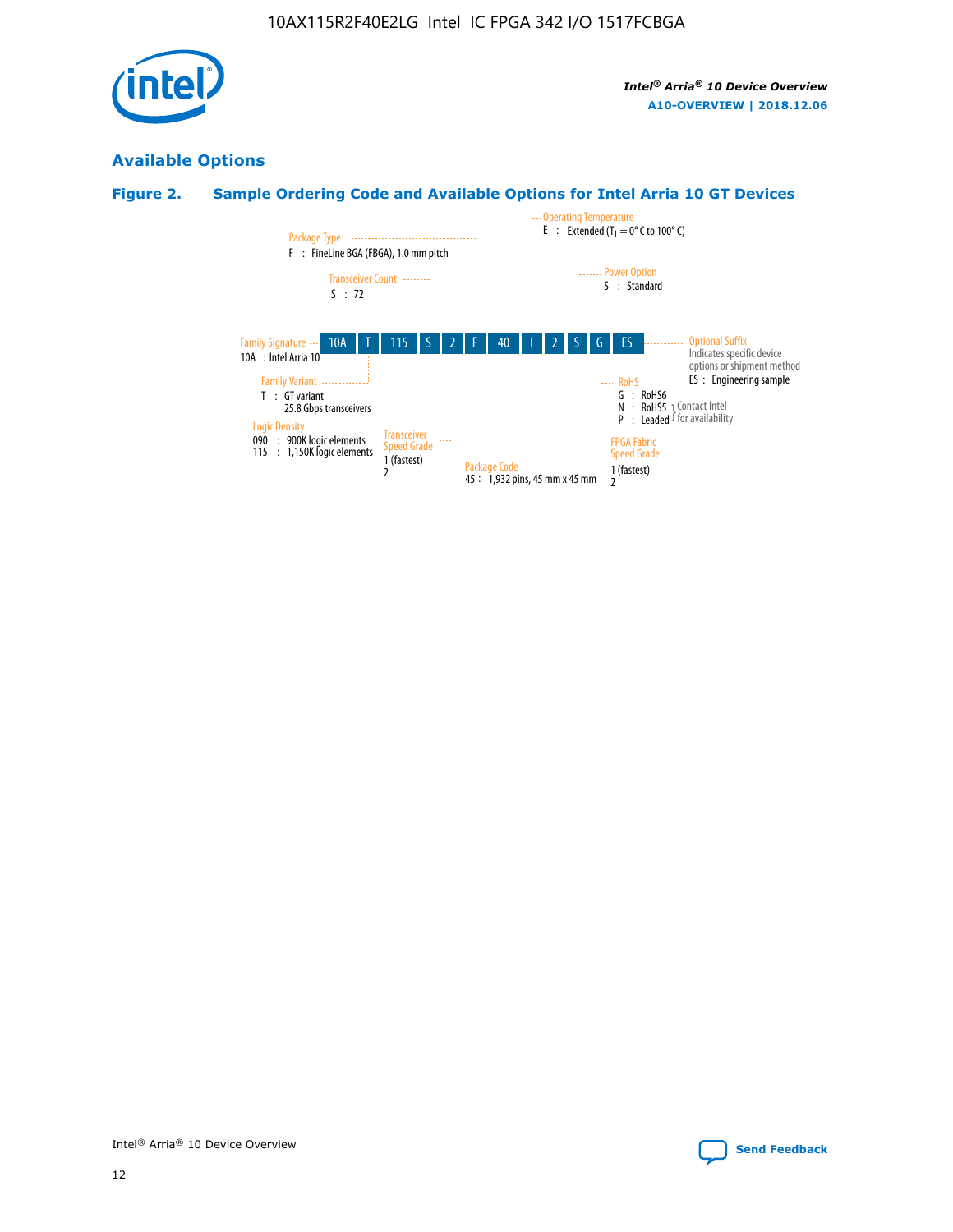

## **Maximum Resources**

#### **Table 10. Maximum Resource Counts for Intel Arria 10 GT Devices**

| <b>Resource</b>              |                      |                | <b>Product Line</b> |  |
|------------------------------|----------------------|----------------|---------------------|--|
|                              |                      | <b>GT 900</b>  | <b>GT 1150</b>      |  |
| Logic Elements (LE) (K)      |                      | 900            | 1,150               |  |
| <b>ALM</b>                   |                      | 339,620        | 427,200             |  |
| Register                     |                      | 1,358,480      | 1,708,800           |  |
| Memory (Kb)                  | M <sub>20</sub> K    | 48,460         | 54,260              |  |
|                              | <b>MLAB</b>          | 9,386          | 12,984              |  |
| Variable-precision DSP Block |                      | 1,518          | 1,518               |  |
| 18 x 19 Multiplier           |                      | 3,036          | 3,036               |  |
| PLL                          | Fractional Synthesis | 32             | 32                  |  |
|                              | I/O                  | 16             | 16                  |  |
| Transceiver                  | 17.4 Gbps            | 72(5)          | 72(5)               |  |
|                              | 25.8 Gbps            | 6              | 6                   |  |
| GPIO <sup>(6)</sup>          |                      | 624            | 624                 |  |
| LVDS Pair $(7)$              |                      | 312            | 312                 |  |
| PCIe Hard IP Block           |                      | $\overline{4}$ | $\overline{4}$      |  |
| Hard Memory Controller       |                      | 16             | 16                  |  |

#### **Related Information**

#### [Intel Arria 10 GT Channel Usage](https://www.intel.com/content/www/us/en/programmable/documentation/nik1398707230472.html#nik1398707008178)

Configuring GT/GX channels in Intel Arria 10 GT devices.

## **Package Plan**

#### **Table 11. Package Plan for Intel Arria 10 GT Devices**

Refer to I/O and High Speed I/O in Intel Arria 10 Devices chapter for the number of 3 V I/O, LVDS I/O, and LVDS channels in each device package.

| <b>Product Line</b> | <b>SF45</b><br>(45 mm × 45 mm, 1932-pin FBGA) |                 |             |  |  |  |
|---------------------|-----------------------------------------------|-----------------|-------------|--|--|--|
|                     | 3 V I/O                                       | <b>LVDS I/O</b> | <b>XCVR</b> |  |  |  |
| GT 900              |                                               | 624             | 72          |  |  |  |
| GT 1150             |                                               | 624             |             |  |  |  |

<sup>(7)</sup> Each LVDS I/O pair can be used as differential input or output.



 $(5)$  If all 6 GT channels are in use, 12 of the GX channels are not usable.

<sup>(6)</sup> The number of GPIOs does not include transceiver I/Os. In the Intel Quartus Prime software, the number of user I/Os includes transceiver I/Os.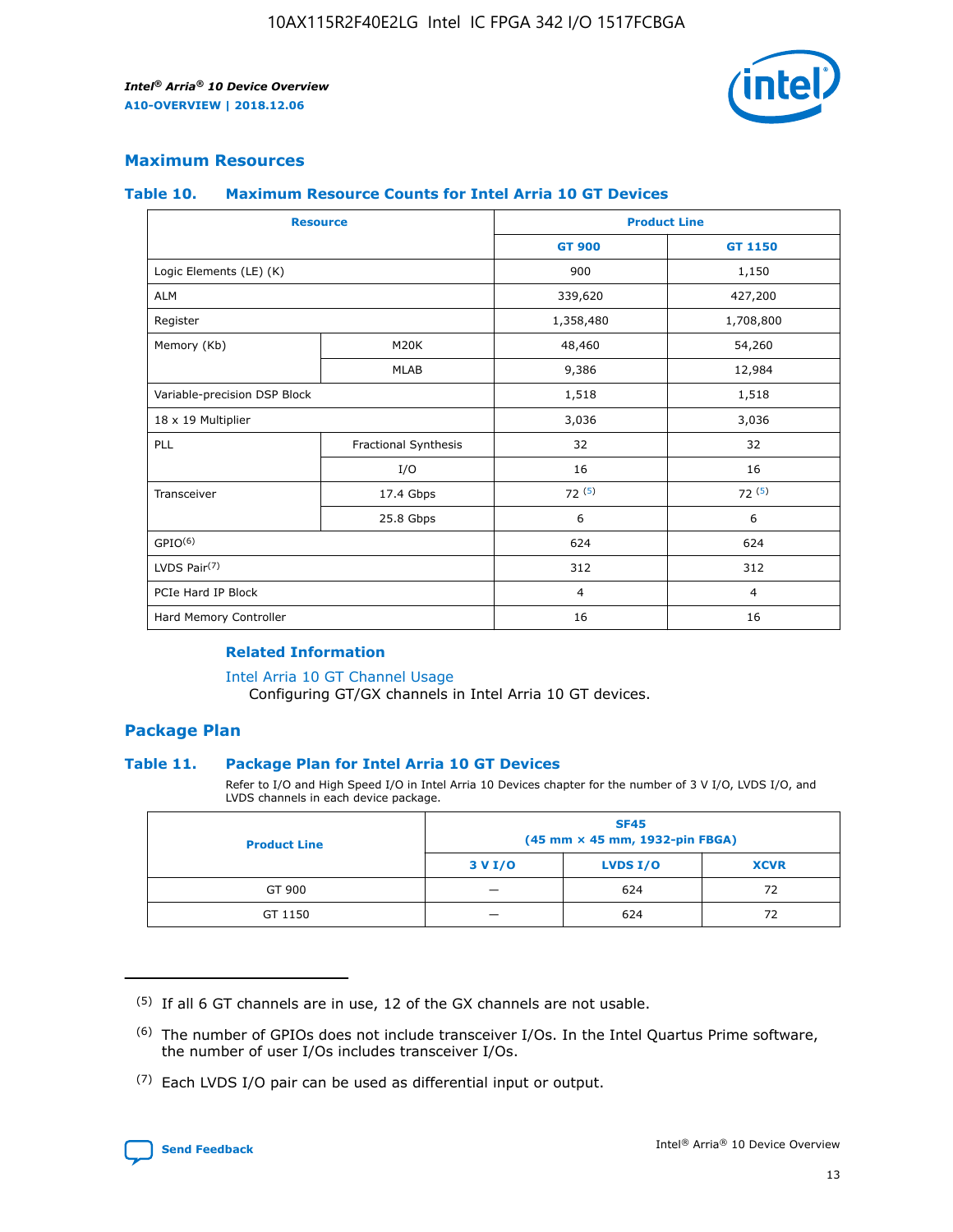

#### **Related Information**

[I/O and High-Speed Differential I/O Interfaces in Intel Arria 10 Devices chapter, Intel](https://www.intel.com/content/www/us/en/programmable/documentation/sam1403482614086.html#sam1403482030321) [Arria 10 Device Handbook](https://www.intel.com/content/www/us/en/programmable/documentation/sam1403482614086.html#sam1403482030321)

Provides the number of 3 V and LVDS I/Os, and LVDS channels for each Intel Arria 10 device package.

# **Intel Arria 10 SX**

This section provides the available options, maximum resource counts, and package plan for the Intel Arria 10 SX devices.

The information in this section is correct at the time of publication. For the latest information and to get more details, refer to the Intel FPGA Product Selector.

#### **Related Information**

[Intel FPGA Product Selector](http://www.altera.com/products/selector/psg-selector.html) Provides the latest information on Intel products.

## **Available Options**

#### **Figure 3. Sample Ordering Code and Available Options for Intel Arria 10 SX Devices**



#### **Related Information**

[Transceiver Performance for Intel Arria 10 GX/SX Devices](https://www.intel.com/content/www/us/en/programmable/documentation/mcn1413182292568.html#mcn1413213965502) Provides more information about the transceiver speed grade.

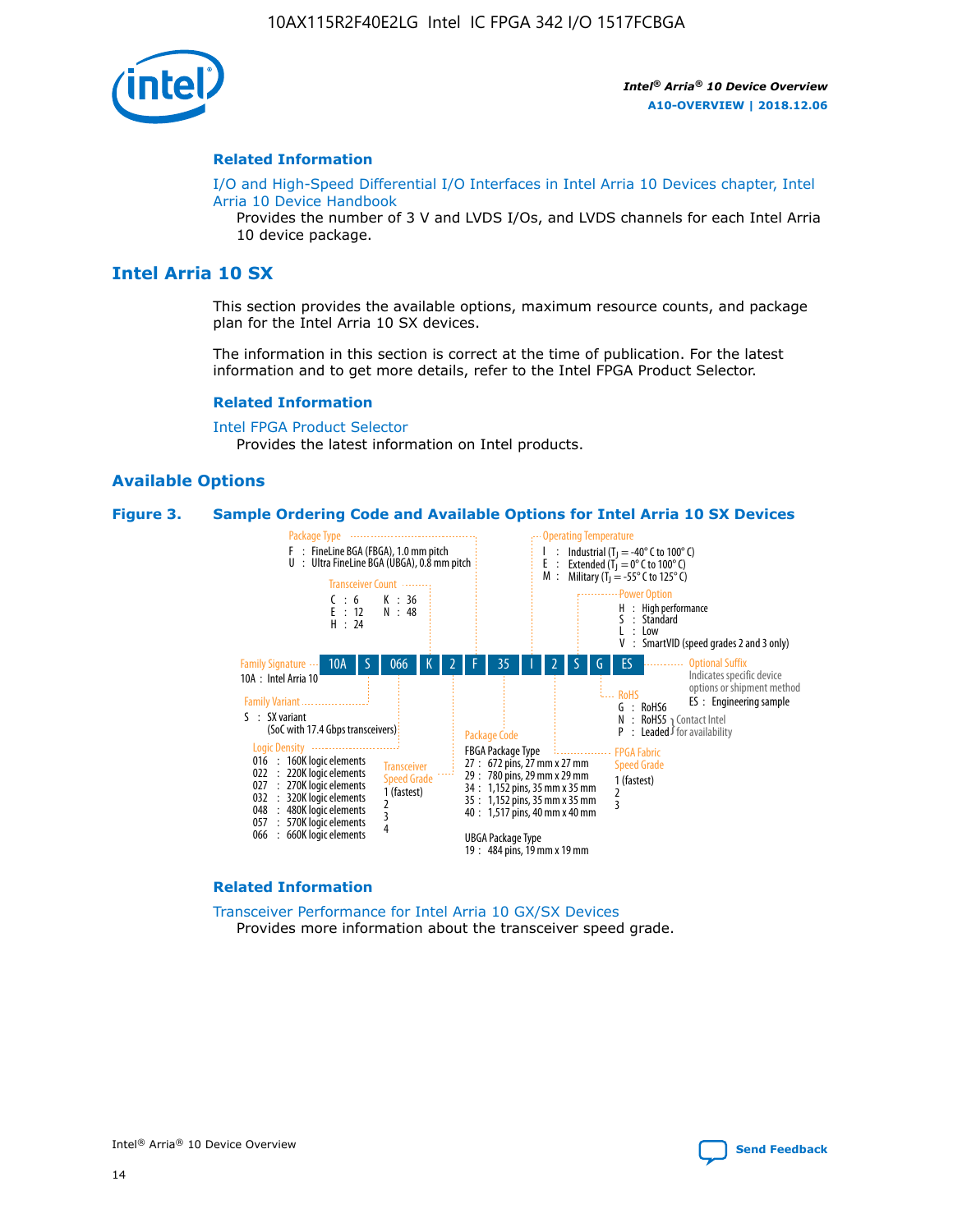

## **Maximum Resources**

#### **Table 12. Maximum Resource Counts for Intel Arria 10 SX Devices**

| <b>Resource</b>                   |                         | <b>Product Line</b> |               |                |                |                |                |                |  |  |  |
|-----------------------------------|-------------------------|---------------------|---------------|----------------|----------------|----------------|----------------|----------------|--|--|--|
|                                   |                         | <b>SX 160</b>       | <b>SX 220</b> | <b>SX 270</b>  | <b>SX 320</b>  | <b>SX 480</b>  | <b>SX 570</b>  | <b>SX 660</b>  |  |  |  |
| Logic Elements (LE) (K)           |                         | 160                 | 220           | 270            | 320            | 480            | 570            | 660            |  |  |  |
| <b>ALM</b>                        |                         | 61,510              | 80,330        | 101,620        | 119,900        | 183,590        | 217,080        | 251,680        |  |  |  |
| Register                          |                         | 246,040             | 321,320       | 406,480        | 479,600        | 734,360        | 868,320        | 1,006,720      |  |  |  |
| Memory (Kb)                       | M <sub>20</sub> K       | 8,800               | 11,740        | 15,000         | 17,820         | 28,620         | 36,000         | 42,620         |  |  |  |
|                                   | <b>MLAB</b>             | 1,050               | 1,690         | 2,452          | 2,727          | 4,164          | 5,096          | 5,788          |  |  |  |
| Variable-precision DSP Block      |                         | 156                 | 192           | 830            | 985            | 1,368          | 1,523          | 1,687          |  |  |  |
| 18 x 19 Multiplier                |                         | 312                 | 384           | 1,660          | 1,970          | 2,736          | 3,046          | 3,374          |  |  |  |
| PLL                               | Fractional<br>Synthesis | 6                   | 6             | 8              | 8              | 12             | 16             | 16             |  |  |  |
|                                   | I/O                     | 6                   | 6             | 8              | 8              | 12             | 16             | 16             |  |  |  |
| 17.4 Gbps Transceiver             |                         | 12                  | 12            | 24             | 24             | 36             | 48             | 48             |  |  |  |
| GPIO <sup>(8)</sup>               |                         | 288                 | 288           | 384            | 384            | 492            | 696            | 696            |  |  |  |
| LVDS Pair $(9)$                   |                         | 120                 | 120           | 168            | 168            | 174            | 324            | 324            |  |  |  |
| PCIe Hard IP Block                |                         | $\mathbf{1}$        | $\mathbf{1}$  | $\overline{2}$ | $\overline{2}$ | $\overline{2}$ | $\overline{2}$ | $\overline{2}$ |  |  |  |
| Hard Memory Controller            |                         | 6                   | 6             | 8              | 8              | 12             | 16             | 16             |  |  |  |
| ARM Cortex-A9 MPCore<br>Processor |                         | Yes                 | Yes           | Yes            | Yes            | Yes            | Yes            | <b>Yes</b>     |  |  |  |

## **Package Plan**

#### **Table 13. Package Plan for Intel Arria 10 SX Devices (U19, F27, F29, and F34)**

Refer to I/O and High Speed I/O in Intel Arria 10 Devices chapter for the number of 3 V I/O, LVDS I/O, and LVDS channels in each device package.

| <b>Product Line</b> | U19<br>$(19 \text{ mm} \times 19 \text{ mm})$<br>484-pin UBGA) |                    |             | <b>F27</b><br>$(27 \text{ mm} \times 27 \text{ mm})$<br>672-pin FBGA) |                    | <b>F29</b><br>$(29 \text{ mm} \times 29 \text{ mm})$<br>780-pin FBGA) |            |                    | <b>F34</b><br>$(35 \text{ mm} \times 35 \text{ mm})$<br><b>1152-pin FBGA)</b> |           |                    |             |
|---------------------|----------------------------------------------------------------|--------------------|-------------|-----------------------------------------------------------------------|--------------------|-----------------------------------------------------------------------|------------|--------------------|-------------------------------------------------------------------------------|-----------|--------------------|-------------|
|                     | 3V<br>I/O                                                      | <b>LVDS</b><br>I/O | <b>XCVR</b> | 3V<br>I/O                                                             | <b>LVDS</b><br>I/O | <b>XCVR</b>                                                           | 3 V<br>I/O | <b>LVDS</b><br>I/O | <b>XCVR</b>                                                                   | 3V<br>I/O | <b>LVDS</b><br>I/O | <b>XCVR</b> |
| SX 160              | 48                                                             | 144                | 6           | 48                                                                    | 192                | 12                                                                    | 48         | 240                | 12                                                                            | –         |                    |             |
| SX 220              | 48                                                             | 144                | 6           | 48                                                                    | 192                | 12                                                                    | 48         | 240                | 12                                                                            |           |                    |             |
| SX 270              |                                                                |                    |             | 48                                                                    | 192                | 12                                                                    | 48         | 312                | 12                                                                            | 48        | 336                | 24          |
| SX 320              |                                                                |                    |             | 48                                                                    | 192                | 12                                                                    | 48         | 312                | 12                                                                            | 48        | 336                | 24          |
|                     |                                                                |                    |             |                                                                       |                    |                                                                       |            |                    |                                                                               |           |                    | continued   |

 $(8)$  The number of GPIOs does not include transceiver I/Os. In the Intel Quartus Prime software, the number of user I/Os includes transceiver I/Os.

 $(9)$  Each LVDS I/O pair can be used as differential input or output.

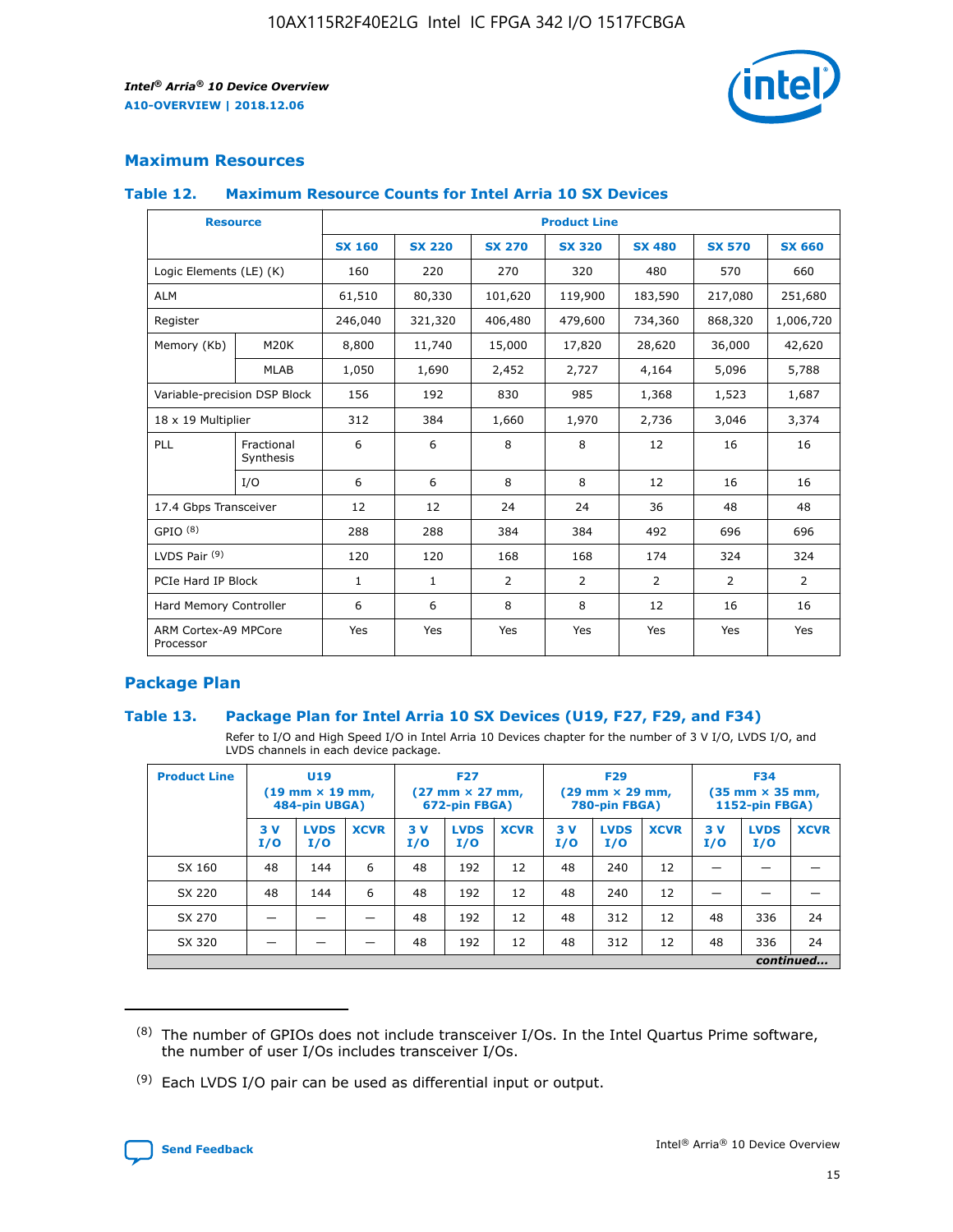

| <b>Product Line</b> | <b>U19</b><br>$(19 \text{ mm} \times 19 \text{ mm})$<br>484-pin UBGA) |                    | <b>F27</b><br>$(27 \text{ mm} \times 27 \text{ mm})$<br>672-pin FBGA) |           | <b>F29</b><br>$(29$ mm $\times$ 29 mm,<br>780-pin FBGA) |             |           | <b>F34</b><br>$(35$ mm $\times$ 35 mm,<br><b>1152-pin FBGA)</b> |             |           |                    |             |
|---------------------|-----------------------------------------------------------------------|--------------------|-----------------------------------------------------------------------|-----------|---------------------------------------------------------|-------------|-----------|-----------------------------------------------------------------|-------------|-----------|--------------------|-------------|
|                     | 3 V<br>I/O                                                            | <b>LVDS</b><br>I/O | <b>XCVR</b>                                                           | 3V<br>I/O | <b>LVDS</b><br>I/O                                      | <b>XCVR</b> | 3V<br>I/O | <b>LVDS</b><br>I/O                                              | <b>XCVR</b> | 3V<br>I/O | <b>LVDS</b><br>I/O | <b>XCVR</b> |
| SX 480              |                                                                       |                    |                                                                       |           |                                                         |             | 48        | 312                                                             | 12          | 48        | 444                | 24          |
| SX 570              |                                                                       |                    |                                                                       |           |                                                         |             |           |                                                                 |             | 48        | 444                | 24          |
| SX 660              |                                                                       |                    |                                                                       |           |                                                         |             |           |                                                                 |             | 48        | 444                | 24          |

## **Table 14. Package Plan for Intel Arria 10 SX Devices (F35, KF40, and NF40)**

Refer to I/O and High Speed I/O in Intel Arria 10 Devices chapter for the number of 3 V I/O, LVDS I/O, and LVDS channels in each device package.

| <b>Product Line</b> | <b>F35</b><br>(35 mm × 35 mm,<br><b>1152-pin FBGA)</b> |          |             |                                           | <b>KF40</b><br>(40 mm × 40 mm,<br>1517-pin FBGA) |    | <b>NF40</b><br>$(40 \text{ mm} \times 40 \text{ mm})$<br>1517-pin FBGA) |          |             |  |
|---------------------|--------------------------------------------------------|----------|-------------|-------------------------------------------|--------------------------------------------------|----|-------------------------------------------------------------------------|----------|-------------|--|
|                     | 3 V I/O                                                | LVDS I/O | <b>XCVR</b> | <b>LVDS I/O</b><br>3 V I/O<br><b>XCVR</b> |                                                  |    | 3 V I/O                                                                 | LVDS I/O | <b>XCVR</b> |  |
| SX 270              | 48                                                     | 336      | 24          |                                           |                                                  |    |                                                                         |          |             |  |
| SX 320              | 48                                                     | 336      | 24          |                                           |                                                  |    |                                                                         |          |             |  |
| SX 480              | 48                                                     | 348      | 36          |                                           |                                                  |    |                                                                         |          |             |  |
| SX 570              | 48                                                     | 348      | 36          | 96                                        | 600                                              | 36 | 48                                                                      | 540      | 48          |  |
| SX 660              | 48                                                     | 348      | 36          | 96                                        | 600                                              | 36 | 48                                                                      | 540      | 48          |  |

# **Related Information**

[I/O and High-Speed Differential I/O Interfaces in Intel Arria 10 Devices chapter, Intel](https://www.intel.com/content/www/us/en/programmable/documentation/sam1403482614086.html#sam1403482030321) [Arria 10 Device Handbook](https://www.intel.com/content/www/us/en/programmable/documentation/sam1403482614086.html#sam1403482030321)

Provides the number of 3 V and LVDS I/Os, and LVDS channels for each Intel Arria 10 device package.

Intel<sup>®</sup> Arria<sup>®</sup> 10 Device Overview **[Send Feedback](mailto:FPGAtechdocfeedback@intel.com?subject=Feedback%20on%20Intel%20Arria%2010%20Device%20Overview%20(A10-OVERVIEW%202018.12.06)&body=We%20appreciate%20your%20feedback.%20In%20your%20comments,%20also%20specify%20the%20page%20number%20or%20paragraph.%20Thank%20you.)** Send Feedback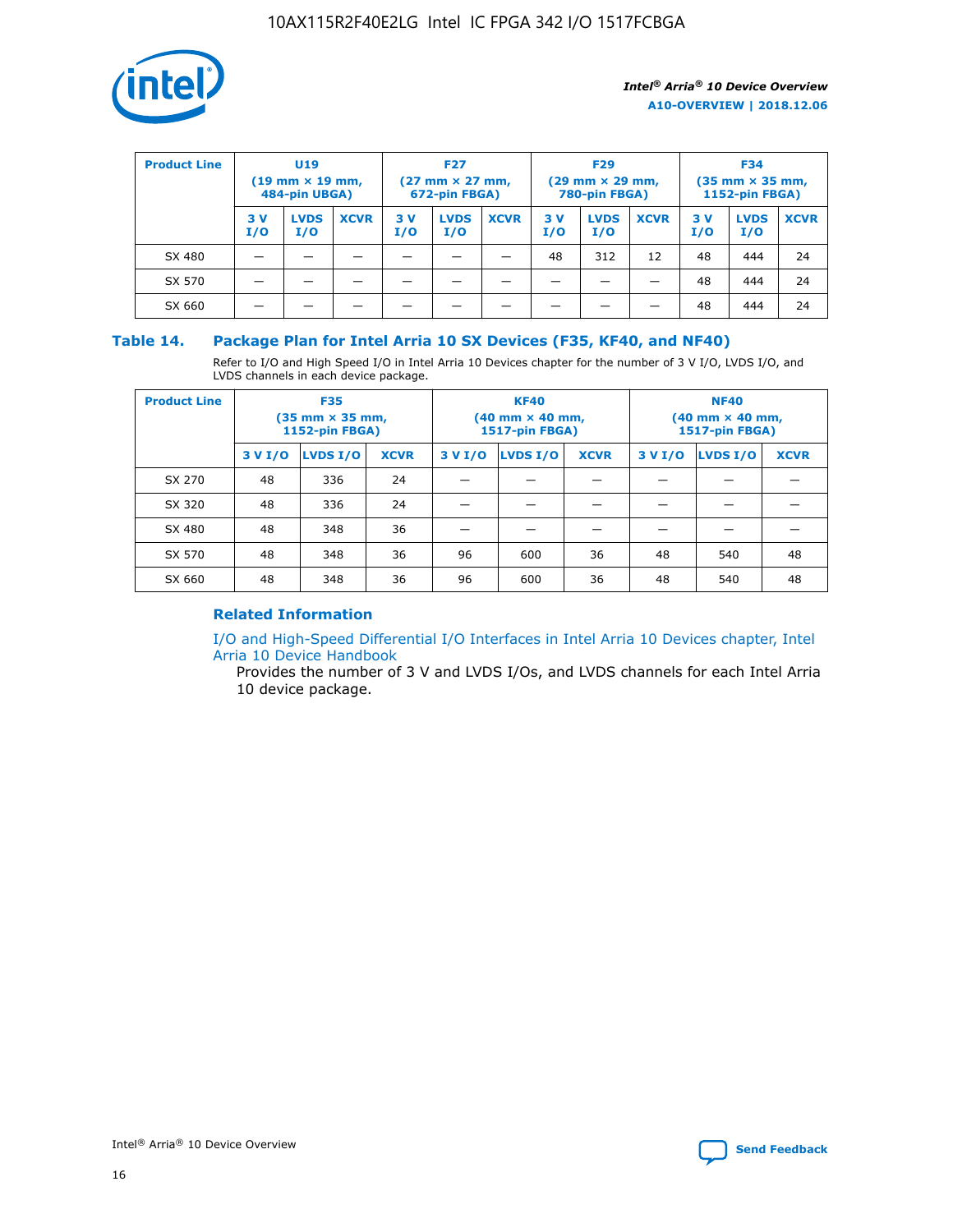

# **I/O Vertical Migration for Intel Arria 10 Devices**

#### **Figure 4. Migration Capability Across Intel Arria 10 Product Lines**

- The arrows indicate the migration paths. The devices included in each vertical migration path are shaded. Devices with fewer resources in the same path have lighter shades.
- To achieve the full I/O migration across product lines in the same migration path, restrict I/Os and transceivers usage to match the product line with the lowest I/O and transceiver counts.
- An LVDS I/O bank in the source device may be mapped to a 3 V I/O bank in the target device. To use memory interface clock frequency higher than 533 MHz, assign external memory interface pins only to banks that are LVDS I/O in both devices.
- There may be nominal 0.15 mm package height difference between some product lines in the same package type.
	- **Variant Product Line Package U19 F27 F29 F34 F35 KF40 NF40 RF40 NF45 SF45 UF45** Intel® Arria® 10 GX GX 160 GX 220 GX 270 GX 320 GX 480 GX 570 GX 660 GX 900 GX 1150 Intel Arria 10 GT GT 900 GT 1150 Intel Arria 10 SX SX 160 SX 220 SX 270 SX 320 SX 480 SX 570 SX 660
- Some migration paths are not shown in the Intel Quartus Prime software **Pin Migration View**.

*Note:* To verify the pin migration compatibility, use the **Pin Migration View** window in the Intel Quartus Prime software Pin Planner.

# **Adaptive Logic Module**

Intel Arria 10 devices use a 20 nm ALM as the basic building block of the logic fabric.

The ALM architecture is the same as the previous generation FPGAs, allowing for efficient implementation of logic functions and easy conversion of IP between the device generations.

The ALM, as shown in following figure, uses an 8-input fracturable look-up table (LUT) with four dedicated registers to help improve timing closure in register-rich designs and achieve an even higher design packing capability than the traditional two-register per LUT architecture.

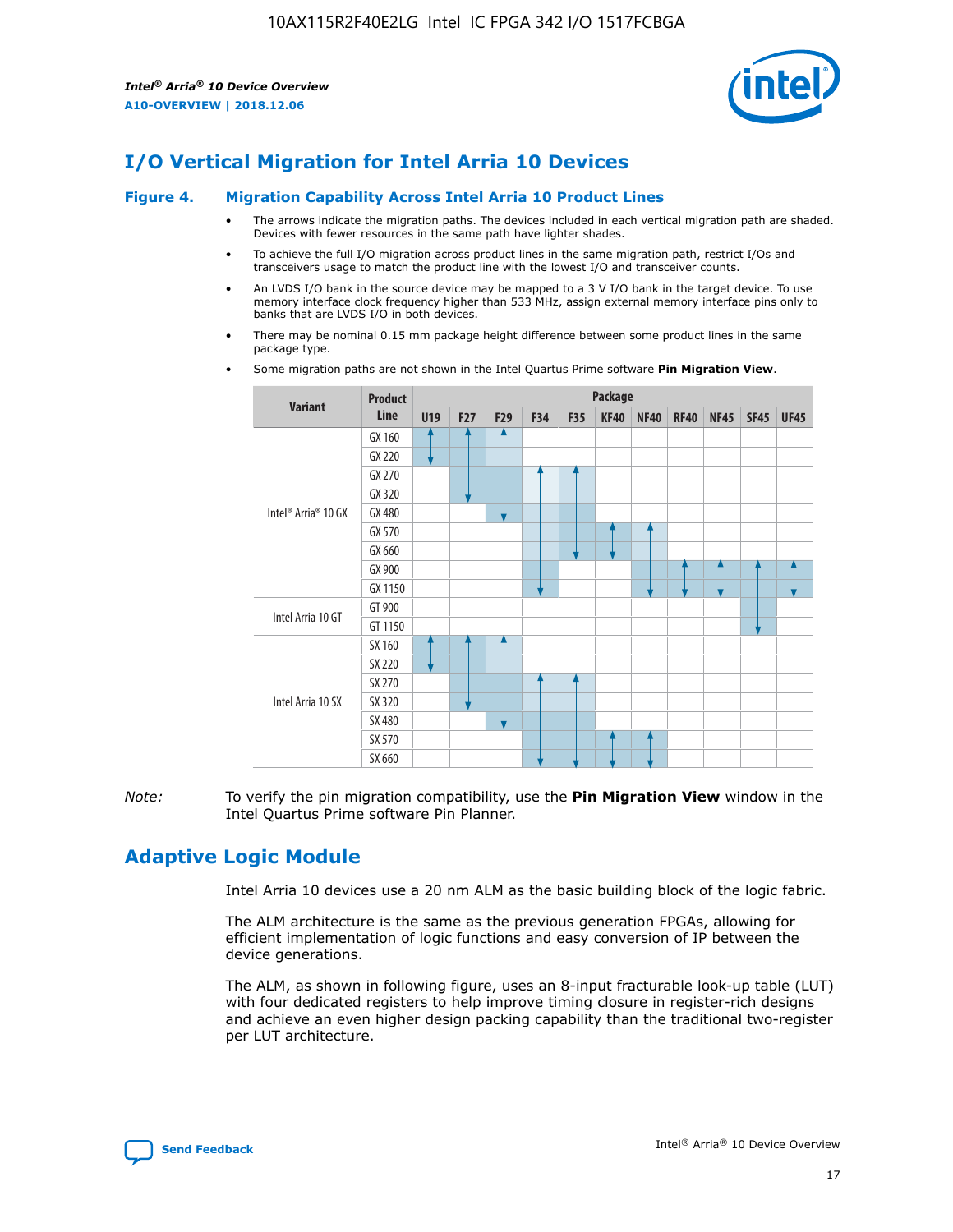

**Figure 5. ALM for Intel Arria 10 Devices**



The Intel Quartus Prime software optimizes your design according to the ALM logic structure and automatically maps legacy designs into the Intel Arria 10 ALM architecture.

# **Variable-Precision DSP Block**

The Intel Arria 10 variable precision DSP blocks support fixed-point arithmetic and floating-point arithmetic.

Features for fixed-point arithmetic:

- High-performance, power-optimized, and fully registered multiplication operations
- 18-bit and 27-bit word lengths
- Two 18 x 19 multipliers or one 27 x 27 multiplier per DSP block
- Built-in addition, subtraction, and 64-bit double accumulation register to combine multiplication results
- Cascading 19-bit or 27-bit when pre-adder is disabled and cascading 18-bit when pre-adder is used to form the tap-delay line for filtering applications
- Cascading 64-bit output bus to propagate output results from one block to the next block without external logic support
- Hard pre-adder supported in 19-bit and 27-bit modes for symmetric filters
- Internal coefficient register bank in both 18-bit and 27-bit modes for filter implementation
- 18-bit and 27-bit systolic finite impulse response (FIR) filters with distributed output adder
- Biased rounding support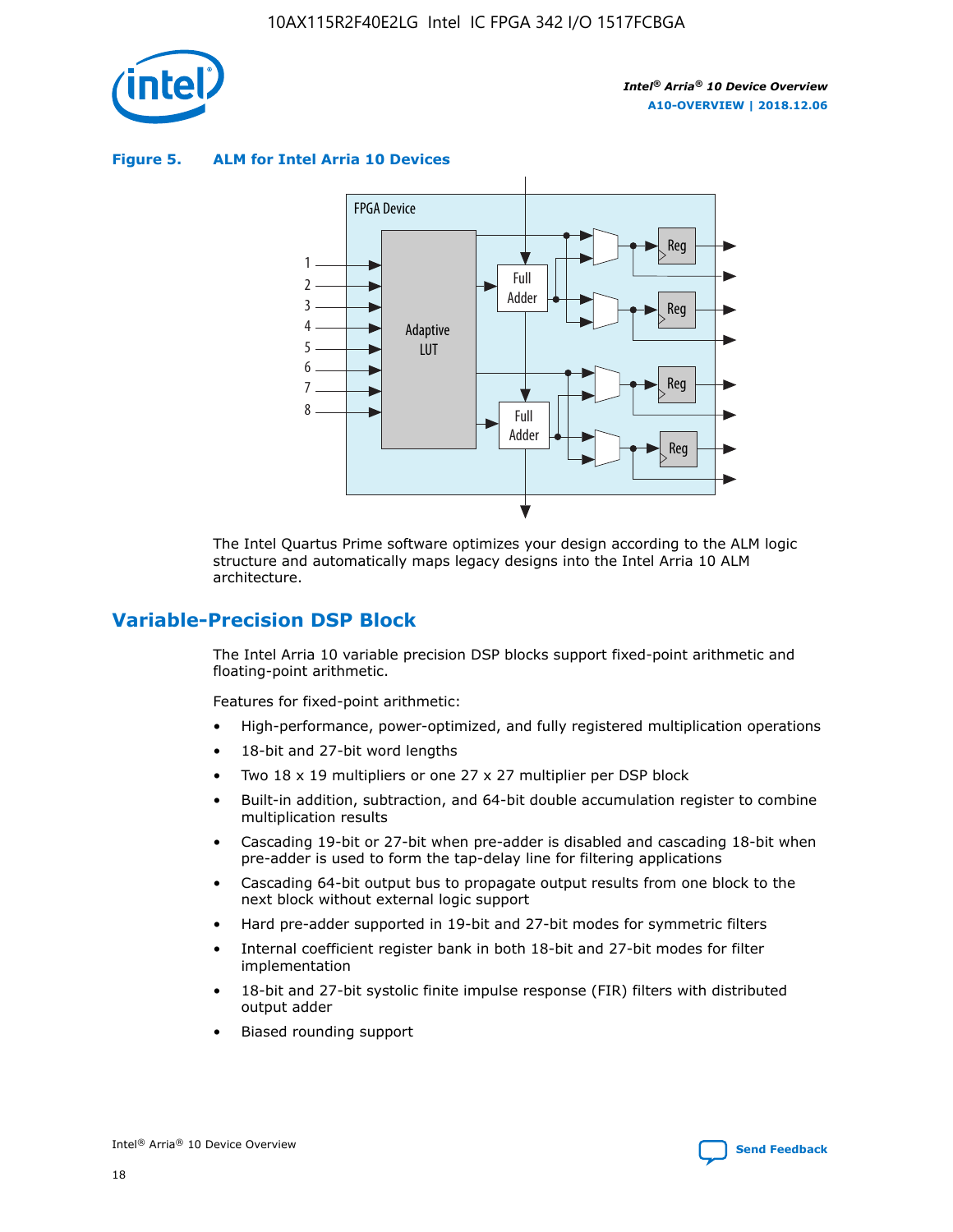

Features for floating-point arithmetic:

- A completely hardened architecture that supports multiplication, addition, subtraction, multiply-add, and multiply-subtract
- Multiplication with accumulation capability and a dynamic accumulator reset control
- Multiplication with cascade summation capability
- Multiplication with cascade subtraction capability
- Complex multiplication
- Direct vector dot product
- Systolic FIR filter

#### **Table 15. Variable-Precision DSP Block Configurations for Intel Arria 10 Devices**

| <b>Usage Example</b>                                       | <b>Multiplier Size (Bit)</b>    | <b>DSP Block Resources</b> |
|------------------------------------------------------------|---------------------------------|----------------------------|
| Medium precision fixed point                               | Two 18 x 19                     |                            |
| High precision fixed or Single precision<br>floating point | One 27 x 27                     |                            |
| Fixed point FFTs                                           | One 19 x 36 with external adder |                            |
| Very high precision fixed point                            | One 36 x 36 with external adder |                            |
| Double precision floating point                            | One 54 x 54 with external adder | 4                          |

#### **Table 16. Resources for Fixed-Point Arithmetic in Intel Arria 10 Devices**

The table lists the variable-precision DSP resources by bit precision for each Intel Arria 10 device.

| <b>Variant</b>  | <b>Product Line</b> | <b>Variable-</b><br>precision<br><b>DSP Block</b> | <b>Independent Input and Output</b><br><b>Multiplications Operator</b> |                                     | 18 x 19<br><b>Multiplier</b><br><b>Adder Sum</b> | $18 \times 18$<br><b>Multiplier</b><br><b>Adder</b> |
|-----------------|---------------------|---------------------------------------------------|------------------------------------------------------------------------|-------------------------------------|--------------------------------------------------|-----------------------------------------------------|
|                 |                     |                                                   | 18 x 19<br><b>Multiplier</b>                                           | $27 \times 27$<br><b>Multiplier</b> | <b>Mode</b>                                      | <b>Summed with</b><br>36 bit Input                  |
| AIntel Arria 10 | GX 160              | 156                                               | 312                                                                    | 156                                 | 156                                              | 156                                                 |
| GX              | GX 220              | 192                                               | 384                                                                    | 192                                 | 192                                              | 192                                                 |
|                 | GX 270              | 830                                               | 1,660                                                                  | 830                                 | 830                                              | 830                                                 |
|                 | GX 320              | 984                                               | 1,968                                                                  | 984                                 | 984                                              | 984                                                 |
|                 | GX 480              | 1,368                                             | 2,736                                                                  | 1,368                               | 1,368                                            | 1,368                                               |
|                 | GX 570              | 1,523                                             | 3,046                                                                  | 1,523                               | 1,523                                            | 1,523                                               |
|                 | GX 660              | 1,687                                             | 3,374                                                                  | 1,687                               | 1,687                                            | 1,687                                               |
|                 | GX 900              | 1,518                                             | 3,036                                                                  | 1,518                               | 1,518                                            | 1,518                                               |
|                 | GX 1150             | 1,518                                             | 3,036                                                                  | 1,518                               | 1,518                                            | 1,518                                               |
| Intel Arria 10  | GT 900              | 1,518                                             | 3,036                                                                  | 1,518                               | 1,518                                            | 1,518                                               |
| GT              | GT 1150             | 1,518                                             | 3,036                                                                  | 1,518                               | 1,518                                            | 1,518                                               |
| Intel Arria 10  | SX 160              | 156                                               | 312                                                                    | 156                                 | 156                                              | 156                                                 |
| <b>SX</b>       | SX 220              | 192                                               | 384                                                                    | 192                                 | 192                                              | 192                                                 |
|                 | SX 270              | 830                                               | 1,660                                                                  | 830                                 | 830                                              | 830                                                 |
|                 |                     |                                                   |                                                                        |                                     |                                                  | continued                                           |

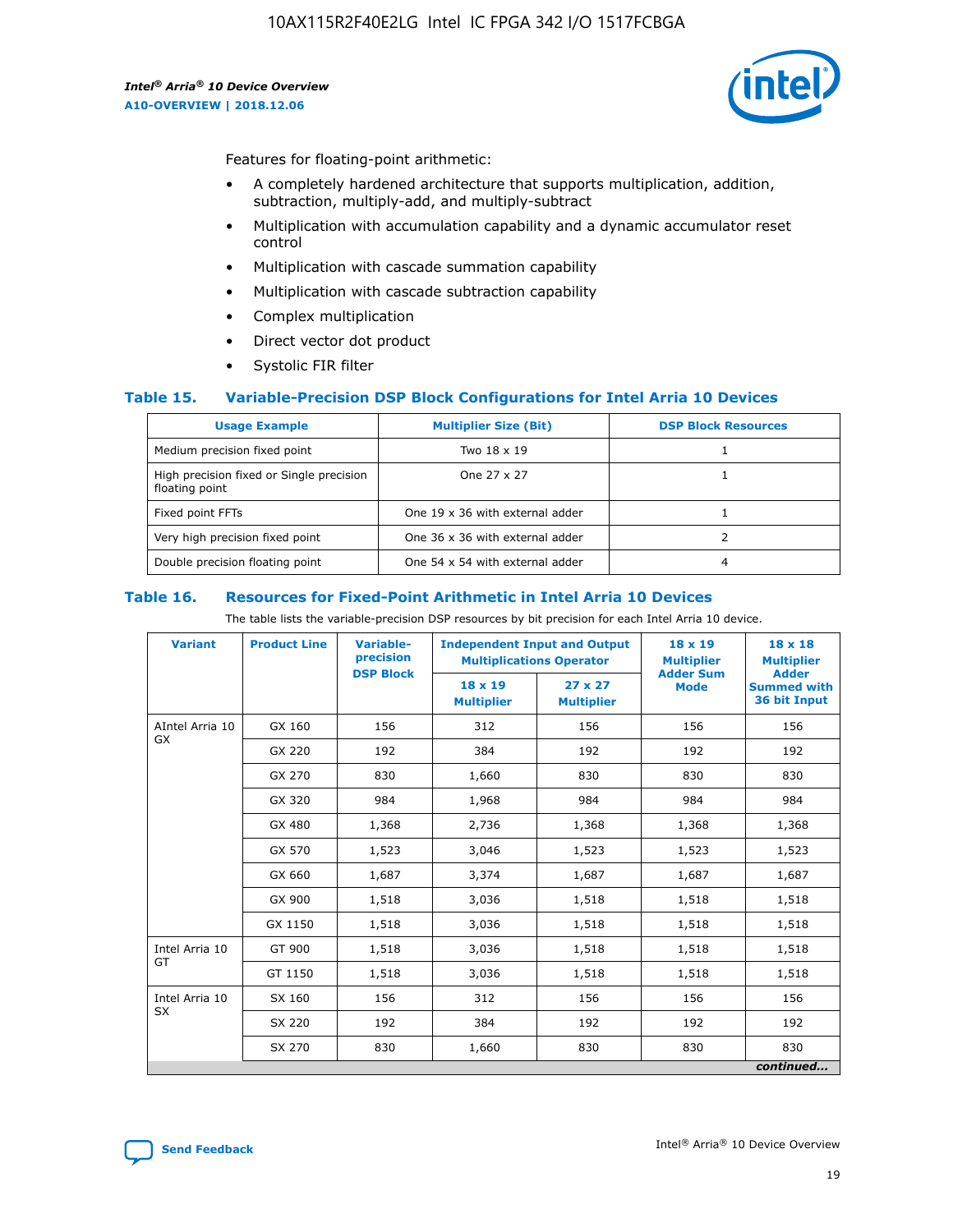

| <b>Variant</b> | <b>Product Line</b> | Variable-<br>precision | <b>Multiplications Operator</b>     | <b>Independent Input and Output</b> | $18 \times 19$<br><b>Multiplier</b> | $18 \times 18$<br><b>Multiplier</b><br><b>Adder</b> |  |
|----------------|---------------------|------------------------|-------------------------------------|-------------------------------------|-------------------------------------|-----------------------------------------------------|--|
|                |                     | <b>DSP Block</b>       | $18 \times 19$<br><b>Multiplier</b> | $27 \times 27$<br><b>Multiplier</b> | <b>Adder Sum</b><br><b>Mode</b>     | <b>Summed with</b><br>36 bit Input                  |  |
|                | SX 320              | 984                    | 1,968                               | 984                                 | 984                                 | 984                                                 |  |
|                | SX 480              | 1,368                  | 2,736                               | 1,368                               | 1,368                               | 1,368                                               |  |
|                | SX 570              | 1,523                  | 3,046                               | 1,523                               | 1,523                               | 1,523                                               |  |
|                | SX 660              | 1,687                  | 3,374                               | 1,687                               | 1,687                               | 1,687                                               |  |

# **Table 17. Resources for Floating-Point Arithmetic in Intel Arria 10 Devices**

The table lists the variable-precision DSP resources by bit precision for each Intel Arria 10 device.

| <b>Variant</b>              | <b>Product Line</b> | <b>Variable-</b><br>precision<br><b>DSP Block</b> | <b>Single</b><br><b>Precision</b><br><b>Floating-Point</b><br><b>Multiplication</b><br><b>Mode</b> | <b>Single-Precision</b><br><b>Floating-Point</b><br><b>Adder Mode</b> | Single-<br><b>Precision</b><br><b>Floating-Point</b><br><b>Multiply</b><br><b>Accumulate</b><br><b>Mode</b> | <b>Peak</b><br><b>Giga Floating-</b><br><b>Point</b><br><b>Operations</b><br>per Second<br>(GFLOPs) |
|-----------------------------|---------------------|---------------------------------------------------|----------------------------------------------------------------------------------------------------|-----------------------------------------------------------------------|-------------------------------------------------------------------------------------------------------------|-----------------------------------------------------------------------------------------------------|
| Intel Arria 10<br><b>GX</b> | GX 160              | 156                                               | 156                                                                                                | 156                                                                   | 156                                                                                                         | 140                                                                                                 |
|                             | GX 220              | 192                                               | 192                                                                                                | 192                                                                   | 192                                                                                                         | 173                                                                                                 |
|                             | GX 270              | 830                                               | 830                                                                                                | 830                                                                   | 830                                                                                                         | 747                                                                                                 |
|                             | GX 320              | 984                                               | 984                                                                                                | 984                                                                   | 984                                                                                                         | 886                                                                                                 |
|                             | GX 480              | 1,369                                             | 1,368                                                                                              | 1,368                                                                 | 1,368                                                                                                       | 1,231                                                                                               |
|                             | GX 570              | 1,523                                             | 1,523                                                                                              | 1,523                                                                 | 1,523                                                                                                       | 1,371                                                                                               |
|                             | GX 660              | 1,687                                             | 1,687                                                                                              | 1,687                                                                 | 1,687                                                                                                       | 1,518                                                                                               |
|                             | GX 900              | 1,518                                             | 1,518                                                                                              | 1,518                                                                 | 1,518                                                                                                       | 1,366                                                                                               |
|                             | GX 1150             | 1,518                                             | 1,518                                                                                              | 1,518                                                                 | 1,518                                                                                                       | 1,366                                                                                               |
| Intel Arria 10              | GT 900              | 1,518                                             | 1,518                                                                                              | 1,518                                                                 | 1,518                                                                                                       | 1,366                                                                                               |
| GT                          | GT 1150             | 1,518                                             | 1,518                                                                                              | 1,518                                                                 | 1,518                                                                                                       | 1,366                                                                                               |
| Intel Arria 10              | SX 160              | 156                                               | 156                                                                                                | 156                                                                   | 156                                                                                                         | 140                                                                                                 |
| <b>SX</b>                   | SX 220              | 192                                               | 192                                                                                                | 192                                                                   | 192                                                                                                         | 173                                                                                                 |
|                             | SX 270              | 830                                               | 830                                                                                                | 830                                                                   | 830                                                                                                         | 747                                                                                                 |
|                             | SX 320              | 984                                               | 984                                                                                                | 984                                                                   | 984                                                                                                         | 886                                                                                                 |
|                             | SX 480              | 1,369                                             | 1,368                                                                                              | 1,368                                                                 | 1,368                                                                                                       | 1,231                                                                                               |
|                             | SX 570              | 1,523                                             | 1,523                                                                                              | 1,523                                                                 | 1,523                                                                                                       | 1,371                                                                                               |
|                             | SX 660              | 1,687                                             | 1,687                                                                                              | 1,687                                                                 | 1,687                                                                                                       | 1,518                                                                                               |

# **Embedded Memory Blocks**

The embedded memory blocks in the devices are flexible and designed to provide an optimal amount of small- and large-sized memory arrays to fit your design requirements.

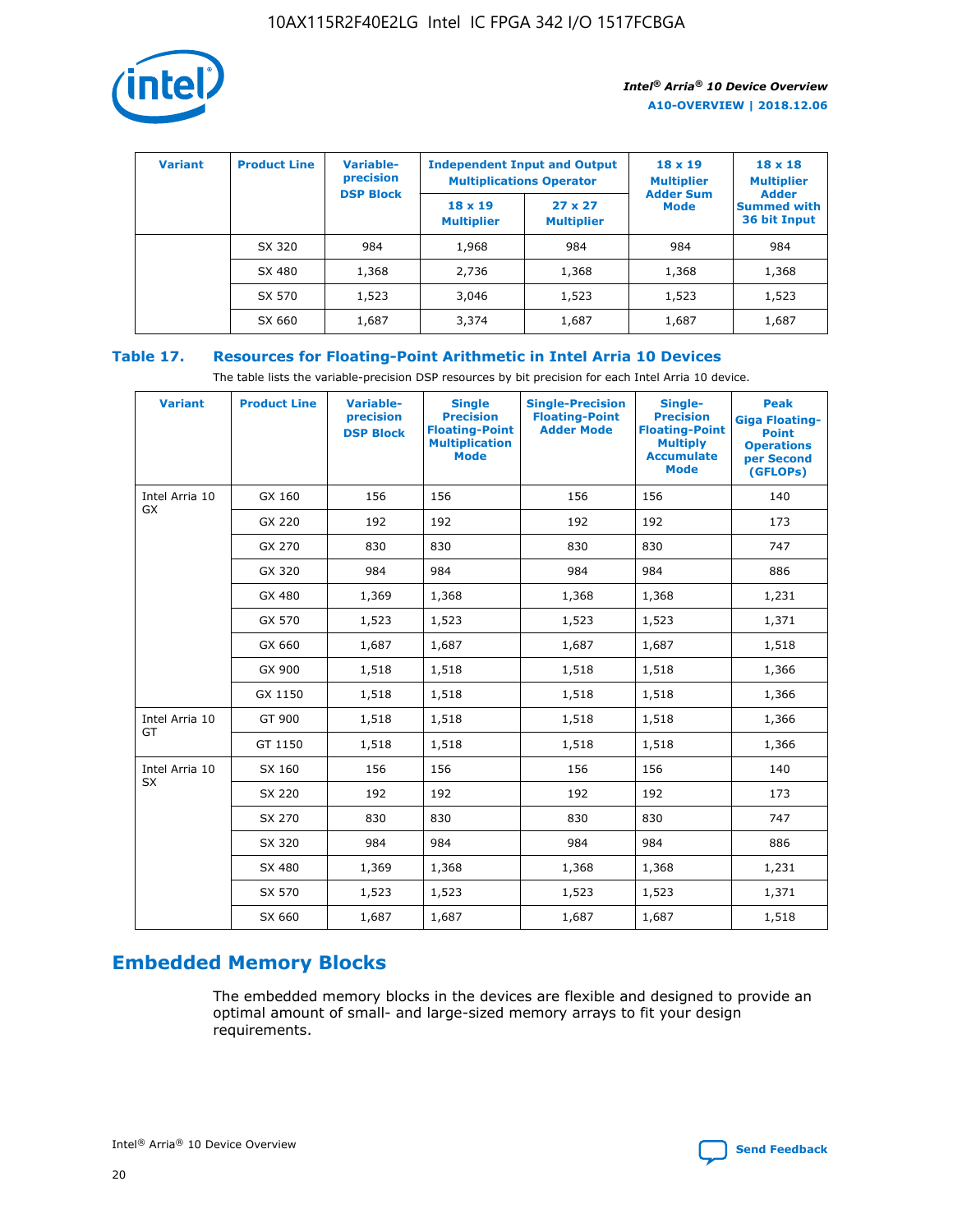

# **Types of Embedded Memory**

The Intel Arria 10 devices contain two types of memory blocks:

- 20 Kb M20K blocks—blocks of dedicated memory resources. The M20K blocks are ideal for larger memory arrays while still providing a large number of independent ports.
- 640 bit memory logic array blocks (MLABs)—enhanced memory blocks that are configured from dual-purpose logic array blocks (LABs). The MLABs are ideal for wide and shallow memory arrays. The MLABs are optimized for implementation of shift registers for digital signal processing (DSP) applications, wide and shallow FIFO buffers, and filter delay lines. Each MLAB is made up of ten adaptive logic modules (ALMs). In the Intel Arria 10 devices, you can configure these ALMs as ten 32 x 2 blocks, giving you one 32 x 20 simple dual-port SRAM block per MLAB.

# **Embedded Memory Capacity in Intel Arria 10 Devices**

|                   | <b>Product</b> | <b>M20K</b>  |                     | <b>MLAB</b>  |                     | <b>Total RAM Bit</b> |  |
|-------------------|----------------|--------------|---------------------|--------------|---------------------|----------------------|--|
| <b>Variant</b>    | <b>Line</b>    | <b>Block</b> | <b>RAM Bit (Kb)</b> | <b>Block</b> | <b>RAM Bit (Kb)</b> | (Kb)                 |  |
| Intel Arria 10 GX | GX 160         | 440          | 8,800               | 1,680        | 1,050               | 9,850                |  |
|                   | GX 220         | 587          | 11,740              | 2,703        | 1,690               | 13,430               |  |
|                   | GX 270         | 750          | 15,000              | 3,922        | 2,452               | 17,452               |  |
|                   | GX 320         | 891          | 17,820              | 4,363        | 2,727               | 20,547               |  |
|                   | GX 480         | 1,431        | 28,620              | 6,662        | 4,164               | 32,784               |  |
|                   | GX 570         | 1,800        | 36,000              | 8,153        | 5,096               | 41,096               |  |
|                   | GX 660         | 2,131        | 42,620              | 9,260        | 5,788               | 48,408               |  |
|                   | GX 900         | 2,423        | 48,460              | 15,017       | 9,386               | 57,846               |  |
|                   | GX 1150        | 2,713        | 54,260              | 20,774       | 12,984              | 67,244               |  |
| Intel Arria 10 GT | GT 900         | 2,423        | 48,460              | 15,017       | 9,386               | 57,846               |  |
|                   | GT 1150        | 2,713        | 54,260              | 20,774       | 12,984              | 67,244               |  |
| Intel Arria 10 SX | SX 160         | 440          | 8,800               | 1,680        | 1,050               | 9,850                |  |
|                   | SX 220         | 587          | 11,740              | 2,703        | 1,690               | 13,430               |  |
|                   | SX 270         | 750          | 15,000              | 3,922        | 2,452               | 17,452               |  |
|                   | SX 320         | 891          | 17,820              | 4,363        | 2,727               | 20,547               |  |
|                   | SX 480         | 1,431        | 28,620              | 6,662        | 4,164               | 32,784               |  |
|                   | SX 570         | 1,800        | 36,000              | 8,153        | 5,096               | 41,096               |  |
|                   | SX 660         | 2,131        | 42,620              | 9,260        | 5,788               | 48,408               |  |

#### **Table 18. Embedded Memory Capacity and Distribution in Intel Arria 10 Devices**

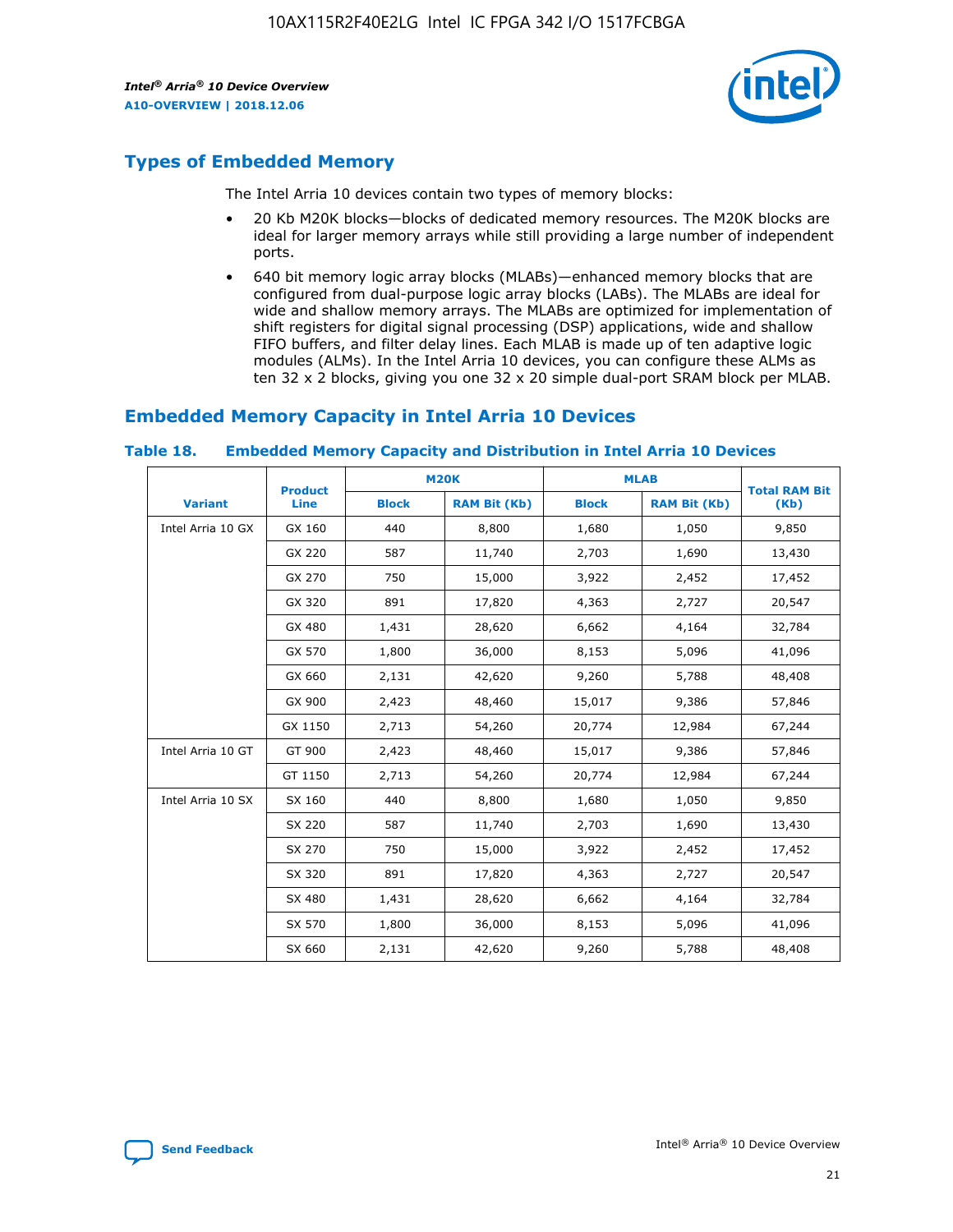

# **Embedded Memory Configurations for Single-port Mode**

#### **Table 19. Single-port Embedded Memory Configurations for Intel Arria 10 Devices**

This table lists the maximum configurations supported for single-port RAM and ROM modes.

| <b>Memory Block</b> | Depth (bits) | <b>Programmable Width</b> |
|---------------------|--------------|---------------------------|
| MLAB                | 32           | x16, x18, or x20          |
|                     | 64(10)       | x8, x9, x10               |
| M20K                | 512          | x40, x32                  |
|                     | 1K           | x20, x16                  |
|                     | 2K           | x10, x8                   |
|                     | 4K           | x5, x4                    |
|                     | 8K           | x2                        |
|                     | 16K          | x1                        |

# **Clock Networks and PLL Clock Sources**

The clock network architecture is based on Intel's global, regional, and peripheral clock structure. This clock structure is supported by dedicated clock input pins, fractional clock synthesis PLLs, and integer I/O PLLs.

# **Clock Networks**

The Intel Arria 10 core clock networks are capable of up to 800 MHz fabric operation across the full industrial temperature range. For the external memory interface, the clock network supports the hard memory controller with speeds up to 2,400 Mbps in a quarter-rate transfer.

To reduce power consumption, the Intel Quartus Prime software identifies all unused sections of the clock network and powers them down.

# **Fractional Synthesis and I/O PLLs**

Intel Arria 10 devices contain up to 32 fractional synthesis PLLs and up to 16 I/O PLLs that are available for both specific and general purpose uses in the core:

- Fractional synthesis PLLs—located in the column adjacent to the transceiver blocks
- I/O PLLs—located in each bank of the 48 I/Os

## **Fractional Synthesis PLLs**

You can use the fractional synthesis PLLs to:

- Reduce the number of oscillators that are required on your board
- Reduce the number of clock pins that are used in the device by synthesizing multiple clock frequencies from a single reference clock source

<sup>(10)</sup> Supported through software emulation and consumes additional MLAB blocks.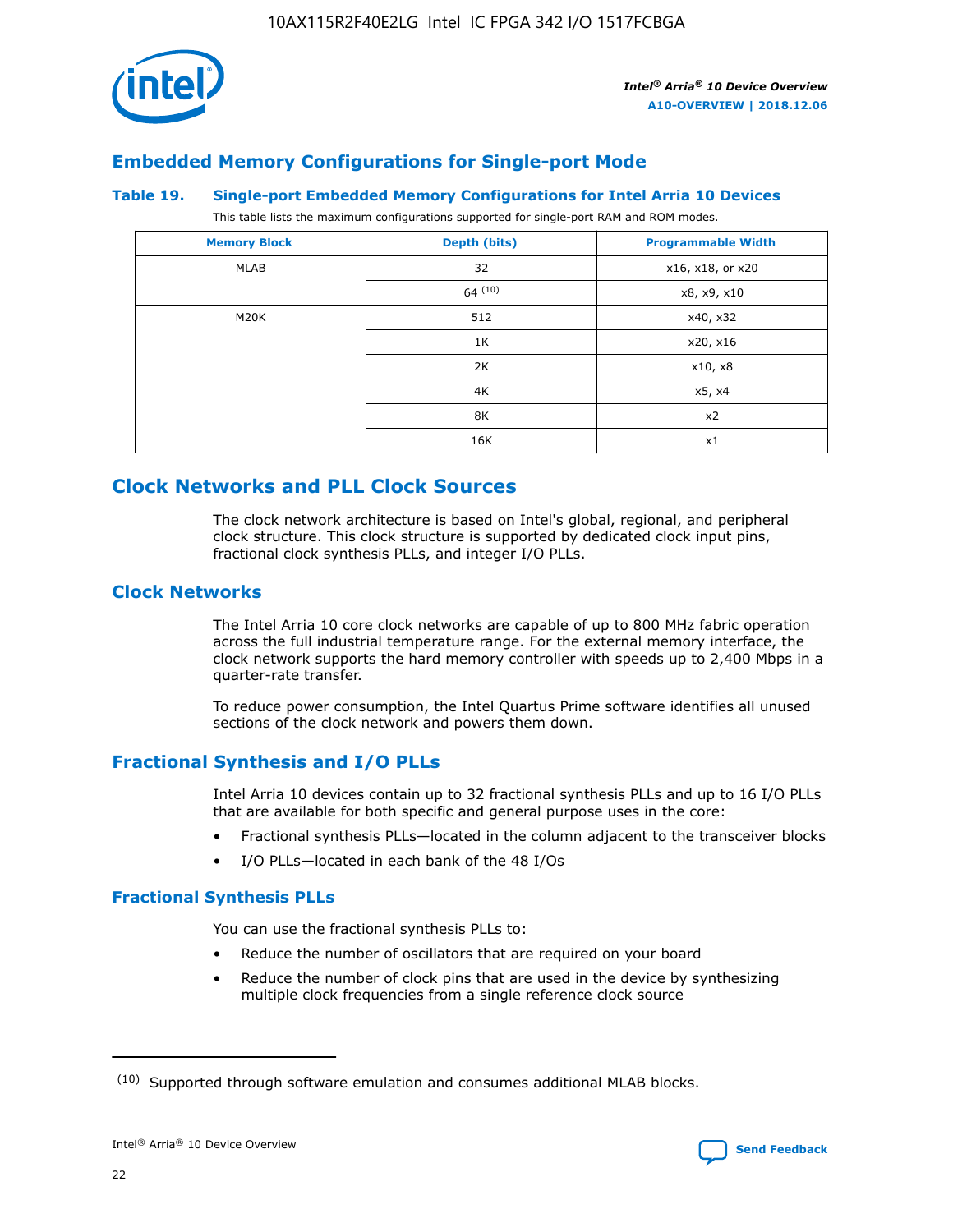10AX115R2F40E2LG Intel IC FPGA 342 I/O 1517FCBGA

*Intel® Arria® 10 Device Overview* **A10-OVERVIEW | 2018.12.06**



The fractional synthesis PLLs support the following features:

- Reference clock frequency synthesis for transceiver CMU and Advanced Transmit (ATX) PLLs
- Clock network delay compensation
- Zero-delay buffering
- Direct transmit clocking for transceivers
- Independently configurable into two modes:
	- Conventional integer mode equivalent to the general purpose PLL
	- Enhanced fractional mode with third order delta-sigma modulation
- PLL cascading

## **I/O PLLs**

The integer mode I/O PLLs are located in each bank of 48 I/Os. You can use the I/O PLLs to simplify the design of external memory and high-speed LVDS interfaces.

In each I/O bank, the I/O PLLs are adjacent to the hard memory controllers and LVDS SERDES. Because these PLLs are tightly coupled with the I/Os that need to use them, it makes it easier to close timing.

You can use the I/O PLLs for general purpose applications in the core such as clock network delay compensation and zero-delay buffering.

Intel Arria 10 devices support PLL-to-PLL cascading.

# **FPGA General Purpose I/O**

Intel Arria 10 devices offer highly configurable GPIOs. Each I/O bank contains 48 general purpose I/Os and a high-efficiency hard memory controller.

The following list describes the features of the GPIOs:

- Consist of 3 V I/Os for high-voltage application and LVDS I/Os for differential signaling
	- Up to two 3 V I/O banks, available in some devices, that support up to 3 V I/O standards
	- LVDS I/O banks that support up to 1.8 V I/O standards
- Support a wide range of single-ended and differential I/O interfaces
- LVDS speeds up to 1.6 Gbps
- Each LVDS pair of pins has differential input and output buffers, allowing you to configure the LVDS direction for each pair.
- Programmable bus hold and weak pull-up
- Programmable differential output voltage  $(V_{OD})$  and programmable pre-emphasis

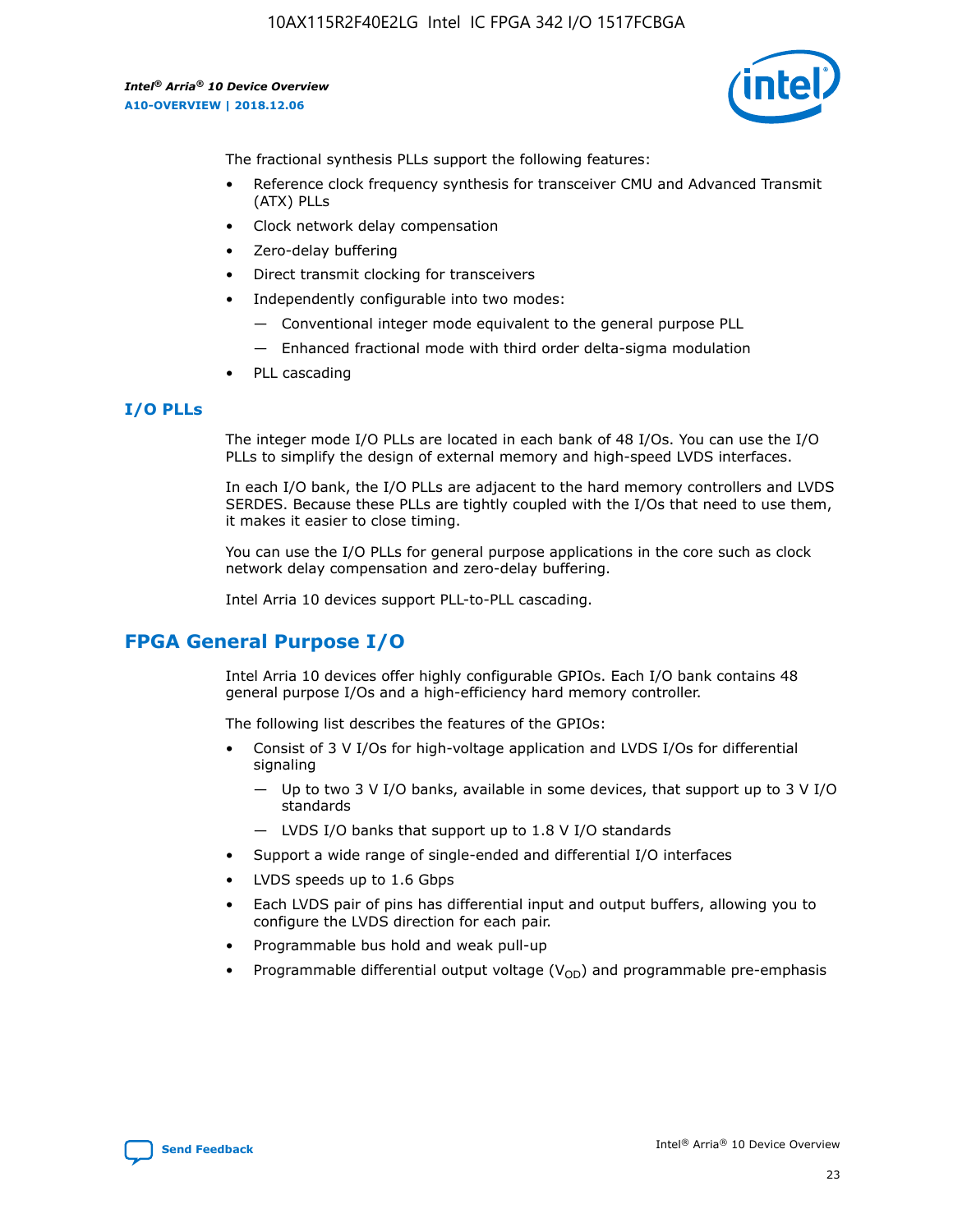

- Series (R<sub>S</sub>) and parallel (R<sub>T</sub>) on-chip termination (OCT) for all I/O banks with OCT calibration to limit the termination impedance variation
- On-chip dynamic termination that has the ability to swap between series and parallel termination, depending on whether there is read or write on a common bus for signal integrity
- Easy timing closure support using the hard read FIFO in the input register path, and delay-locked loop (DLL) delay chain with fine and coarse architecture

# **External Memory Interface**

Intel Arria 10 devices offer massive external memory bandwidth, with up to seven 32 bit DDR4 memory interfaces running at up to 2,400 Mbps. This bandwidth provides additional ease of design, lower power, and resource efficiencies of hardened highperformance memory controllers.

The memory interface within Intel Arria 10 FPGAs and SoCs delivers the highest performance and ease of use. You can configure up to a maximum width of 144 bits when using the hard or soft memory controllers. If required, you can bypass the hard memory controller and use a soft controller implemented in the user logic.

Each I/O contains a hardened DDR read/write path (PHY) capable of performing key memory interface functionality such as read/write leveling, FIFO buffering to lower latency and improve margin, timing calibration, and on-chip termination.

The timing calibration is aided by the inclusion of hard microcontrollers based on Intel's Nios® II technology, specifically tailored to control the calibration of multiple memory interfaces. This calibration allows the Intel Arria 10 device to compensate for any changes in process, voltage, or temperature either within the Intel Arria 10 device itself, or within the external memory device. The advanced calibration algorithms ensure maximum bandwidth and robust timing margin across all operating conditions.

In addition to parallel memory interfaces, Intel Arria 10 devices support serial memory technologies such as the Hybrid Memory Cube (HMC). The HMC is supported by the Intel Arria 10 high-speed serial transceivers which connect up to four HMC links, with each link running at data rates up to 15 Gbps.

#### **Related Information**

#### [External Memory Interface Spec Estimator](http://www.altera.com/technology/memory/estimator/mem-emif-index.html)

Provides a parametric tool that allows you to find and compare the performance of the supported external memory interfaces in IntelFPGAs.

# **Memory Standards Supported by Intel Arria 10 Devices**

The I/Os are designed to provide high performance support for existing and emerging external memory standards.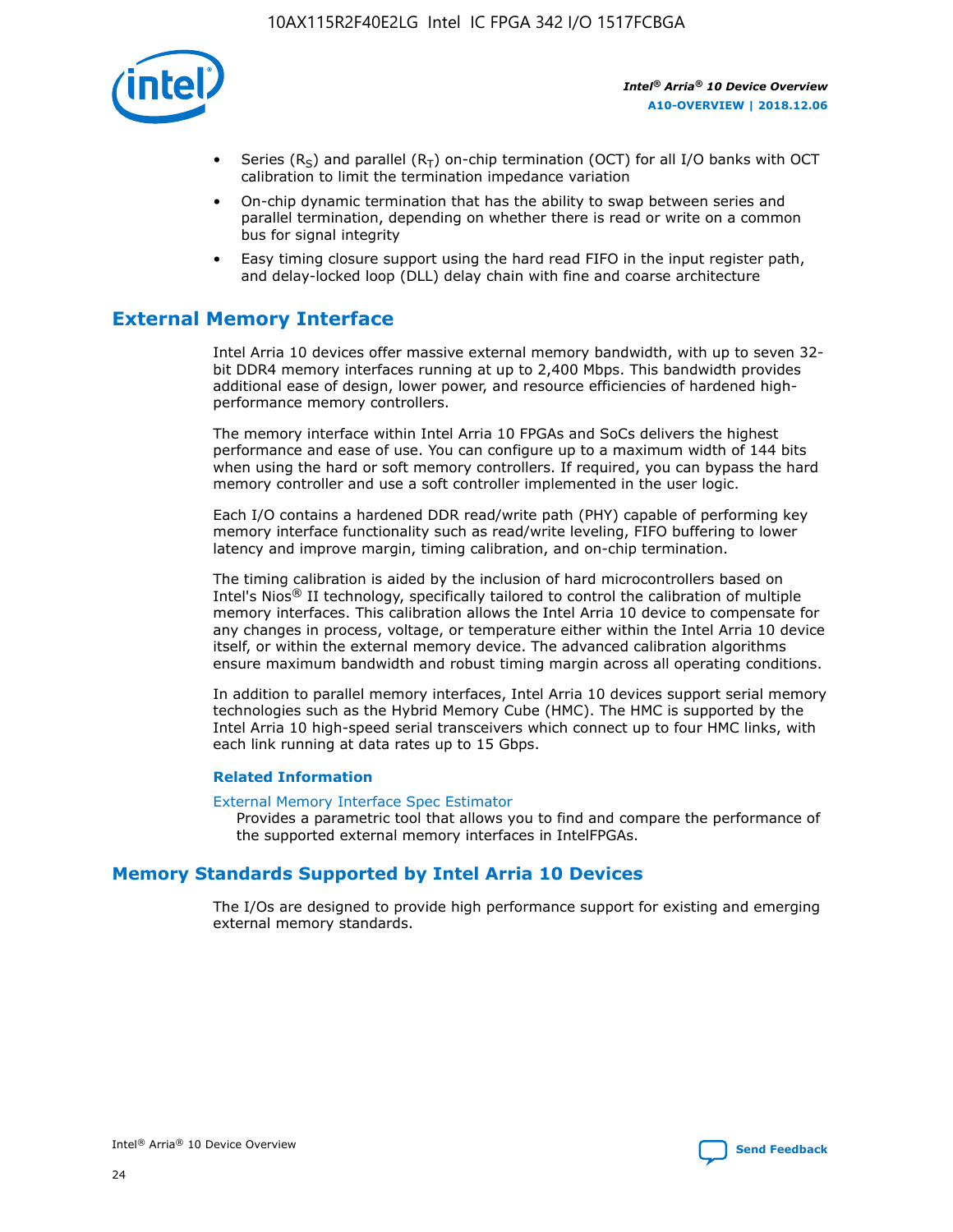

#### **Table 20. Memory Standards Supported by the Hard Memory Controller**

This table lists the overall capability of the hard memory controller. For specific details, refer to the External Memory Interface Spec Estimator and Intel Arria 10 Device Datasheet.

| <b>Memory Standard</b> | <b>Rate Support</b> | <b>Ping Pong PHY Support</b> | <b>Maximum Frequency</b><br>(MHz) |
|------------------------|---------------------|------------------------------|-----------------------------------|
| <b>DDR4 SDRAM</b>      | Quarter rate        | Yes                          | 1,067                             |
|                        |                     |                              | 1,200                             |
| <b>DDR3 SDRAM</b>      | Half rate           | Yes                          | 533                               |
|                        |                     |                              | 667                               |
|                        | Quarter rate        | Yes                          | 1,067                             |
|                        |                     |                              | 1,067                             |
| <b>DDR3L SDRAM</b>     | Half rate           | Yes                          | 533                               |
|                        |                     |                              | 667                               |
|                        | Quarter rate        | Yes                          | 933                               |
|                        |                     |                              | 933                               |
| LPDDR3 SDRAM           | Half rate           |                              | 533                               |
|                        | Quarter rate        |                              | 800                               |

#### **Table 21. Memory Standards Supported by the Soft Memory Controller**

| <b>Memory Standard</b>      | <b>Rate Support</b> | <b>Maximum Frequency</b><br>(MHz) |
|-----------------------------|---------------------|-----------------------------------|
| <b>RLDRAM 3 (11)</b>        | Quarter rate        | 1,200                             |
| ODR IV SRAM <sup>(11)</sup> | Quarter rate        | 1,067                             |
| <b>ODR II SRAM</b>          | Full rate           | 333                               |
|                             | Half rate           | 633                               |
| <b>ODR II+ SRAM</b>         | Full rate           | 333                               |
|                             | Half rate           | 633                               |
| <b>ODR II+ Xtreme SRAM</b>  | Full rate           | 333                               |
|                             | Half rate           | 633                               |

#### **Table 22. Memory Standards Supported by the HPS Hard Memory Controller**

The hard processor system (HPS) is available in Intel Arria 10 SoC devices only.

| <b>Memory Standard</b> | <b>Rate Support</b> | <b>Maximum Frequency</b><br>(MHz) |
|------------------------|---------------------|-----------------------------------|
| <b>DDR4 SDRAM</b>      | Half rate           | 1,200                             |
| <b>DDR3 SDRAM</b>      | Half rate           | 1,067                             |
| <b>DDR3L SDRAM</b>     | Half rate           | 933                               |

<sup>(11)</sup> Intel Arria 10 devices support this external memory interface using hard PHY with soft memory controller.

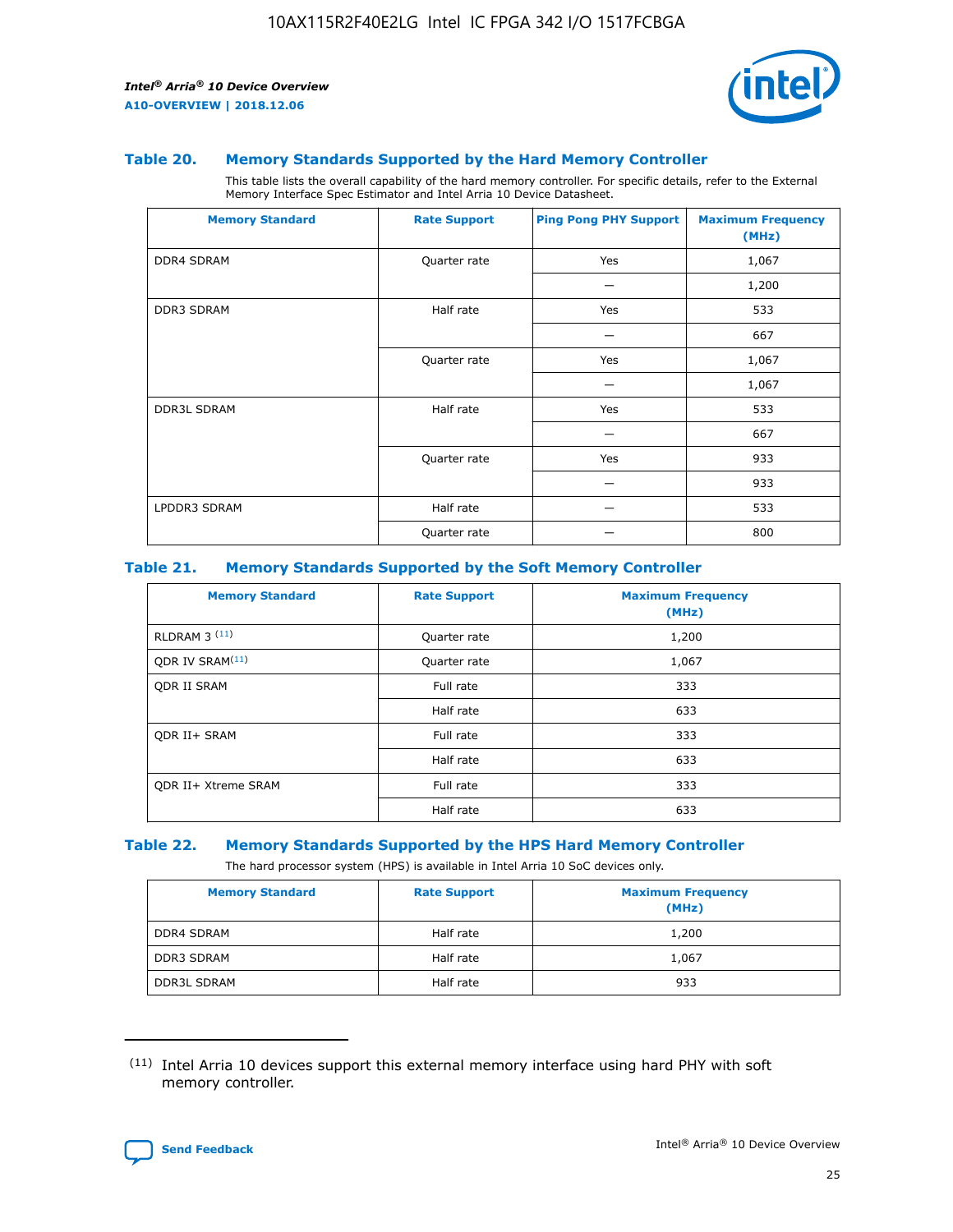

#### **Related Information**

#### [Intel Arria 10 Device Datasheet](https://www.intel.com/content/www/us/en/programmable/documentation/mcn1413182292568.html#mcn1413182153340)

Lists the memory interface performance according to memory interface standards, rank or chip select configurations, and Intel Arria 10 device speed grades.

# **PCIe Gen1, Gen2, and Gen3 Hard IP**

Intel Arria 10 devices contain PCIe hard IP that is designed for performance and ease-of-use:

- Includes all layers of the PCIe stack—transaction, data link and physical layers.
- Supports PCIe Gen3, Gen2, and Gen1 Endpoint and Root Port in x1, x2, x4, or x8 lane configuration.
- Operates independently from the core logic—optional configuration via protocol (CvP) allows the PCIe link to power up and complete link training in less than 100 ms while the Intel Arria 10 device completes loading the programming file for the rest of the FPGA.
- Provides added functionality that makes it easier to support emerging features such as Single Root I/O Virtualization (SR-IOV) and optional protocol extensions.
- Provides improved end-to-end datapath protection using ECC.
- Supports FPGA configuration via protocol (CvP) using PCIe at Gen3, Gen2, or Gen1 speed.

#### **Related Information**

PCS Features on page 30

# **Enhanced PCS Hard IP for Interlaken and 10 Gbps Ethernet**

# **Interlaken Support**

The Intel Arria 10 enhanced PCS hard IP provides integrated Interlaken PCS supporting rates up to 25.8 Gbps per lane.

The Interlaken PCS is based on the proven functionality of the PCS developed for Intel's previous generation FPGAs, which demonstrated interoperability with Interlaken ASSP vendors and third-party IP suppliers. The Interlaken PCS is present in every transceiver channel in Intel Arria 10 devices.

#### **Related Information**

PCS Features on page 30

## **10 Gbps Ethernet Support**

The Intel Arria 10 enhanced PCS hard IP supports 10GBASE-R PCS compliant with IEEE 802.3 10 Gbps Ethernet (10GbE). The integrated hard IP support for 10GbE and the 10 Gbps transceivers save external PHY cost, board space, and system power.

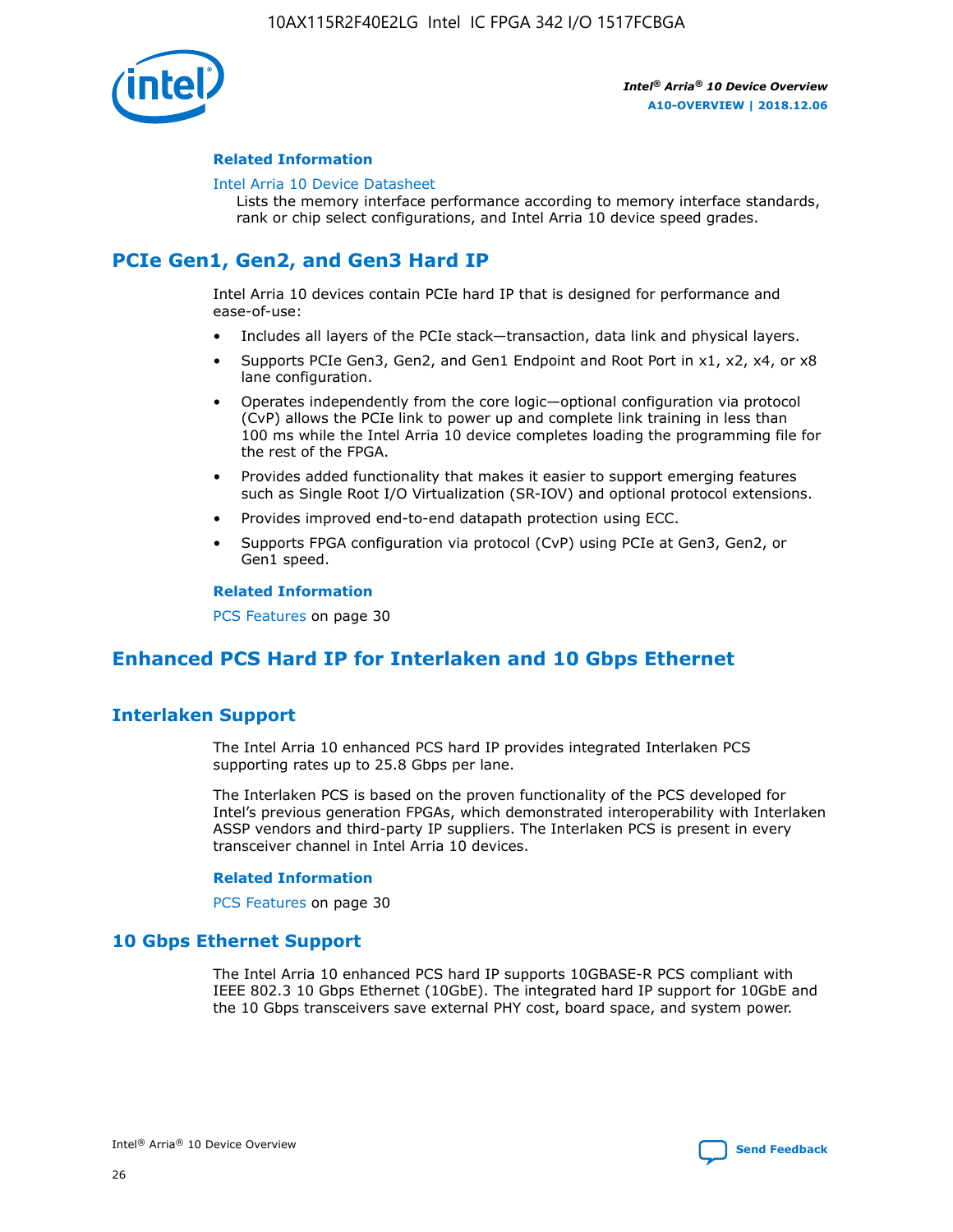

The scalable hard IP supports multiple independent 10GbE ports while using a single PLL for all the 10GBASE-R PCS instantiations, which saves on core logic resources and clock networks:

- Simplifies multiport 10GbE systems compared to XAUI interfaces that require an external XAUI-to-10G PHY.
- Incorporates Electronic Dispersion Compensation (EDC), which enables direct connection to standard 10 Gbps XFP and SFP+ pluggable optical modules.
- Supports backplane Ethernet applications and includes a hard 10GBASE-KR Forward Error Correction (FEC) circuit that you can use for 10 Gbps and 40 Gbps applications.

The 10 Gbps Ethernet PCS hard IP and 10GBASE-KR FEC are present in every transceiver channel.

#### **Related Information**

PCS Features on page 30

# **Low Power Serial Transceivers**

Intel Arria 10 FPGAs and SoCs include lowest power transceivers that deliver high bandwidth, throughput and low latency.

Intel Arria 10 devices deliver the industry's lowest power consumption per transceiver channel:

- 12.5 Gbps transceivers at as low as 242 mW
- 10 Gbps transceivers at as low as 168 mW
- 6 Gbps transceivers at as low as 117 mW

Intel Arria 10 transceivers support various data rates according to application:

- Chip-to-chip and chip-to-module applications—from 1 Gbps up to 25.8 Gbps
- Long reach and backplane applications—from 1 Gbps up to 12.5 with advanced adaptive equalization
- Critical power sensitive applications—from 1 Gbps up to 11.3 Gbps using lower power modes

The combination of 20 nm process technology and architectural advances provide the following benefits:

- Significant reduction in die area and power consumption
- Increase of up to two times in transceiver I/O density compared to previous generation devices while maintaining optimal signal integrity
- Up to 72 total transceiver channels—you can configure up to 6 of these channels to run as fast as 25.8 Gbps
- All channels feature continuous data rate support up to the maximum rated speed

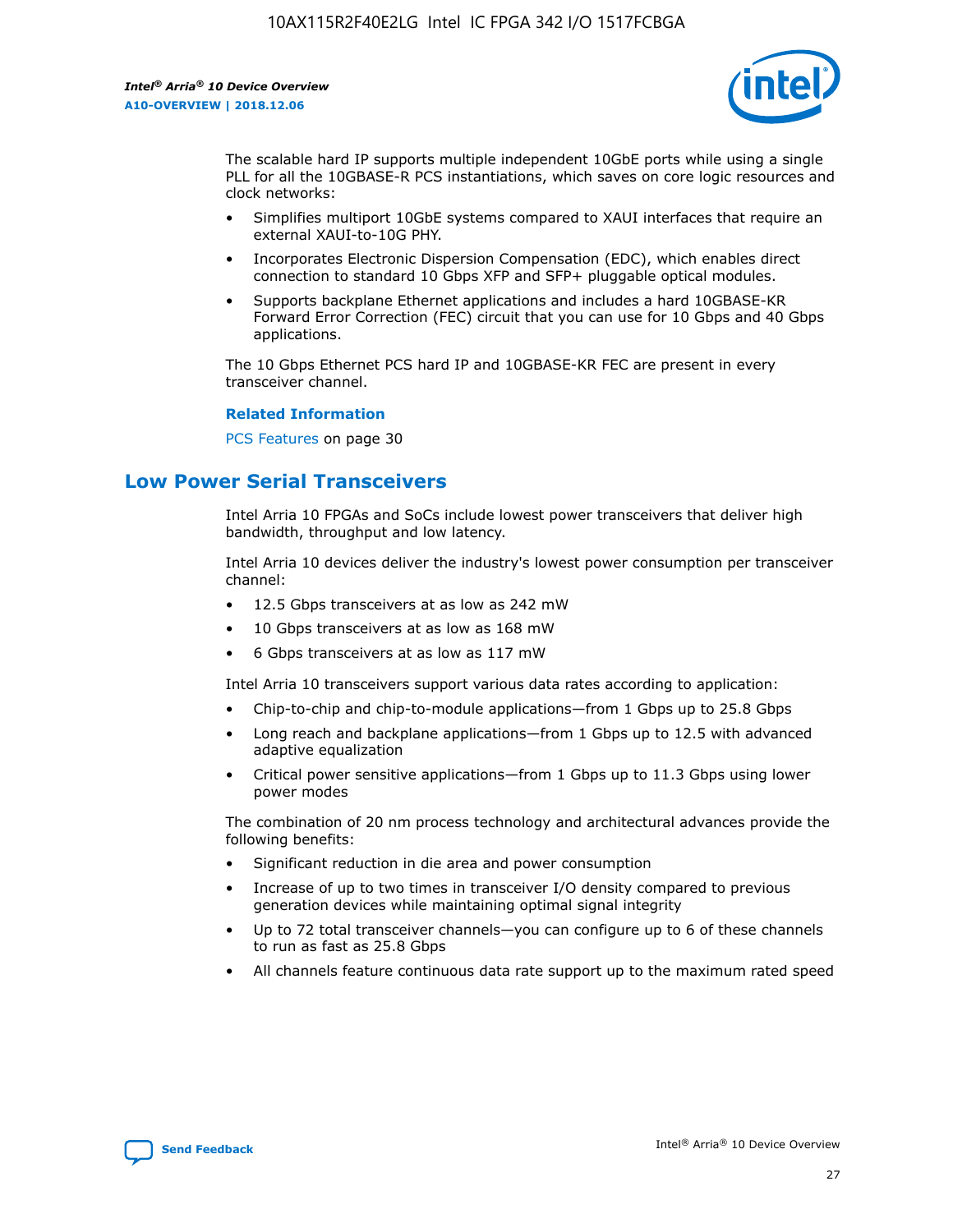



## **Figure 6. Intel Arria 10 Transceiver Block Architecture**

# **Transceiver Channels**

All transceiver channels feature a dedicated Physical Medium Attachment (PMA) and a hardened Physical Coding Sublayer (PCS).

- The PMA provides primary interfacing capabilities to physical channels.
- The PCS typically handles encoding/decoding, word alignment, and other preprocessing functions before transferring data to the FPGA core fabric.

A transceiver channel consists of a PMA and a PCS block. Most transceiver banks have 6 channels. There are some transceiver banks that contain only 3 channels.

A wide variety of bonded and non-bonded data rate configurations is possible using a highly configurable clock distribution network. Up to 80 independent transceiver data rates can be configured.

The following figures are graphical representations of top views of the silicon die, which correspond to reverse views for flip chip packages. Different Intel Arria 10 devices may have different floorplans than the ones shown in the figures.

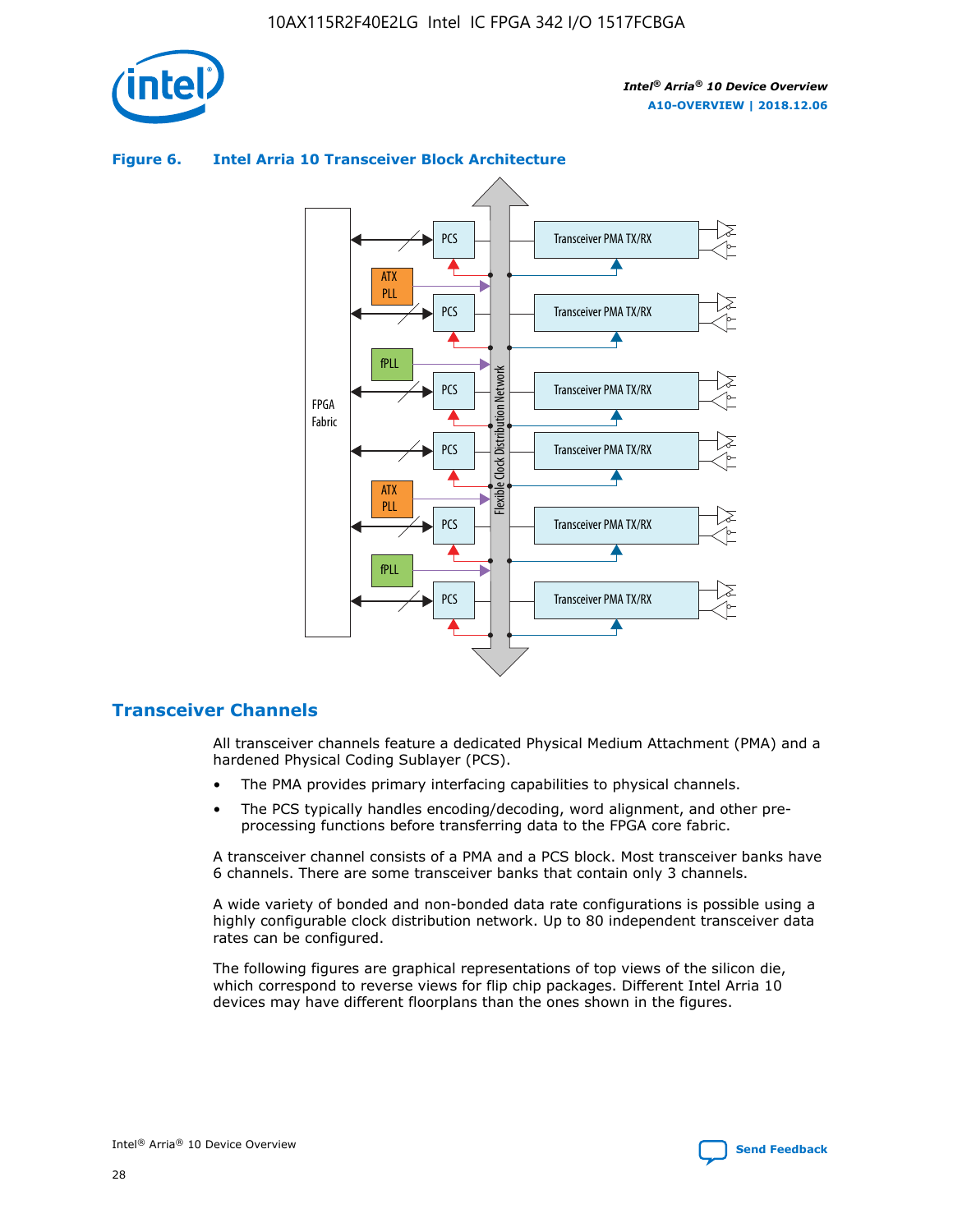

## **Figure 7. Device Chip Overview for Intel Arria 10 GX and GT Devices**



M20K Internal Memory Blocks Core Logic Fabric Transceiver Channels Hard IP Per Transceiver: Standard PCS and Enhanced PCS Hard IPs PCI Express Gen3 Hard IP Fractional PLLs M20K Internal Memory Blocks PCI Express Gen3 Hard IP Variable Precision DSP Blocks I/O PLLs Hard Memory Controllers, General-Purpose I/O Cells, LVDS Hard Processor Subsystem, Dual-Core ARM Cortex A9 M20K Internal Memory Blocks Variable Precision DSP Blocks M20K Internal Memory Blocks Core Logic Fabric I/O PLLs Hard Memory Controllers, General-Purpose I/O Cells, LVDS M20K Internal Memory Blocks Variable Precision DSP Blocks M20K Internal Memory Blocks Transceiver Channels Hard IP Per Transceiver: Standard PCS and Enhanced PCS Hard IPs PCI Express Gen3 Hard IP Fractional PLLs PCI Express Gen3 Hard IP Hard PCS Hard PCS Hard PCS Hard PCS Hard PCS Hard PCS Hard PCS Hard PCS Hard PCS Transceiver PMA Transceiver PMA Transceiver PMA Transceiver PMA Transceiver PMA Transceiver PMA Transceiver PMA Unused transceiver chann can be used as additional transceiver transmit PLLs Transceiver PMA Transceiver PMA Transceiver Clock Networks ATX (LC) **Transmit** PLL fPLL ATX (LC) Transmi PLL fPLL ATX (LC) **Transmit** PLL

## **PMA Features**

Intel Arria 10 transceivers provide exceptional signal integrity at data rates up to 25.8 Gbps. Clocking options include ultra-low jitter ATX PLLs (LC tank based), clock multiplier unit (CMU) PLLs, and fractional PLLs.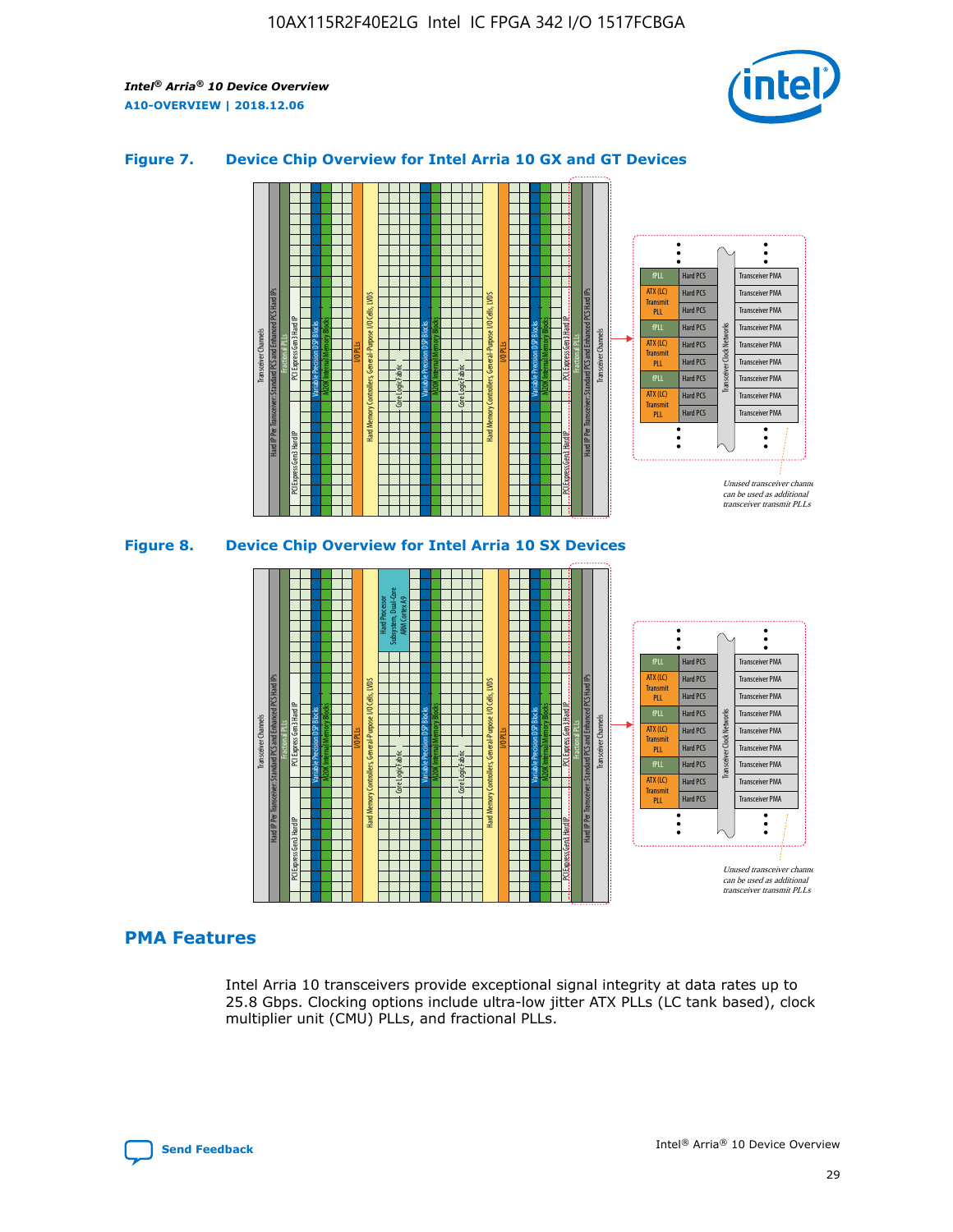

Each transceiver channel contains a channel PLL that can be used as the CMU PLL or clock data recovery (CDR) PLL. In CDR mode, the channel PLL recovers the receiver clock and data in the transceiver channel. Up to 80 independent data rates can be configured on a single Intel Arria 10 device.

## **Table 23. PMA Features of the Transceivers in Intel Arria 10 Devices**

| <b>Feature</b>                                             | <b>Capability</b>                                                                                                                                                                                                             |
|------------------------------------------------------------|-------------------------------------------------------------------------------------------------------------------------------------------------------------------------------------------------------------------------------|
| Chip-to-Chip Data Rates                                    | 1 Gbps to 17.4 Gbps (Intel Arria 10 GX devices)<br>1 Gbps to 25.8 Gbps (Intel Arria 10 GT devices)                                                                                                                            |
| <b>Backplane Support</b>                                   | Drive backplanes at data rates up to 12.5 Gbps                                                                                                                                                                                |
| <b>Optical Module Support</b>                              | SFP+/SFP, XFP, CXP, QSFP/QSFP28, CFP/CFP2/CFP4                                                                                                                                                                                |
| Cable Driving Support                                      | SFP+ Direct Attach, PCI Express over cable, eSATA                                                                                                                                                                             |
| Transmit Pre-Emphasis                                      | 4-tap transmit pre-emphasis and de-emphasis to compensate for system channel loss                                                                                                                                             |
| Continuous Time Linear<br>Equalizer (CTLE)                 | Dual mode, high-gain, and high-data rate, linear receive equalization to compensate for<br>system channel loss                                                                                                                |
| Decision Feedback Equalizer<br>(DFE)                       | 7-fixed and 4-floating tap DFE to equalize backplane channel loss in the presence of<br>crosstalk and noisy environments                                                                                                      |
| Variable Gain Amplifier                                    | Optimizes the signal amplitude prior to the CDR sampling and operates in fixed and<br>adaptive modes                                                                                                                          |
| Altera Digital Adaptive<br>Parametric Tuning (ADAPT)       | Fully digital adaptation engine to automatically adjust all link equalization parameters-<br>including CTLE, DFE, and variable gain amplifier blocks—that provide optimal link margin<br>without intervention from user logic |
| Precision Signal Integrity<br>Calibration Engine (PreSICE) | Hardened calibration controller to quickly calibrate all transceiver control parameters on<br>power-up, which provides the optimal signal integrity and jitter performance                                                    |
| Advanced Transmit (ATX)<br><b>PLL</b>                      | Low jitter ATX (LC tank based) PLLs with continuous tuning range to cover a wide range of<br>standard and proprietary protocols                                                                                               |
| <b>Fractional PLLs</b>                                     | On-chip fractional frequency synthesizers to replace on-board crystal oscillators and reduce<br>system cost                                                                                                                   |
| Digitally Assisted Analog<br><b>CDR</b>                    | Superior jitter tolerance with fast lock time                                                                                                                                                                                 |
| Dynamic Partial<br>Reconfiguration                         | Allows independent control of the Avalon memory-mapped interface of each transceiver<br>channel for the highest transceiver flexibility                                                                                       |
| Multiple PCS-PMA and PCS-<br>PLD interface widths          | 8-, 10-, 16-, 20-, 32-, 40-, or 64-bit interface widths for flexibility of deserialization width,<br>encoding, and reduced latency                                                                                            |

# **PCS Features**

This table summarizes the Intel Arria 10 transceiver PCS features. You can use the transceiver PCS to support a wide range of protocols ranging from 1 Gbps to 25.8 Gbps.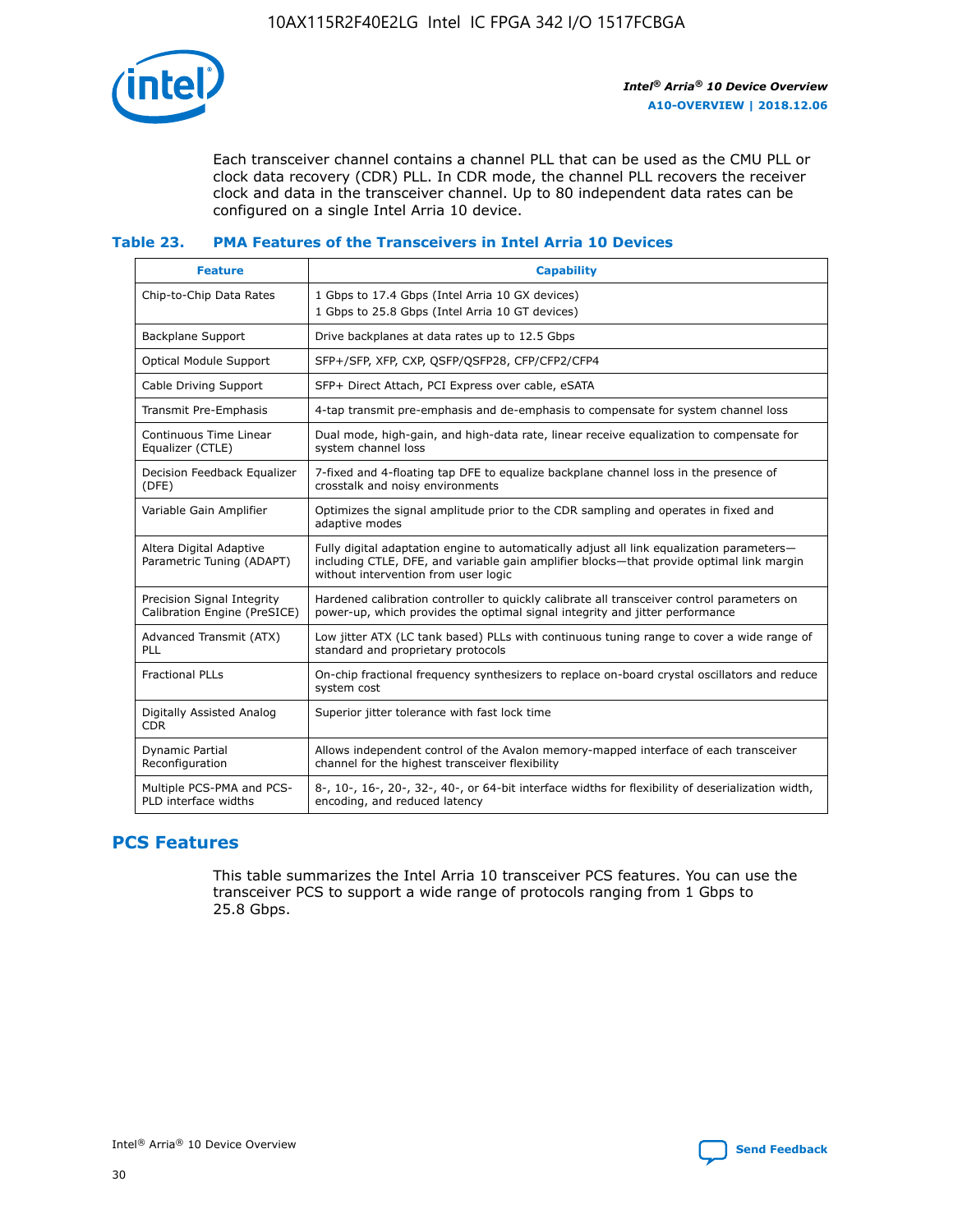

| <b>PCS</b>    | <b>Description</b>                                                                                                                                                                                                                                                                                                                                                                                             |
|---------------|----------------------------------------------------------------------------------------------------------------------------------------------------------------------------------------------------------------------------------------------------------------------------------------------------------------------------------------------------------------------------------------------------------------|
| Standard PCS  | Operates at a data rate up to 12 Gbps<br>Supports protocols such as PCI-Express, CPRI 4.2+, GigE, IEEE 1588 in Hard PCS<br>Implements other protocols using Basic/Custom (Standard PCS) transceiver<br>configuration rules.                                                                                                                                                                                    |
| Enhanced PCS  | Performs functions common to most serial data industry standards, such as word<br>alignment, encoding/decoding, and framing, before data is sent or received off-chip<br>through the PMA<br>• Handles data transfer to and from the FPGA fabric<br>Handles data transfer internally to and from the PMA<br>Provides frequency compensation<br>Performs channel bonding for multi-channel low skew applications |
| PCIe Gen3 PCS | Supports the seamless switching of Data and Clock between the Gen1, Gen2, and Gen3<br>data rates<br>Provides support for PIPE 3.0 features<br>Supports the PIPE interface with the Hard IP enabled, as well as with the Hard IP<br>bypassed                                                                                                                                                                    |

#### **Related Information**

- PCIe Gen1, Gen2, and Gen3 Hard IP on page 26
- Interlaken Support on page 26
- 10 Gbps Ethernet Support on page 26

# **PCS Protocol Support**

This table lists some of the protocols supported by the Intel Arria 10 transceiver PCS. For more information about the blocks in the transmitter and receiver data paths, refer to the related information.

| <b>Protocol</b>                                 | <b>Data Rate</b><br>(Gbps) | <b>Transceiver IP</b>       | <b>PCS Support</b>                      |
|-------------------------------------------------|----------------------------|-----------------------------|-----------------------------------------|
| PCIe Gen3 x1, x2, x4, x8                        | 8.0                        | Native PHY (PIPE)           | Standard PCS and PCIe<br>Gen3 PCS       |
| PCIe Gen2 x1, x2, x4, x8                        | 5.0                        | Native PHY (PIPE)           | <b>Standard PCS</b>                     |
| PCIe Gen1 x1, x2, x4, x8                        | 2.5                        | Native PHY (PIPE)           | Standard PCS                            |
| 1000BASE-X Gigabit Ethernet                     | 1.25                       | Native PHY                  | <b>Standard PCS</b>                     |
| 1000BASE-X Gigabit Ethernet with<br>IEEE 1588v2 | 1.25                       | Native PHY                  | Standard PCS                            |
| 10GBASE-R                                       | 10.3125                    | Native PHY                  | <b>Enhanced PCS</b>                     |
| 10GBASE-R with IEEE 1588v2                      | 10.3125                    | Native PHY                  | <b>Enhanced PCS</b>                     |
| 10GBASE-R with KR FEC                           | 10.3125                    | Native PHY                  | <b>Enhanced PCS</b>                     |
| 10GBASE-KR and 1000BASE-X                       | 10.3125                    | 1G/10GbE and 10GBASE-KR PHY | Standard PCS and<br><b>Enhanced PCS</b> |
| Interlaken (CEI-6G/11G)                         | 3.125 to 17.4              | Native PHY                  | <b>Enhanced PCS</b>                     |
| SFI-S/SFI-5.2                                   | 11.2                       | Native PHY                  | <b>Enhanced PCS</b>                     |
| $10G$ SDI                                       | 10.692                     | Native PHY                  | <b>Enhanced PCS</b>                     |
|                                                 |                            |                             | continued                               |

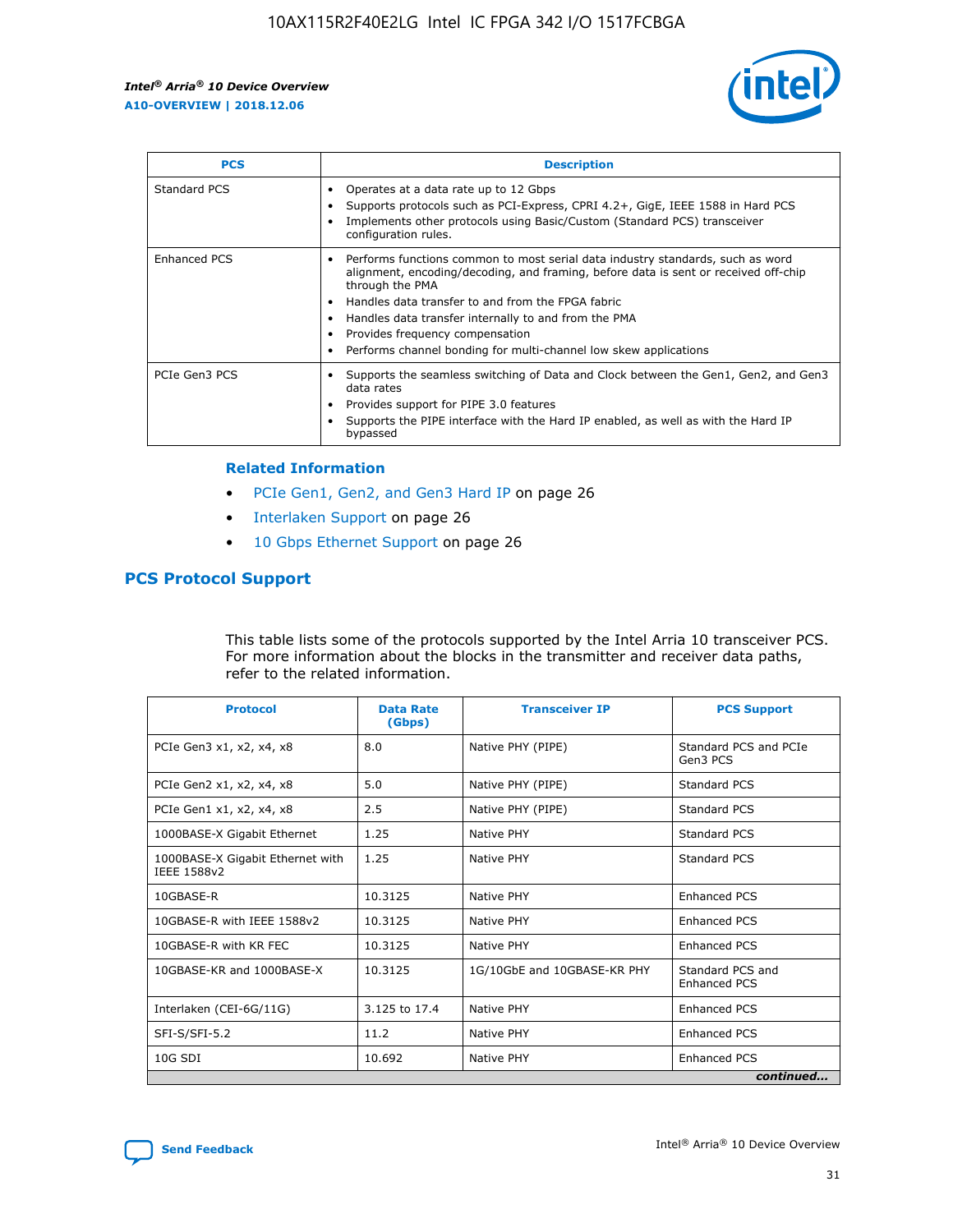

| <b>Protocol</b>      | <b>Data Rate</b><br>(Gbps) | <b>Transceiver IP</b> | <b>PCS Support</b> |
|----------------------|----------------------------|-----------------------|--------------------|
| CPRI 6.0 (64B/66B)   | 0.6144 to<br>10.1376       | Native PHY            | Enhanced PCS       |
| CPRI 4.2 (8B/10B)    | 0.6144 to<br>9.8304        | Native PHY            | Standard PCS       |
| OBSAI RP3 v4.2       | 0.6144 to 6.144            | Native PHY            | Standard PCS       |
| SD-SDI/HD-SDI/3G-SDI | $0.143(12)$ to<br>2.97     | Native PHY            | Standard PCS       |

## **Related Information**

#### [Intel Arria 10 Transceiver PHY User Guide](https://www.intel.com/content/www/us/en/programmable/documentation/nik1398707230472.html#nik1398707091164)

Provides more information about the supported transceiver protocols and PHY IP, the PMA architecture, and the standard, enhanced, and PCIe Gen3 PCS architecture.

# **SoC with Hard Processor System**

Each SoC device combines an FPGA fabric and a hard processor system (HPS) in a single device. This combination delivers the flexibility of programmable logic with the power and cost savings of hard IP in these ways:

- Reduces board space, system power, and bill of materials cost by eliminating a discrete embedded processor
- Allows you to differentiate the end product in both hardware and software, and to support virtually any interface standard
- Extends the product life and revenue through in-field hardware and software updates

<sup>(12)</sup> The 0.143 Gbps data rate is supported using oversampling of user logic that you must implement in the FPGA fabric.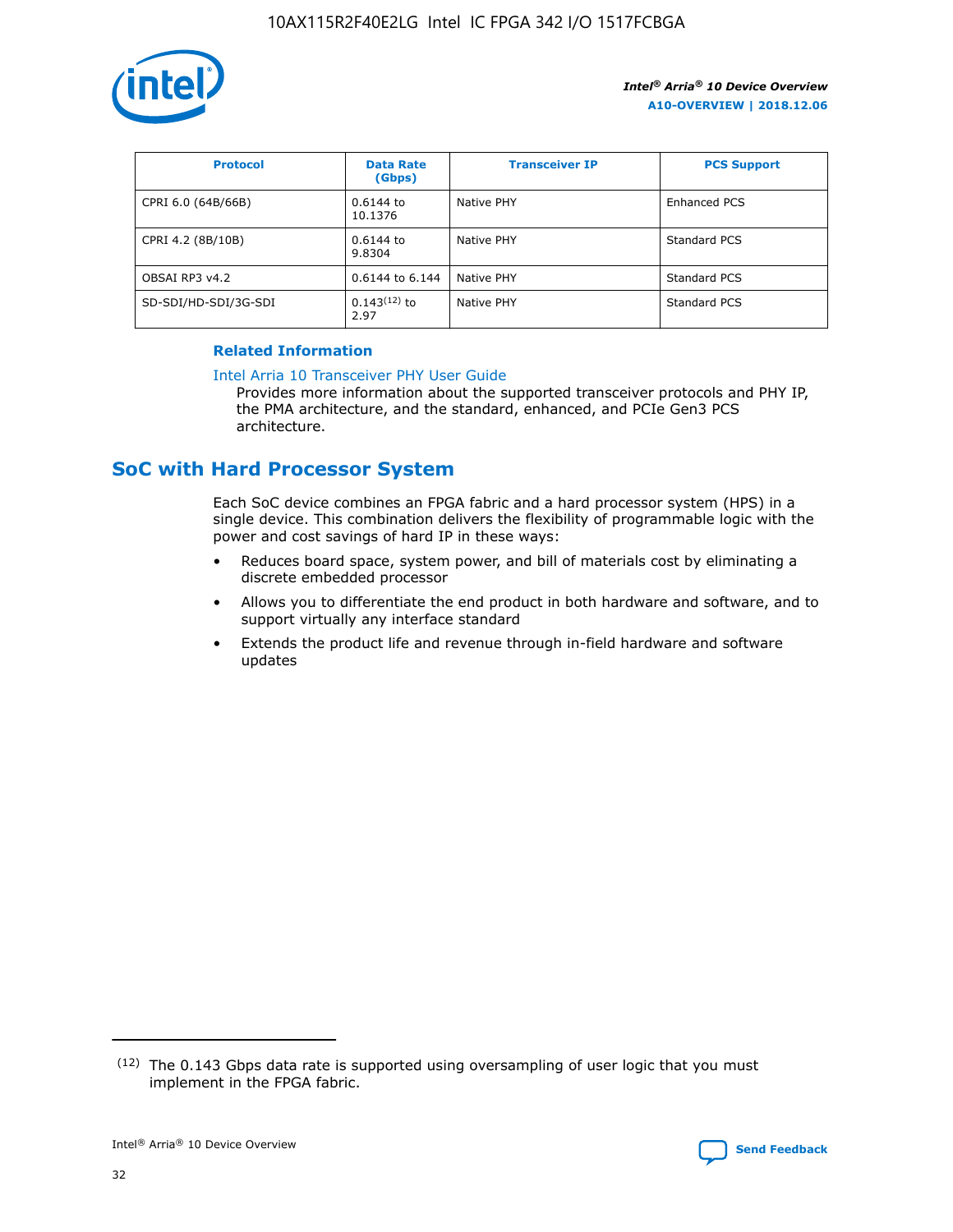

#### **Figure 9. HPS Block Diagram**

This figure shows a block diagram of the HPS with the dual ARM Cortex-A9 MPCore processor.



# **Key Advantages of 20-nm HPS**

The 20-nm HPS strikes a balance between enabling maximum software compatibility with 28-nm SoCs while still improving upon the 28-nm HPS architecture. These improvements address the requirements of the next generation target markets such as wireless and wireline communications, compute and storage equipment, broadcast and military in terms of performance, memory bandwidth, connectivity via backplane and security.

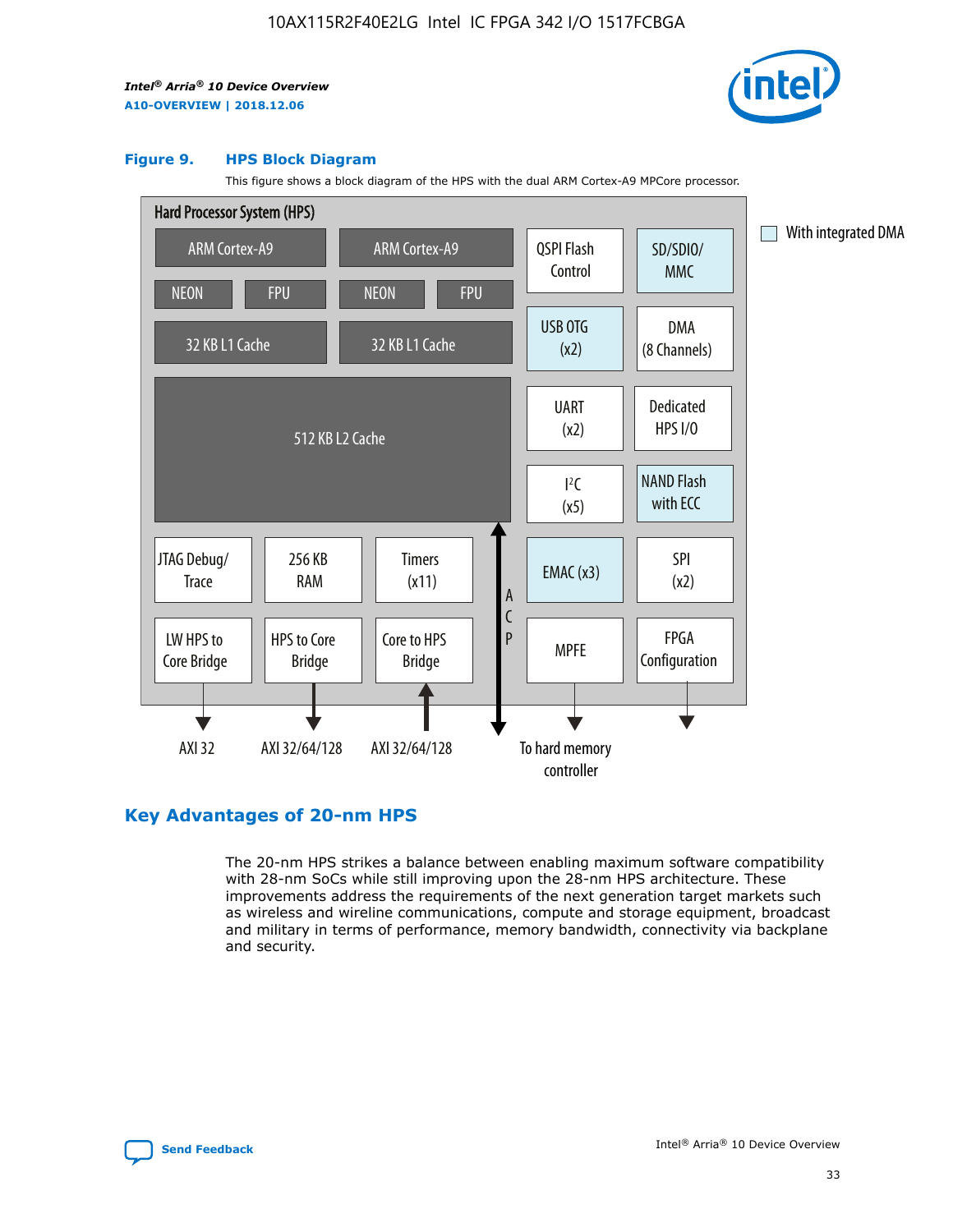

## **Table 24. Improvements in 20 nm HPS**

This table lists the key improvements of the 20 nm HPS compared to the 28 nm HPS.

| Advantages/<br><b>Improvements</b>                          | <b>Description</b>                                                                                                                                                                                                                                                                                                                                                                                                                                                                                                                                                                                                                                                                                                                                                                                                                                                                                                      |
|-------------------------------------------------------------|-------------------------------------------------------------------------------------------------------------------------------------------------------------------------------------------------------------------------------------------------------------------------------------------------------------------------------------------------------------------------------------------------------------------------------------------------------------------------------------------------------------------------------------------------------------------------------------------------------------------------------------------------------------------------------------------------------------------------------------------------------------------------------------------------------------------------------------------------------------------------------------------------------------------------|
| Increased performance and<br>overdrive capability           | While the nominal processor frequency is 1.2 GHz, the 20 nm HPS offers an "overdrive"<br>feature which enables a higher processor operating frequency. This requires a higher supply<br>voltage value that is unique to the HPS and may require a separate regulator.                                                                                                                                                                                                                                                                                                                                                                                                                                                                                                                                                                                                                                                   |
| Increased processor memory<br>bandwidth and DDR4<br>support | Up to 64-bit DDR4 memory at 2,400 Mbps support is available for the processor. The hard<br>memory controller for the HPS comprises a multi-port front end that manages connections<br>to a single port memory controller. The multi-port front end allows logic core and the HPS<br>to share ports and thereby the available bandwidth of the memory controller.                                                                                                                                                                                                                                                                                                                                                                                                                                                                                                                                                        |
| Flexible I/O sharing                                        | An advanced I/O pin muxing scheme allows improved sharing of I/O between the HPS and<br>the core logic. The following types of I/O are available for SoC:<br>17 dedicated I/Os-physically located inside the HPS block and are not accessible to<br>logic within the core. The 17 dedicated I/Os are used for HPS clock, resets, and<br>interfacing with boot devices, QSPI, and SD/MMC.<br>48 direct shared I/O-located closest to the HPS block and are ideal for high speed HPS<br>peripherals such as EMAC, USB, and others. There is one bank of 48 I/Os that supports<br>direct sharing where the 48 I/Os can be shared 12 I/Os at a time.<br>Standard (shared) I/O-all standard I/Os can be shared by the HPS peripherals and any<br>logic within the core. For designs where more than 48 I/Os are reguired to fully use all<br>the peripherals in the HPS, these I/Os can be connected through the core logic. |
| <b>EMAC</b> core                                            | Three EMAC cores are available in the HPS. The EMAC cores enable an application to<br>support two redundant Ethernet connections; for example, backplane, or two EMAC cores<br>for managing IEEE 1588 time stamp information while allowing a third EMAC core for debug<br>and configuration. All three EMACs can potentially share the same time stamps, simplifying<br>the 1588 time stamping implementation. A new serial time stamp interface allows core<br>logic to access and read the time stamp values. The integrated EMAC controllers can be<br>connected to external Ethernet PHY through the provided MDIO or I <sup>2</sup> C interface.                                                                                                                                                                                                                                                                  |
| On-chip memory                                              | The on-chip memory is updated to 256 KB support and can support larger data sets and<br>real time algorithms.                                                                                                                                                                                                                                                                                                                                                                                                                                                                                                                                                                                                                                                                                                                                                                                                           |
| <b>ECC</b> enhancements                                     | Improvements in L2 Cache ECC management allow identification of errors down to the<br>address level. ECC enhancements also enable improved error injection and status reporting<br>via the introduction of new memory mapped access to syndrome and data signals.                                                                                                                                                                                                                                                                                                                                                                                                                                                                                                                                                                                                                                                       |
| HPS to FPGA Interconnect<br>Backbone                        | Although the HPS and the Logic Core can operate independently, they are tightly coupled<br>via a high-bandwidth system interconnect built from high-performance ARM AMBA AXI bus<br>bridges. IP bus masters in the FPGA fabric have access to HPS bus slaves via the FPGA-to-<br>HPS interconnect. Similarly, HPS bus masters have access to bus slaves in the core fabric<br>via the HPS-to-FPGA bridge. Both bridges are AMBA AXI-3 compliant and support<br>simultaneous read and write transactions. Up to three masters within the core fabric can<br>share the HPS SDRAM controller with the processor. Additionally, the processor can be used<br>to configure the core fabric under program control via a dedicated 32-bit configuration port.                                                                                                                                                                  |
| FPGA configuration and HPS<br>booting                       | The FPGA fabric and HPS in the SoCs are powered independently. You can reduce the clock<br>frequencies or gate the clocks to reduce dynamic power.<br>You can configure the FPGA fabric and boot the HPS independently, in any order, providing<br>you with more design flexibility.                                                                                                                                                                                                                                                                                                                                                                                                                                                                                                                                                                                                                                    |
| Security                                                    | New security features have been introduced for anti-tamper management, secure boot,<br>encryption (AES), and authentication (SHA).                                                                                                                                                                                                                                                                                                                                                                                                                                                                                                                                                                                                                                                                                                                                                                                      |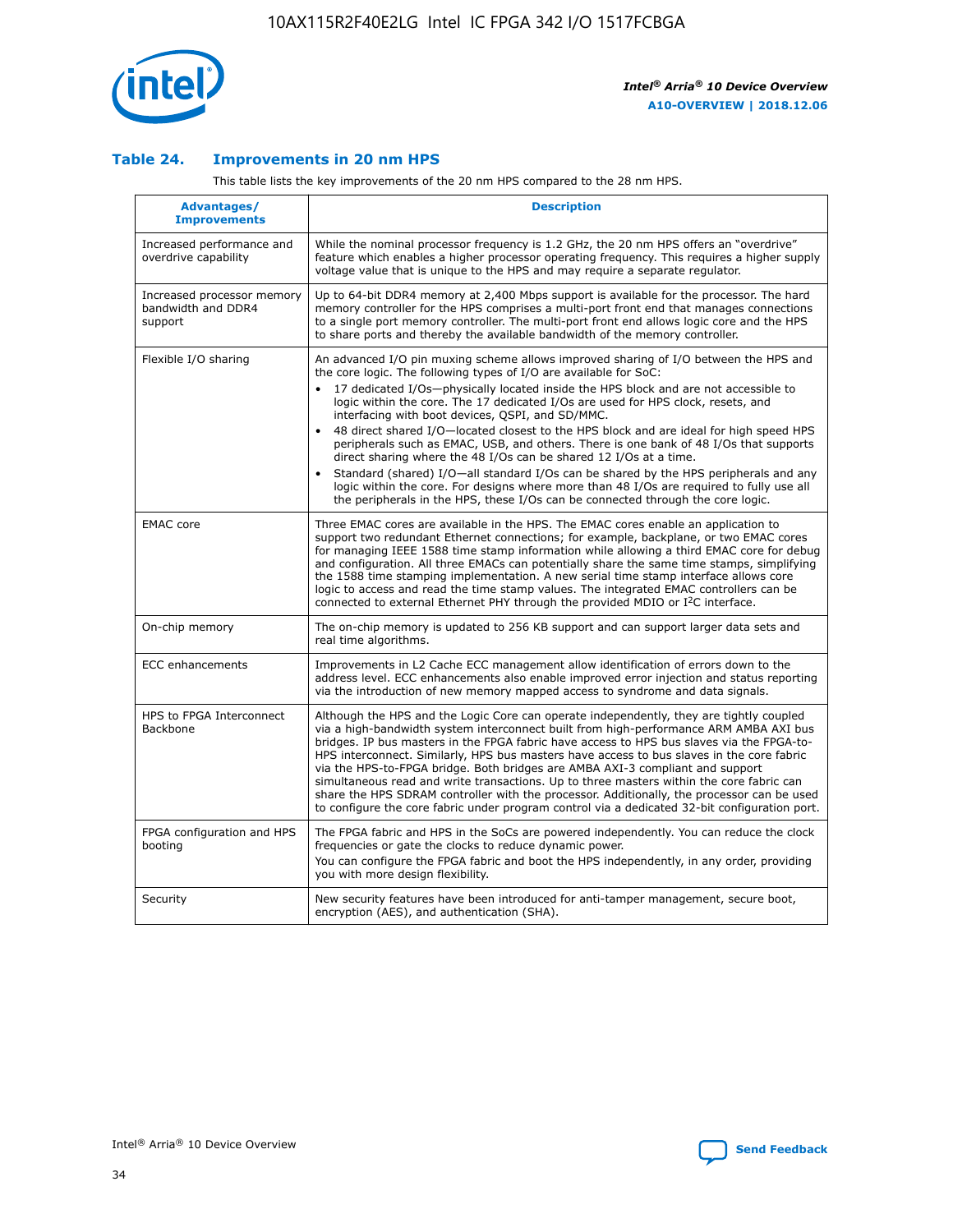

# **Features of the HPS**

The HPS has the following features:

- 1.2-GHz, dual-core ARM Cortex-A9 MPCore processor with up to 1.5-GHz via overdrive
	- ARMv7-A architecture that runs 32-bit ARM instructions, 16-bit and 32-bit Thumb instructions, and 8-bit Java byte codes in Jazelle style
	- Superscalar, variable length, out-of-order pipeline with dynamic branch prediction
	- Instruction Efficiency 2.5 MIPS/MHz, which provides total performance of 7500 MIPS at 1.5 GHz
- Each processor core includes:
	- 32 KB of L1 instruction cache, 32 KB of L1 data cache
	- Single- and double-precision floating-point unit and NEON media engine
	- CoreSight debug and trace technology
	- Snoop Control Unit (SCU) and Acceleration Coherency Port (ACP)
- 512 KB of shared L2 cache
- 256 KB of scratch RAM
- Hard memory controller with support for DDR3, DDR4 and optional error correction code (ECC) support
- Multiport Front End (MPFE) Scheduler interface to the hard memory controller
- 8-channel direct memory access (DMA) controller
- QSPI flash controller with SIO, DIO, QIO SPI Flash support
- NAND flash controller (ONFI 1.0 or later) with DMA and ECC support, updated to support 8 and 16-bit Flash devices and new command DMA to offload CPU for fast power down recovery
- Updated SD/SDIO/MMC controller to eMMC 4.5 with DMA with CE-ATA digital command support
- 3 10/100/1000 Ethernet media access control (MAC) with DMA
- 2 USB On-the-Go (OTG) controllers with DMA
- $\bullet$  5 I<sup>2</sup>C controllers (3 can be used by EMAC for MIO to external PHY)
- 2 UART 16550 Compatible controllers
- 4 serial peripheral interfaces (SPI) (2 Master, 2 Slaves)
- 62 programmable general-purpose I/Os, which includes 48 direct share I/Os that allows the HPS peripherals to connect directly to the FPGA I/Os
- 7 general-purpose timers
- 4 watchdog timers
- Anti-tamper, Secure Boot, Encryption (AES) and Authentication (SHA)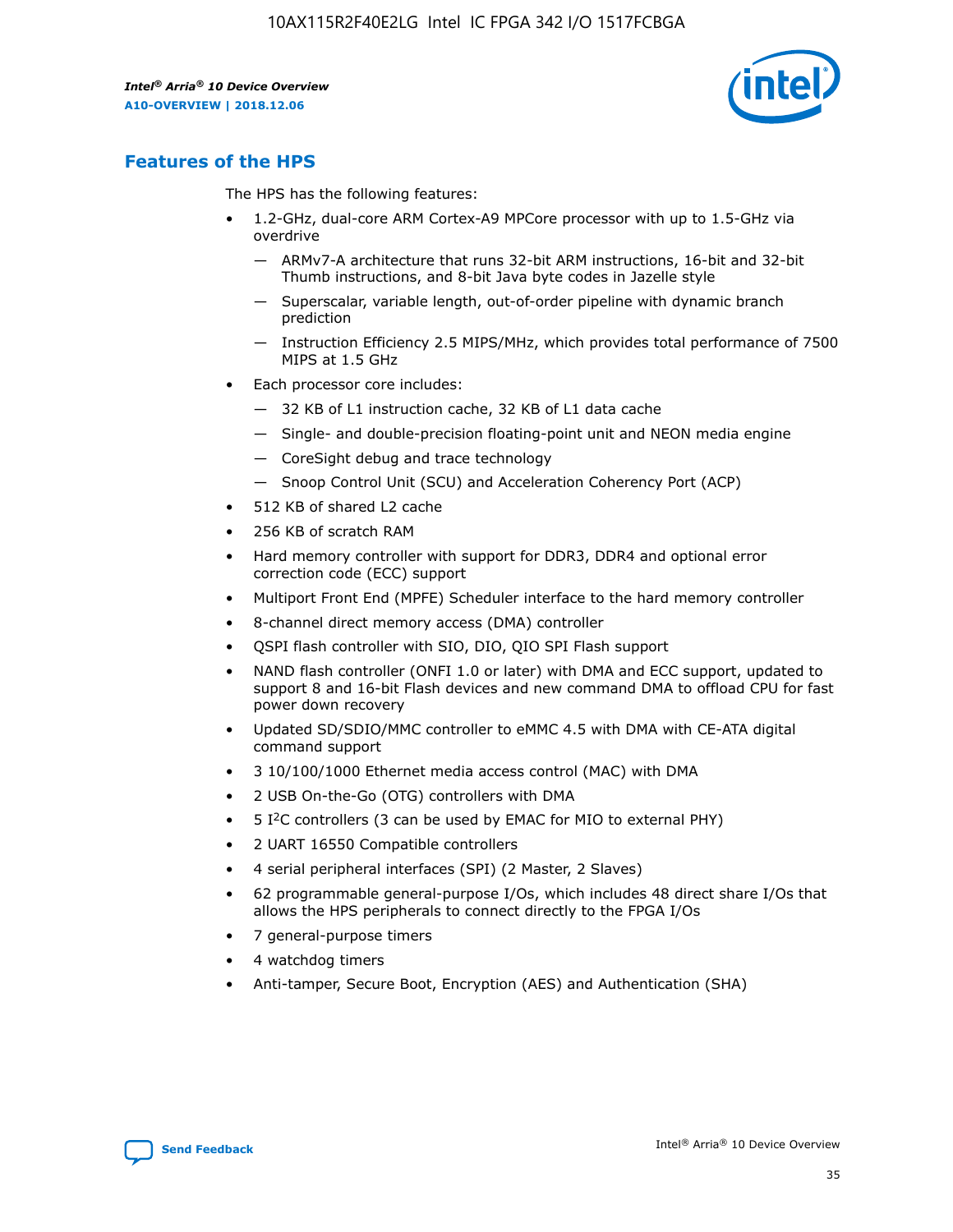

## **System Peripherals and Debug Access Port**

Each Ethernet MAC, USB OTG, NAND flash controller, and SD/MMC controller module has an integrated DMA controller. For modules without an integrated DMA controller, an additional DMA controller module provides up to eight channels of high-bandwidth data transfers. Peripherals that communicate off-chip are multiplexed with other peripherals at the HPS pin level. This allows you to choose which peripherals interface with other devices on your PCB.

The debug access port provides interfaces to industry standard JTAG debug probes and supports ARM CoreSight debug and core traces to facilitate software development.

#### **HPS–FPGA AXI Bridges**

The HPS–FPGA bridges, which support the Advanced Microcontroller Bus Architecture (AMBA) Advanced eXtensible Interface (AXI™) specifications, consist of the following bridges:

- FPGA-to-HPS AMBA AXI bridge—a high-performance bus supporting 32, 64, and 128 bit data widths that allows the FPGA fabric to issue transactions to slaves in the HPS.
- HPS-to-FPGA Avalon/AMBA AXI bridge—a high-performance bus supporting 32, 64, and 128 bit data widths that allows the HPS to issue transactions to slaves in the FPGA fabric.
- Lightweight HPS-to-FPGA AXI bridge—a lower latency 32 bit width bus that allows the HPS to issue transactions to soft peripherals in the FPGA fabric. This bridge is primarily used for control and status register (CSR) accesses to peripherals in the FPGA fabric.

The HPS–FPGA AXI bridges allow masters in the FPGA fabric to communicate with slaves in the HPS logic, and vice versa. For example, the HPS-to-FPGA AXI bridge allows you to share memories instantiated in the FPGA fabric with one or both microprocessors in the HPS, while the FPGA-to-HPS AXI bridge allows logic in the FPGA fabric to access the memory and peripherals in the HPS.

Each HPS–FPGA bridge also provides asynchronous clock crossing for data transferred between the FPGA fabric and the HPS.

#### **HPS SDRAM Controller Subsystem**

The HPS SDRAM controller subsystem contains a multiport SDRAM controller and DDR PHY that are shared between the FPGA fabric (through the FPGA-to-HPS SDRAM interface), the level 2 (L2) cache, and the level 3 (L3) system interconnect. The FPGA-to-HPS SDRAM interface supports AMBA AXI and Avalon® Memory-Mapped (Avalon-MM) interface standards, and provides up to six individual ports for access by masters implemented in the FPGA fabric.

The HPS SDRAM controller supports up to 3 masters (command ports), 3x 64-bit read data ports and 3x 64-bit write data ports.

To maximize memory performance, the SDRAM controller subsystem supports command and data reordering, deficit round-robin arbitration with aging, and high-priority bypass features.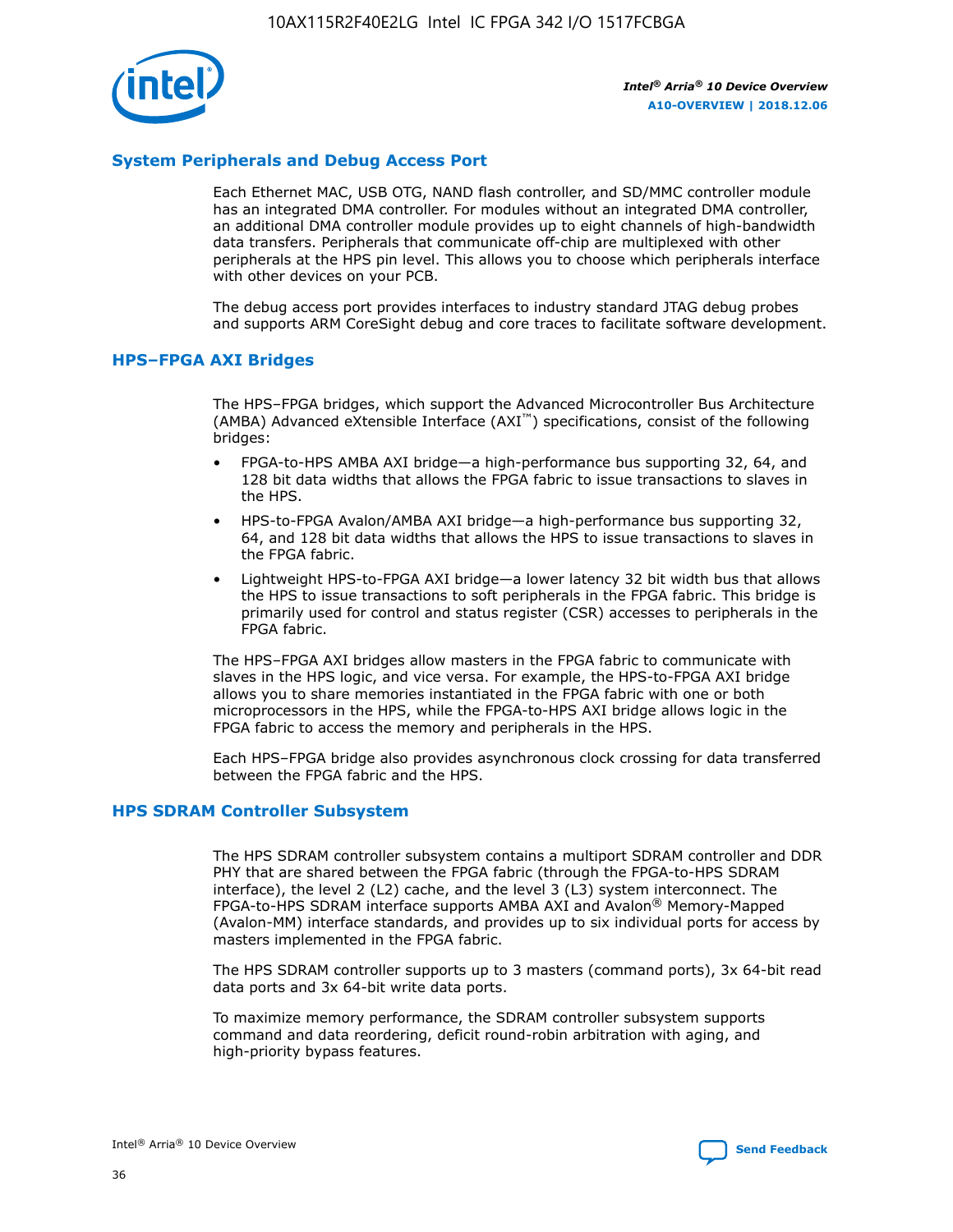

# **FPGA Configuration and HPS Booting**

The FPGA fabric and HPS in the SoC FPGA must be powered at the same time. You can reduce the clock frequencies or gate the clocks to reduce dynamic power.

Once powered, the FPGA fabric and HPS can be configured independently thus providing you with more design flexibility:

- You can boot the HPS independently. After the HPS is running, the HPS can fully or partially reconfigure the FPGA fabric at any time under software control. The HPS can also configure other FPGAs on the board through the FPGA configuration controller.
- Configure the FPGA fabric first, and then boot the HPS from memory accessible to the FPGA fabric.

## **Hardware and Software Development**

For hardware development, you can configure the HPS and connect your soft logic in the FPGA fabric to the HPS interfaces using the Platform Designer system integration tool in the Intel Quartus Prime software.

For software development, the ARM-based SoC FPGA devices inherit the rich software development ecosystem available for the ARM Cortex-A9 MPCore processor. The software development process for Intel SoC FPGAs follows the same steps as those for other SoC devices from other manufacturers. Support for Linux\*, VxWorks\*, and other operating systems are available for the SoC FPGAs. For more information on the operating systems support availability, contact the Intel FPGA sales team.

You can begin device-specific firmware and software development on the Intel SoC FPGA Virtual Target. The Virtual Target is a fast PC-based functional simulation of a target development system—a model of a complete development board. The Virtual Target enables the development of device-specific production software that can run unmodified on actual hardware.

# **Dynamic and Partial Reconfiguration**

The Intel Arria 10 devices support dynamic and partial reconfiguration. You can use dynamic and partial reconfiguration simultaneously to enable seamless reconfiguration of both the device core and transceivers.

# **Dynamic Reconfiguration**

You can reconfigure the PMA and PCS blocks while the device continues to operate. This feature allows you to change the data rates, protocol, and analog settings of a channel in a transceiver bank without affecting on-going data transfer in other transceiver banks. This feature is ideal for applications that require dynamic multiprotocol or multirate support.

# **Partial Reconfiguration**

Using partial reconfiguration, you can reconfigure some parts of the device while keeping the device in operation.

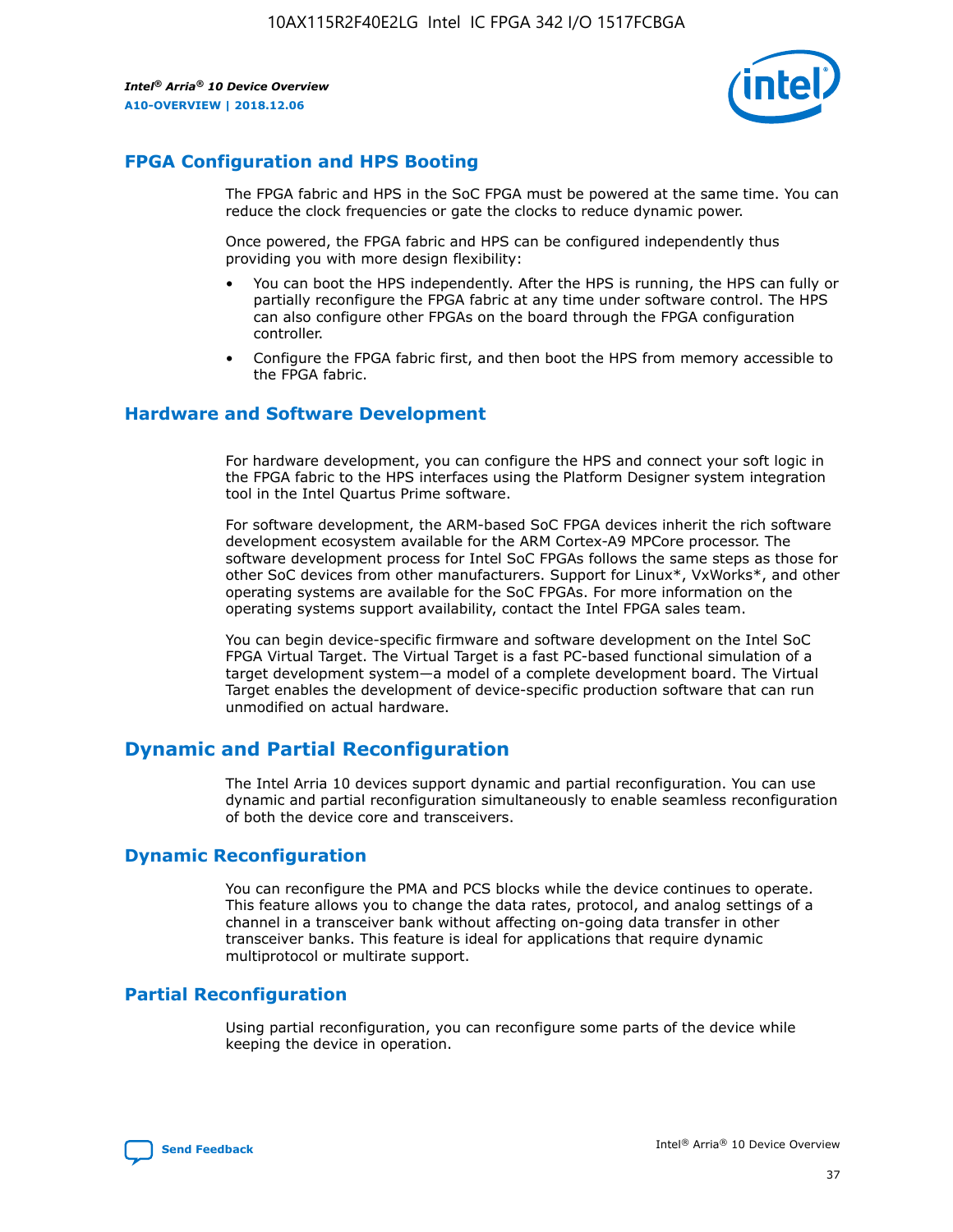

Instead of placing all device functions in the FPGA fabric, you can store some functions that do not run simultaneously in external memory and load them only when required. This capability increases the effective logic density of the device, and lowers cost and power consumption.

In the Intel solution, you do not have to worry about intricate device architecture to perform a partial reconfiguration. The partial reconfiguration capability is built into the Intel Quartus Prime design software, making such time-intensive task simple.

Intel Arria 10 devices support partial reconfiguration in the following configuration options:

- Using an internal host:
	- All supported configuration modes where the FPGA has access to external memory devices such as serial and parallel flash memory.
	- Configuration via Protocol [CvP (PCIe)]
- Using an external host—passive serial (PS), fast passive parallel (FPP) x8, FPP x16, and FPP x32 I/O interface.

# **Enhanced Configuration and Configuration via Protocol**

## **Table 25. Configuration Schemes and Features of Intel Arria 10 Devices**

Intel Arria 10 devices support 1.8 V programming voltage and several configuration schemes.

| <b>Scheme</b>                                                          | <b>Data</b><br><b>Width</b> | <b>Max Clock</b><br>Rate<br>(MHz) | <b>Max Data</b><br>Rate<br>(Mbps)<br>(13) | <b>Decompression</b> | <b>Design</b><br>Security <sup>(1</sup><br>4) | <b>Partial</b><br>Reconfiguration<br>(15) | <b>Remote</b><br><b>System</b><br><b>Update</b> |
|------------------------------------------------------------------------|-----------------------------|-----------------------------------|-------------------------------------------|----------------------|-----------------------------------------------|-------------------------------------------|-------------------------------------------------|
| <b>JTAG</b>                                                            | 1 bit                       | 33                                | 33                                        |                      |                                               | Yes <sup>(16)</sup>                       |                                                 |
| Active Serial (AS)<br>through the<br>EPCO-L<br>configuration<br>device | 1 bit,<br>4 bits            | 100                               | 400                                       | Yes                  | Yes                                           | $Y_{PS}(16)$                              | Yes                                             |
| Passive serial (PS)<br>through CPLD or<br>external<br>microcontroller  | 1 bit                       | 100                               | 100                                       | Yes                  | Yes                                           | Yes(16)                                   | Parallel<br>Flash<br>Loader<br>(PFL) IP<br>core |
|                                                                        | continued                   |                                   |                                           |                      |                                               |                                           |                                                 |

<sup>(13)</sup> Enabling either compression or design security features affects the maximum data rate. Refer to the Intel Arria 10 Device Datasheet for more information.

<sup>(14)</sup> Encryption and compression cannot be used simultaneously.

 $(15)$  Partial reconfiguration is an advanced feature of the device family. If you are interested in using partial reconfiguration, contact Intel for support.

 $(16)$  Partial configuration can be performed only when it is configured as internal host.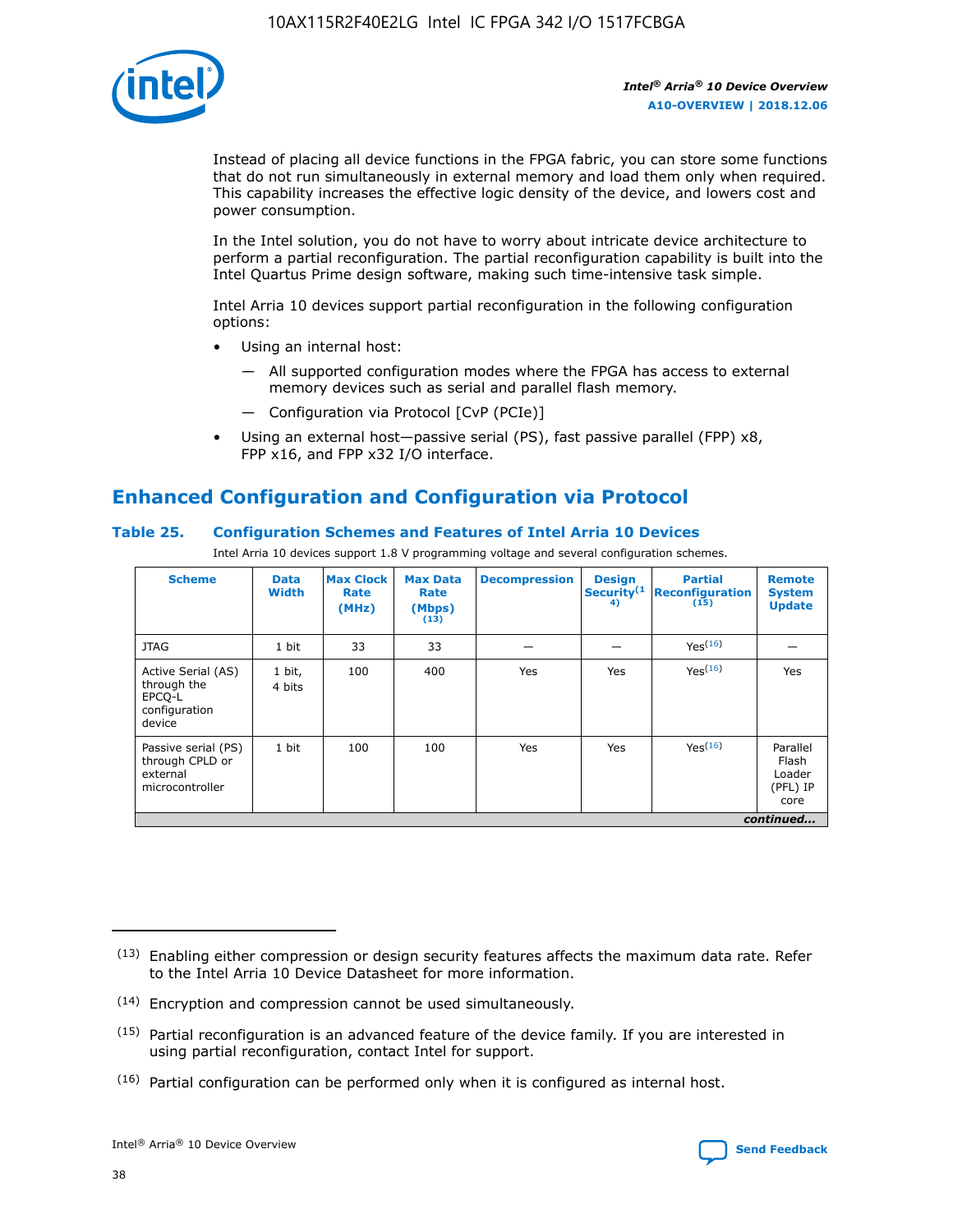

| <b>Scheme</b>                                    | <b>Data</b><br><b>Width</b> | <b>Max Clock</b><br>Rate<br>(MHz) | <b>Max Data</b><br>Rate<br>(Mbps)<br>(13) | <b>Decompression</b> | <b>Design</b><br>Security <sup>(1</sup><br>4) | <b>Partial</b><br><b>Reconfiguration</b><br>(15) | <b>Remote</b><br><b>System</b><br><b>Update</b> |
|--------------------------------------------------|-----------------------------|-----------------------------------|-------------------------------------------|----------------------|-----------------------------------------------|--------------------------------------------------|-------------------------------------------------|
| Fast passive                                     | 8 bits                      | 100                               | 3200                                      | Yes                  | Yes                                           | Yes(17)                                          | PFL IP                                          |
| parallel (FPP)<br>through CPLD or                | 16 bits                     |                                   |                                           | Yes                  | Yes                                           |                                                  | core                                            |
| external<br>microcontroller                      | 32 bits                     |                                   |                                           | Yes                  | Yes                                           |                                                  |                                                 |
| Configuration via                                | 16 bits                     | 100                               | 3200                                      | Yes                  | Yes                                           | Yes <sup>(17)</sup>                              |                                                 |
| <b>HPS</b>                                       | 32 bits                     |                                   |                                           | Yes                  | Yes                                           |                                                  |                                                 |
| Configuration via<br>Protocol [CvP<br>$(PCIe^*)$ | x1, x2,<br>x4, x8<br>lanes  |                                   | 8000                                      | Yes                  | Yes                                           | Yes(16)                                          |                                                 |

You can configure Intel Arria 10 devices through PCIe using Configuration via Protocol (CvP). The Intel Arria 10 CvP implementation conforms to the PCIe 100 ms power-up-to-active time requirement.

#### **Related Information**

[Configuration via Protocol \(CvP\) Implementation in Intel FPGAs User Guide](https://www.intel.com/content/www/us/en/programmable/documentation/dsu1441819344145.html#dsu1442269728522) Provides more information about the CvP configuration scheme.

# **SEU Error Detection and Correction**

Intel Arria 10 devices offer robust and easy-to-use single-event upset (SEU) error detection and correction circuitry.

The detection and correction circuitry includes protection for Configuration RAM (CRAM) programming bits and user memories. The CRAM is protected by a continuously running CRC error detection circuit with integrated ECC that automatically corrects one or two errors and detects higher order multi-bit errors. When more than two errors occur, correction is available through reloading of the core programming file, providing a complete design refresh while the FPGA continues to operate.

The physical layout of the Intel Arria 10 CRAM array is optimized to make the majority of multi-bit upsets appear as independent single-bit or double-bit errors which are automatically corrected by the integrated CRAM ECC circuitry. In addition to the CRAM protection, the M20K memory blocks also include integrated ECC circuitry and are layout-optimized for error detection and correction. The MLAB does not have ECC.

<sup>(17)</sup> Supported at a maximum clock rate of 100 MHz.



 $(13)$  Enabling either compression or design security features affects the maximum data rate. Refer to the Intel Arria 10 Device Datasheet for more information.

<sup>(14)</sup> Encryption and compression cannot be used simultaneously.

 $(15)$  Partial reconfiguration is an advanced feature of the device family. If you are interested in using partial reconfiguration, contact Intel for support.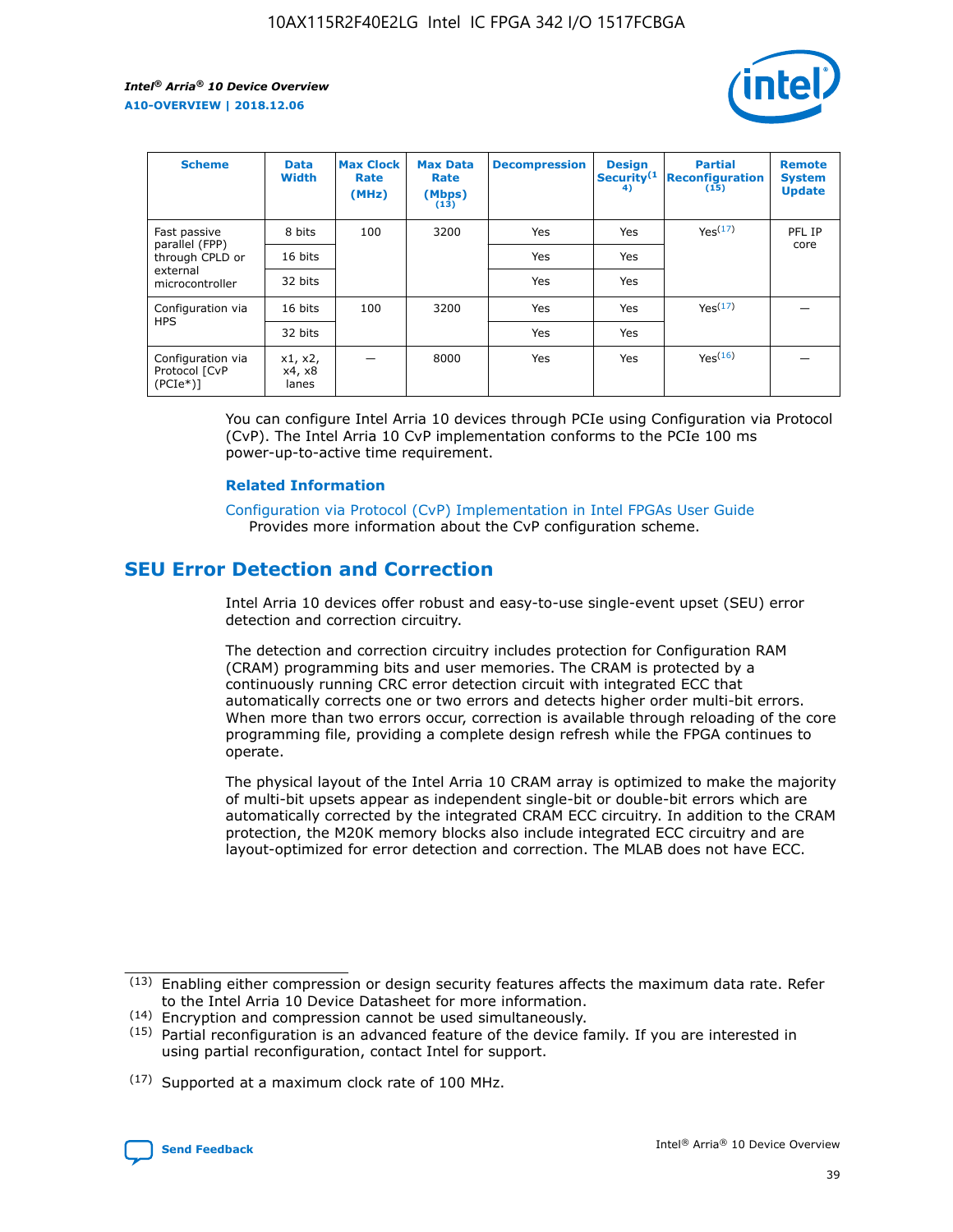

# **Power Management**

Intel Arria 10 devices leverage the advanced 20 nm process technology, a low 0.9 V core power supply, an enhanced core architecture, and several optional power reduction techniques to reduce total power consumption by as much as 40% compared to Arria V devices and as much as 60% compared to Stratix V devices.

The optional power reduction techniques in Intel Arria 10 devices include:

- **SmartVID**—a code is programmed into each device during manufacturing that allows a smart regulator to operate the device at lower core  $V_{CC}$  while maintaining performance
- **Programmable Power Technology**—non-critical timing paths are identified by the Intel Quartus Prime software and the logic in these paths is biased for low power instead of high performance
- **Low Static Power Options**—devices are available with either standard static power or low static power while maintaining performance

Furthermore, Intel Arria 10 devices feature Intel's industry-leading low power transceivers and include a number of hard IP blocks that not only reduce logic resources but also deliver substantial power savings compared to soft implementations. In general, hard IP blocks consume up to 90% less power than the equivalent soft logic implementations.

# **Incremental Compilation**

The Intel Quartus Prime software incremental compilation feature reduces compilation time and helps preserve performance to ease timing closure. The incremental compilation feature enables the partial reconfiguration flow for Intel Arria 10 devices.

Incremental compilation supports top-down, bottom-up, and team-based design flows. This feature facilitates modular, hierarchical, and team-based design flows where different designers compile their respective design sections in parallel. Furthermore, different designers or IP providers can develop and optimize different blocks of the design independently. These blocks can then be imported into the top level project.

# **Document Revision History for Intel Arria 10 Device Overview**

| <b>Document</b><br><b>Version</b> | <b>Changes</b>                                                                                                                                                                                                                                                              |
|-----------------------------------|-----------------------------------------------------------------------------------------------------------------------------------------------------------------------------------------------------------------------------------------------------------------------------|
| 2018.12.06                        | Added links to Intel Arria 10 device errata documents.<br>Removed automotive temperature option from the Intel Arria 10 GX devices.<br>Removed -3 fabric speed grade from the Intel Arria 10 GT devices.<br>Updated power options for the Intel Arria 10 GX and GT devices. |
| 2018.04.09                        | Updated the lowest $V_{CC}$ from 0.83 V to 0.82 V in the topic listing a summary of the device features.                                                                                                                                                                    |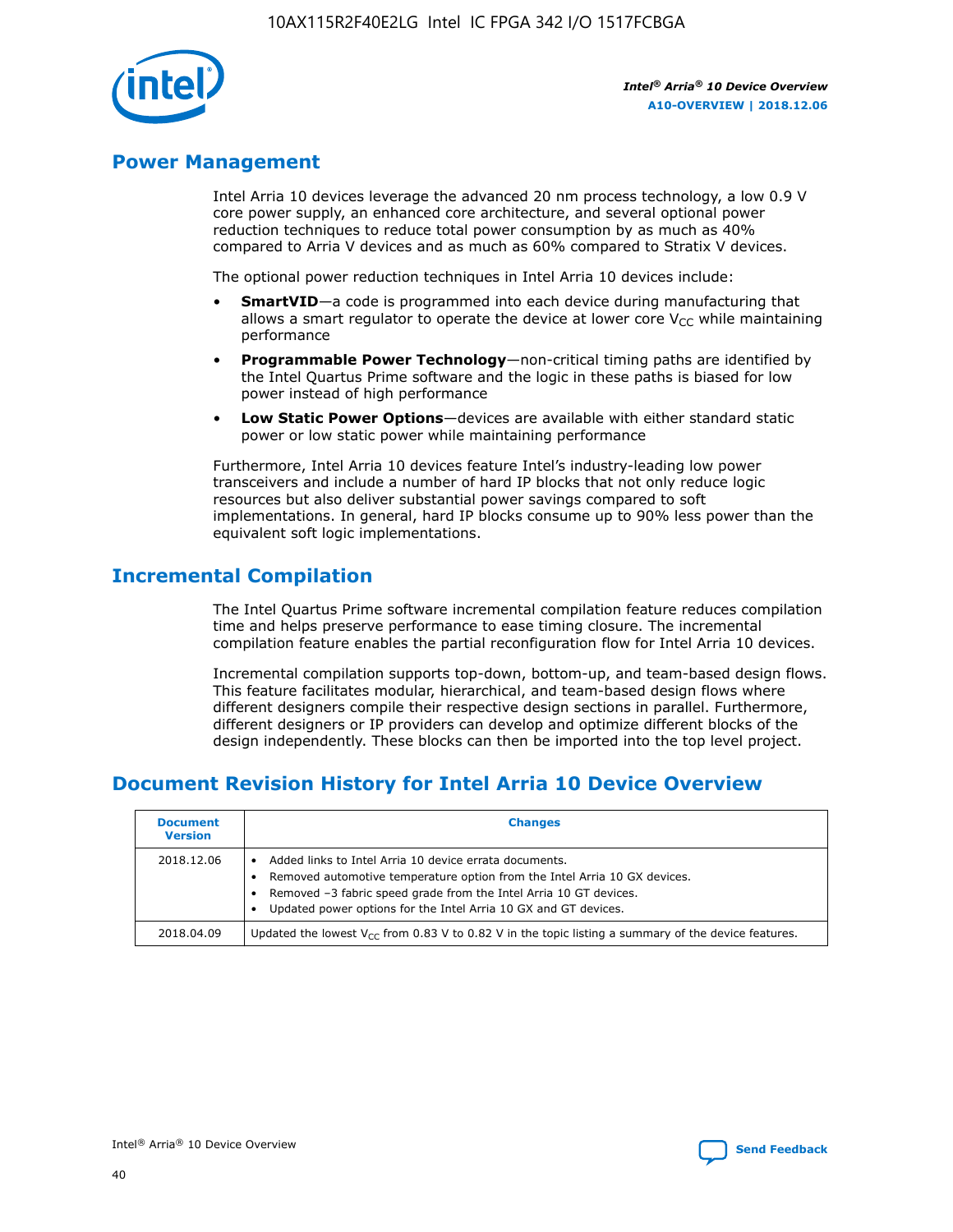*Intel® Arria® 10 Device Overview* **A10-OVERVIEW | 2018.12.06**



| <b>Date</b>    | <b>Version</b> | <b>Changes</b>                                                                                                                                                                                                                                                                                                                                                                                                                                                                                                                                                                                                                                                                                                                                                                                                                                                                                                                                                                         |
|----------------|----------------|----------------------------------------------------------------------------------------------------------------------------------------------------------------------------------------------------------------------------------------------------------------------------------------------------------------------------------------------------------------------------------------------------------------------------------------------------------------------------------------------------------------------------------------------------------------------------------------------------------------------------------------------------------------------------------------------------------------------------------------------------------------------------------------------------------------------------------------------------------------------------------------------------------------------------------------------------------------------------------------|
| January 2018   | 2018.01.17     | Updated the maximum data rate for HPS (Intel Arria 10 SX devices<br>external memory interface DDR3 controller from 2,166 Mbps to 2,133<br>Mbps.<br>Updated maximum frequency supported for half rate QDRII and QDRII<br>+ SRAM to 633 MHz in Memory Standards Supported by the Soft<br>Memory Controller table.<br>Updated transceiver backplane capability to 12.5 Gbps.<br>$\bullet$<br>Removed transceiver speed grade 5 in Sample Ordering Core and<br>$\bullet$<br>Available Options for Intel Arria 10 GX Devices figure.<br>Removed package code 40, low static power, SmartVID, industrial, and<br>military operating temperature support from Sample Ordering Core and<br>Available Options for Intel Arria 10 GT Devices figure.<br>Updated short reach transceiver rate for Intel Arria 10 GT devices to<br>25.8 Gbps.<br>Removed On-Die Instrumentation - EyeQ and Jitter Margin Tool<br>support from PMA Features of the Transceivers in Intel Arria 10 Devices<br>table. |
| September 2017 | 2017.09.20     | Updated the maximum speed of the DDR4 external memory interface from<br>1,333 MHz/2,666 Mbps to 1,200 MHz/2,400 Mbps.                                                                                                                                                                                                                                                                                                                                                                                                                                                                                                                                                                                                                                                                                                                                                                                                                                                                  |
| July 2017      | 2017.07.13     | Corrected the automotive temperature range in the figure showing the<br>available options for the Intel Arria 10 GX devices from "-40°C to 100°C"<br>to "-40°C to 125°C".                                                                                                                                                                                                                                                                                                                                                                                                                                                                                                                                                                                                                                                                                                                                                                                                              |
| July 2017      | 2017.07.06     | Added automotive temperature option to Intel Arria 10 GX device family.                                                                                                                                                                                                                                                                                                                                                                                                                                                                                                                                                                                                                                                                                                                                                                                                                                                                                                                |
| May 2017       | 2017.05.08     | Corrected protocol names with "1588" to "IEEE 1588v2".<br>$\bullet$<br>Updated the vertical migration table to remove vertical migration<br>$\bullet$<br>between Intel Arria 10 GX and Intel Arria 10 SX device variants.<br>Removed all "Preliminary" marks.<br>$\bullet$                                                                                                                                                                                                                                                                                                                                                                                                                                                                                                                                                                                                                                                                                                             |
| March 2017     | 2017.03.15     | Removed the topic about migration from Intel Arria 10 to Intel Stratix<br>$\bullet$<br>10 devices.<br>Rebranded as Intel.<br>$\bullet$                                                                                                                                                                                                                                                                                                                                                                                                                                                                                                                                                                                                                                                                                                                                                                                                                                                 |
| October 2016   | 2016.10.31     | Removed package F36 from Intel Arria 10 GX devices.<br>Updated Intel Arria 10 GT sample ordering code and maximum GX<br>$\bullet$<br>transceiver count. Intel Arria 10 GT devices are available only in the<br>SF45 package option with a maximum of 72 transceivers.                                                                                                                                                                                                                                                                                                                                                                                                                                                                                                                                                                                                                                                                                                                  |
| May 2016       | 2016.05.02     | Updated the FPGA Configuration and HPS Booting topic.<br>$\bullet$<br>Remove V <sub>CC</sub> PowerManager from the Summary of Features, Power<br>Management and Arria 10 Device Variants and packages topics. This<br>feature is no longer supported in Arria 10 devices.<br>Removed LPDDR3 from the Memory Standards Supported by the HPS<br>Hard Memory Controller table in the Memory Standards Supported by<br>Intel Arria 10 Devices topic. This standard is only supported by the<br>FPGA.<br>Removed transceiver speed grade 5 from the Device Variants and<br>Packages topic for Arria 10 GX and SX devices.                                                                                                                                                                                                                                                                                                                                                                   |
| February 2016  | 2016.02.11     | Changed the maximum Arria 10 GT datarate to 25.8 Gbps and the<br>minimum datarate to 1 Gbps globally.<br>Revised the state for Core clock networks in the Summary of Features<br>$\bullet$<br>topic.<br>Changed the transceiver parameters in the "Summary of Features for<br>$\bullet$<br>Arria 10 Devices" table.<br>• Changed the transceiver parameters in the "Maximum Resource Counts<br>for Arria 10 GT Devices" table.<br>Changed the package availability for GT devices in the "Package Plan<br>for Arria 10 GT Devices" table.<br>Changed the package configurations for GT devices in the "Migration"<br>Capability Across Arria 10 Product Lines" figure.<br>continued                                                                                                                                                                                                                                                                                                    |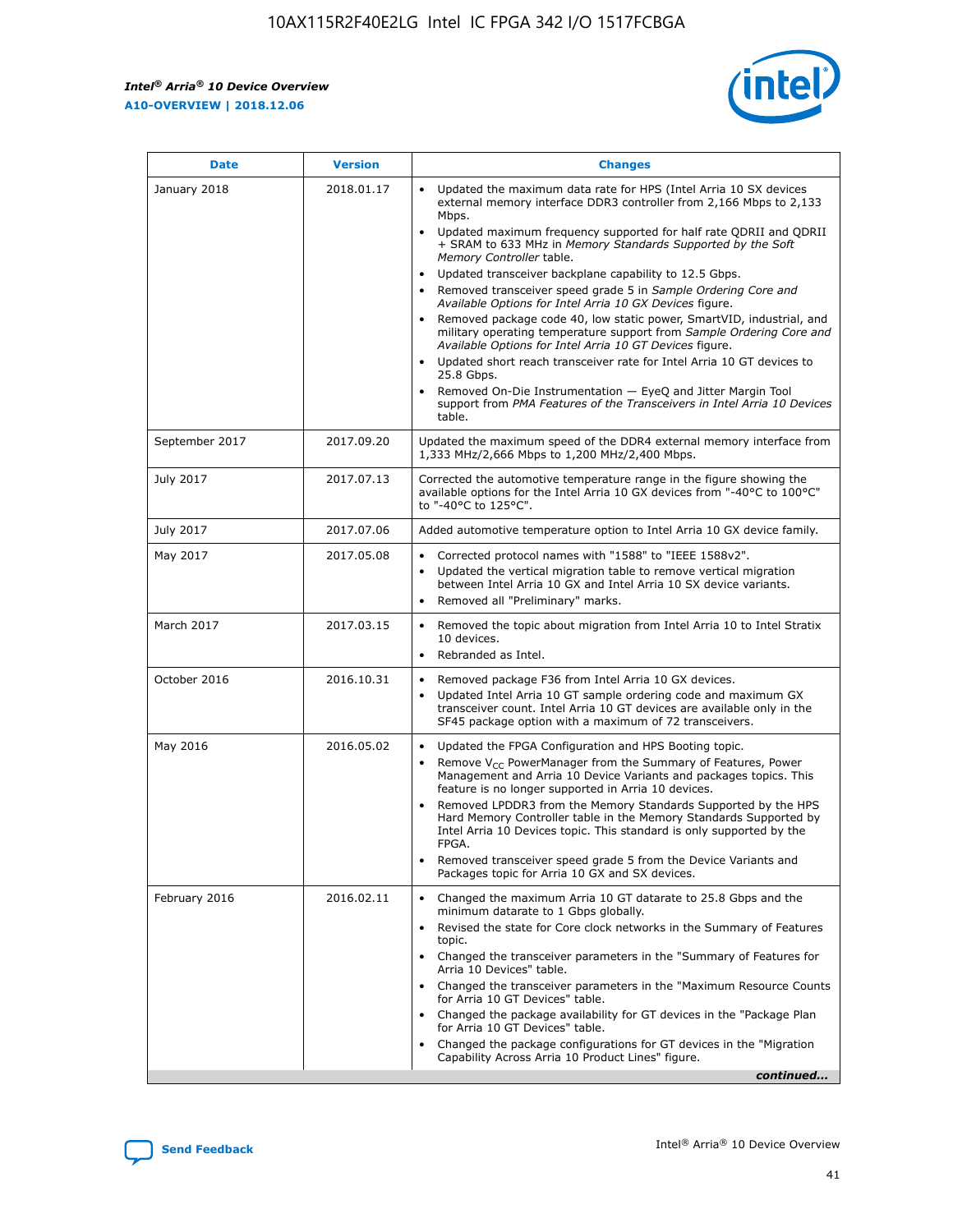

| <b>Date</b>   | <b>Version</b> | <b>Changes</b>                                                                                                                                                               |
|---------------|----------------|------------------------------------------------------------------------------------------------------------------------------------------------------------------------------|
|               |                | • Changed transceiver parameters in the "Low Power Serial Transceivers"<br>section.                                                                                          |
|               |                | • Changed the transceiver descriptions in the "Device Variants for the<br>Arria 10 Device Family" table.                                                                     |
|               |                | Changed the "Sample Ordering Code and Available Options for Arria 10<br>$\bullet$<br>GT Devices" figure.                                                                     |
|               |                | Changed the datarates for GT devices in the "PMA Features" section.                                                                                                          |
|               |                | Changed the datarates for GT devices in the "PCS Features" section.<br>$\bullet$                                                                                             |
| December 2015 | 2015.12.14     | Updated the number of M20K memory blocks for Arria 10 GX 660 from<br>2133 to 2131 and corrected the total RAM bit from 48,448 Kb to<br>48,408 Kb.                            |
|               |                | Corrected the number of DSP blocks for Arria 10 GX 660 from 1688 to<br>1687 in the table listing floating-point arithmetic resources.                                        |
| November 2015 | 2015.11.02     | Updated the maximum resources for Arria 10 GX 220, GX 320, GX 480,<br>$\bullet$<br>GX 660, SX 220, SX 320, SX 480, and SX 660.                                               |
|               |                | • Updated resource count for Arria 10 GX 320, GX 480, GX 660, SX 320,<br>SX 480, a SX 660 devices in Number of Multipliers in Intel Arria 10<br><b>Devices</b> table.        |
|               |                | Updated the available options for Arria 10 GX, GT, and SX.                                                                                                                   |
|               |                | Changed instances of Quartus II to Quartus Prime.<br>$\bullet$                                                                                                               |
| June 2015     | 2015.06.15     | Corrected label for Intel Arria 10 GT product lines in the vertical migration<br>figure.                                                                                     |
| May 2015      | 2015.05.15     | Corrected the DDR3 half rate and quarter rate maximum frequencies in the<br>table that lists the memory standards supported by the Intel Arria 10 hard<br>memory controller. |
| May 2015      | 2015.05.04     | • Added support for 13.5G JESD204b in the Summary of Features table.                                                                                                         |
|               |                | • Added a link to Arria 10 GT Channel Usage in the Arria 10 GT Package<br>Plan topic.                                                                                        |
|               |                | • Added a note to the table, Maximum Resource Counts for Arria 10 GT<br>devices.                                                                                             |
|               |                | • Updated the power requirements of the transceivers in the Low Power<br>Serial Transceivers topic.                                                                          |
| January 2015  | 2015.01.23     | • Added floating point arithmetic features in the Summary of Features<br>table.                                                                                              |
|               |                | • Updated the total embedded memory from 38.38 megabits (Mb) to<br>65.6 Mb.                                                                                                  |
|               |                | • Updated the table that lists the memory standards supported by Intel<br>Arria 10 devices.                                                                                  |
|               |                | Removed support for DDR3U, LPDDR3 SDRAM, RLDRAM 2, and DDR2.                                                                                                                 |
|               |                | Moved RLDRAM 3 support from hard memory controller to soft memory<br>controller. RLDRAM 3 support uses hard PHY with soft memory<br>controller.                              |
|               |                | Added soft memory controller support for QDR IV.<br>٠                                                                                                                        |
|               |                | Updated the maximum resource count table to include the number of<br>hard memory controllers available in each device variant.                                               |
|               |                | Updated the transceiver PCS data rate from 12.5 Gbps to 12 Gbps.<br>$\bullet$                                                                                                |
|               |                | Updated the max clock rate of PS, FPP x8, FPP x16, and Configuration<br>via HPS from 125 MHz to 100 MHz.                                                                     |
|               |                | Added a feature for fractional synthesis PLLs: PLL cascading.                                                                                                                |
|               |                | Updated the HPS programmable general-purpose I/Os from 54 to 62.<br>$\bullet$                                                                                                |
|               |                | continued                                                                                                                                                                    |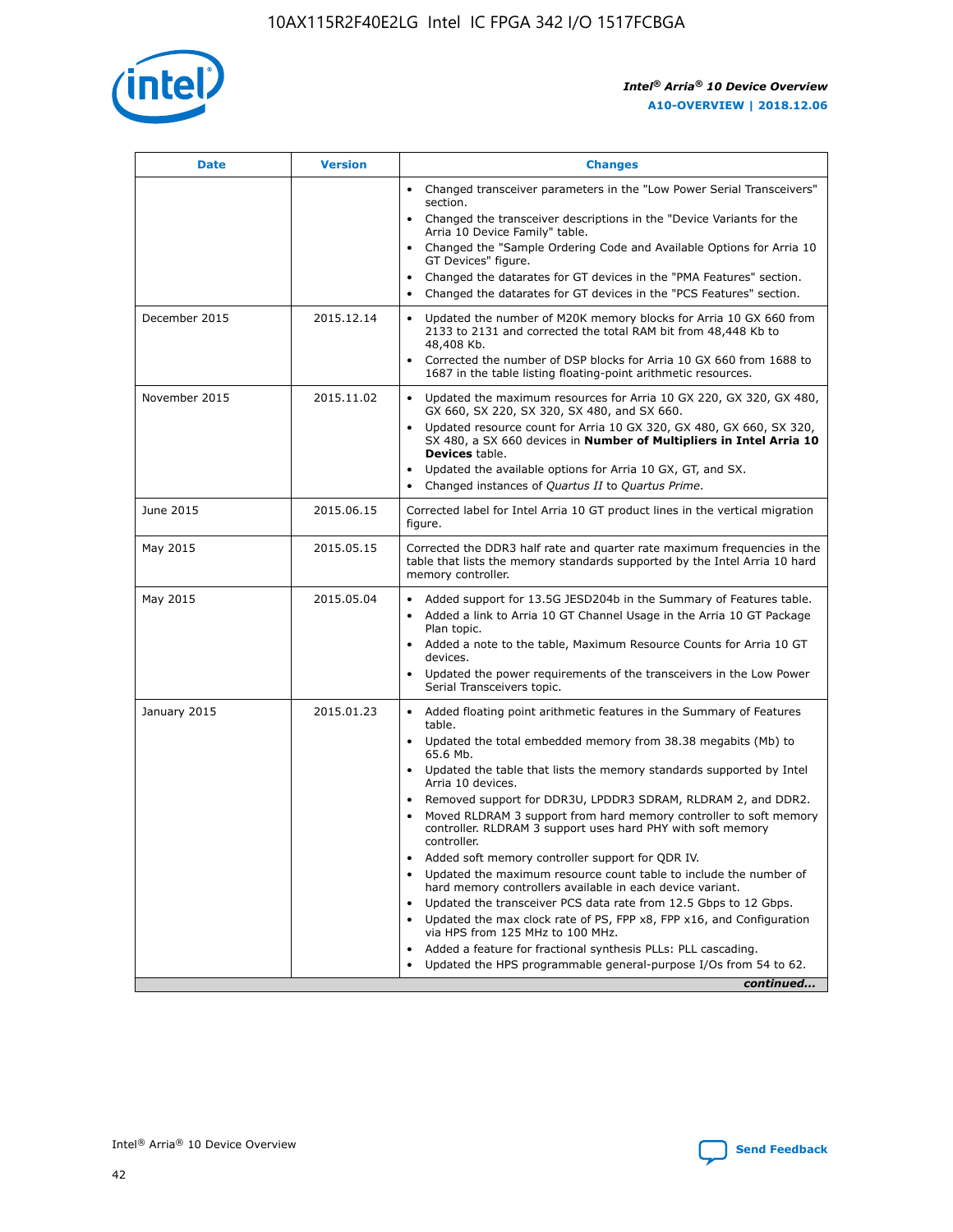r



| <b>Date</b>    | <b>Version</b> | <b>Changes</b>                                                                                                                                                                                                                                                                                                                                                                                                                                                                                                                                      |
|----------------|----------------|-----------------------------------------------------------------------------------------------------------------------------------------------------------------------------------------------------------------------------------------------------------------------------------------------------------------------------------------------------------------------------------------------------------------------------------------------------------------------------------------------------------------------------------------------------|
| September 2014 | 2014.09.30     | Corrected the 3 V I/O and LVDS I/O counts for F35 and F36 packages<br>$\bullet$<br>of Arria 10 GX.<br>Corrected the 3 V I/O, LVDS I/O, and transceiver counts for the NF40<br>$\bullet$<br>package of the Arria GX 570 and 660.<br>Removed 3 V I/O, LVDS I/O, and transceiver counts for the NF40<br>$\bullet$<br>package of the Arria GX 900 and 1150. The NF40 package is not<br>available for Arria 10 GX 900 and 1150.                                                                                                                          |
| August 2014    | 2014.08.18     | Updated Memory (Kb) M20K maximum resources for Arria 10 GX 660<br>devices from 42,660 to 42,620.<br>Added GPIO columns consisting of LVDS I/O Bank and 3V I/O Bank in<br>$\bullet$<br>the Package Plan table.<br>Added how to use memory interface clock frequency higher than 533<br>$\bullet$<br>MHz in the I/O vertical migration.<br>Added information to clarify that RLDRAM3 support uses hard PHY with<br>$\bullet$<br>soft memory controller.<br>Added variable precision DSP blocks support for floating-point<br>$\bullet$<br>arithmetic. |
| June 2014      | 2014.06.19     | Updated number of dedicated I/Os in the HPS block to 17.                                                                                                                                                                                                                                                                                                                                                                                                                                                                                            |
| February 2014  | 2014.02.21     | Updated transceiver speed grade options for GT devices in Figure 2.                                                                                                                                                                                                                                                                                                                                                                                                                                                                                 |
| February 2014  | 2014.02.06     | Updated data rate for Arria 10 GT devices from 28.1 Gbps to 28.3 Gbps.                                                                                                                                                                                                                                                                                                                                                                                                                                                                              |
| December 2013  | 2013.12.10     | Updated the HPS memory standards support from LPDDR2 to LPDDR3.<br>Updated HPS block diagram to include dedicated HPS I/O and FPGA<br>$\bullet$<br>Configuration blocks as well as repositioned SD/SDIO/MMC, DMA, SPI<br>and NAND Flash with ECC blocks.                                                                                                                                                                                                                                                                                            |
| December 2013  | 2013.12.02     | Initial release.                                                                                                                                                                                                                                                                                                                                                                                                                                                                                                                                    |